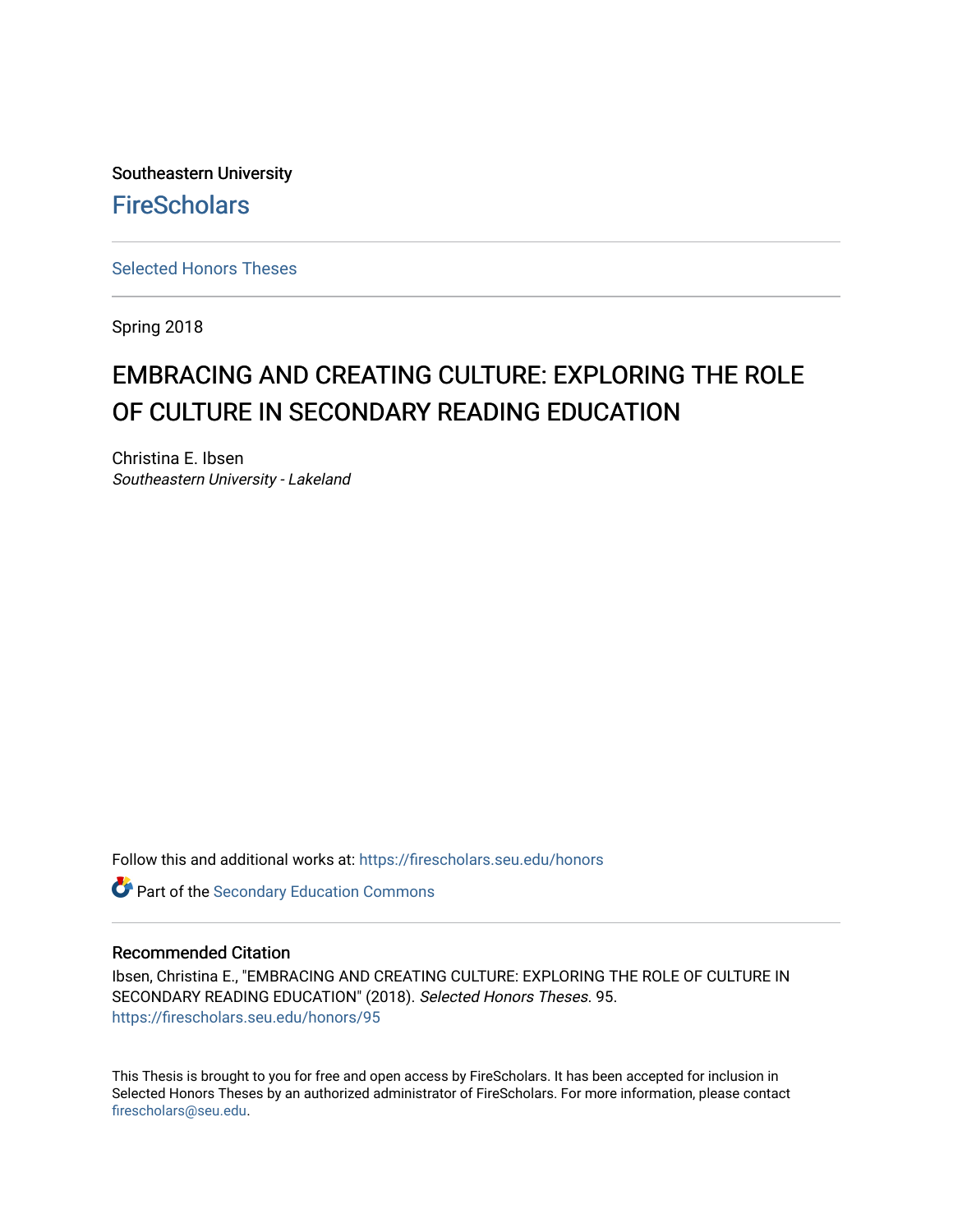## EMBRACING AND CREATING CULTURE: EXPLORING THE ROLE OF CULTURE IN SECONDARY READING EDUCATION

by

Christina Elizabeth Ibsen

Submitted to the Honors Program Committee

in partial fulfillment

of the requirements for University Honors Scholars

Southeastern University

2018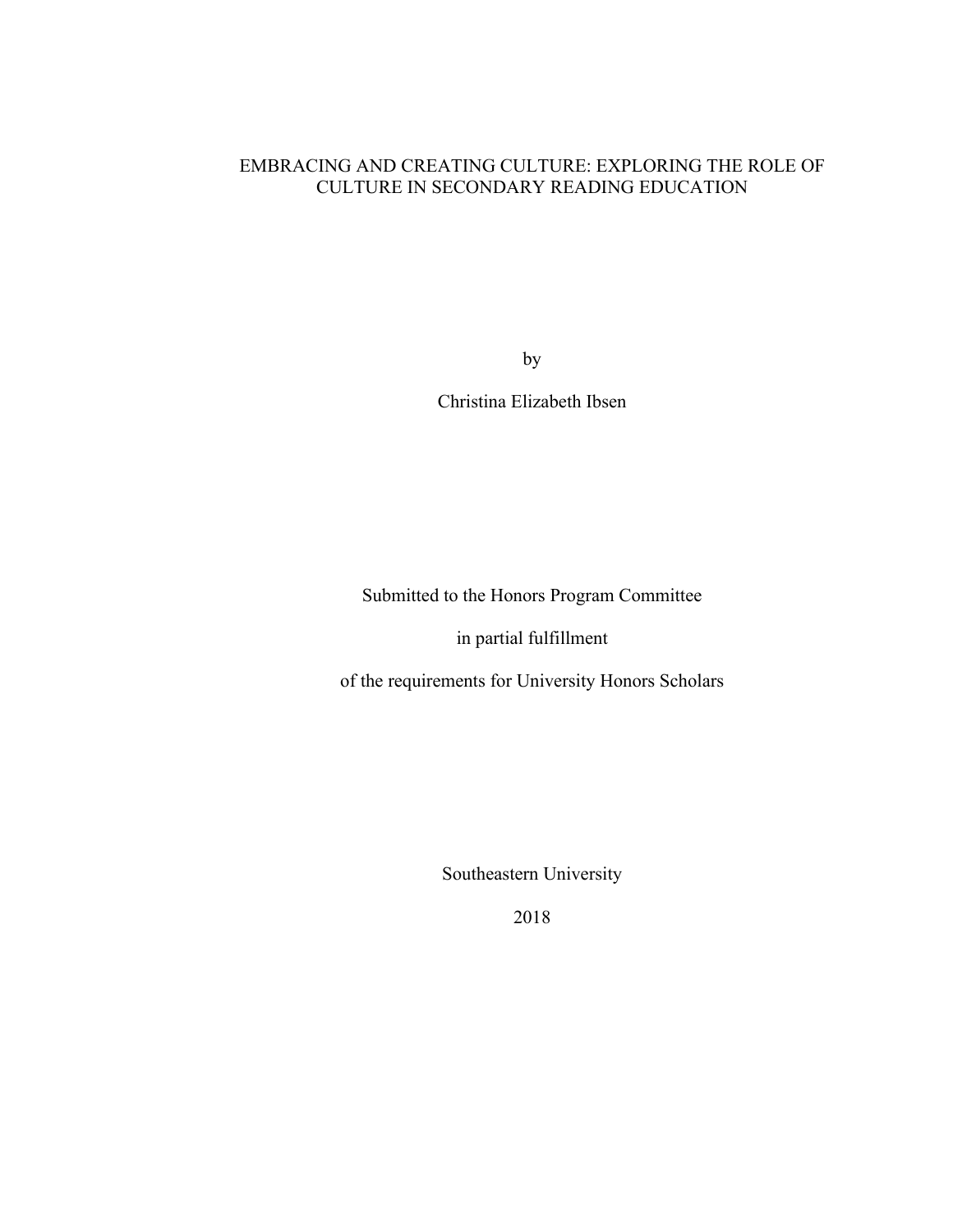Copyright by Christina Elizabeth Ibsen

2018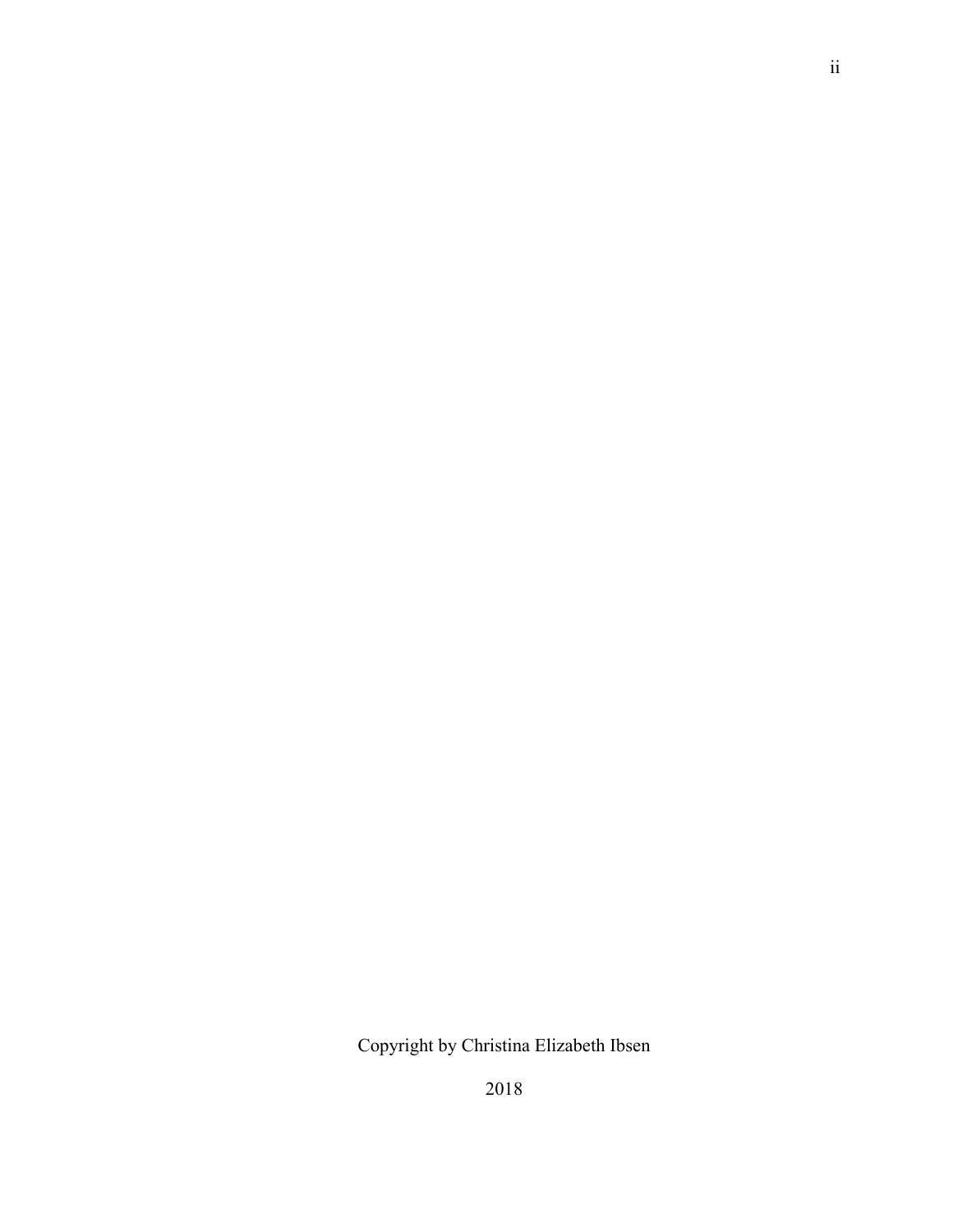#### Acknowledgment Page

I would first and foremost like to acknowledge Professor Lisa Ciganek, my thesis advisor, for extending endless amounts of prayers, patience, and wisdom throughout the thesis writing process. I cannot thank you enough for sharing your passion for reading and learning with me! Your dedication and work ethic inspires me, and I would not have completed this thesis without your support and guidance. I would also like to thank Dr. Miller for the opportunity to be a part of the Southeastern University Honors Program. You give everything you have for this program, and you are appreciated more than you know! To my parents, Jens and Joanne Ibsen, thank you for loving me, supporting me, and praying for me always. Lastly, to my fiancé, Ryan, thank you for being by my side and supporting me throughout this entire process.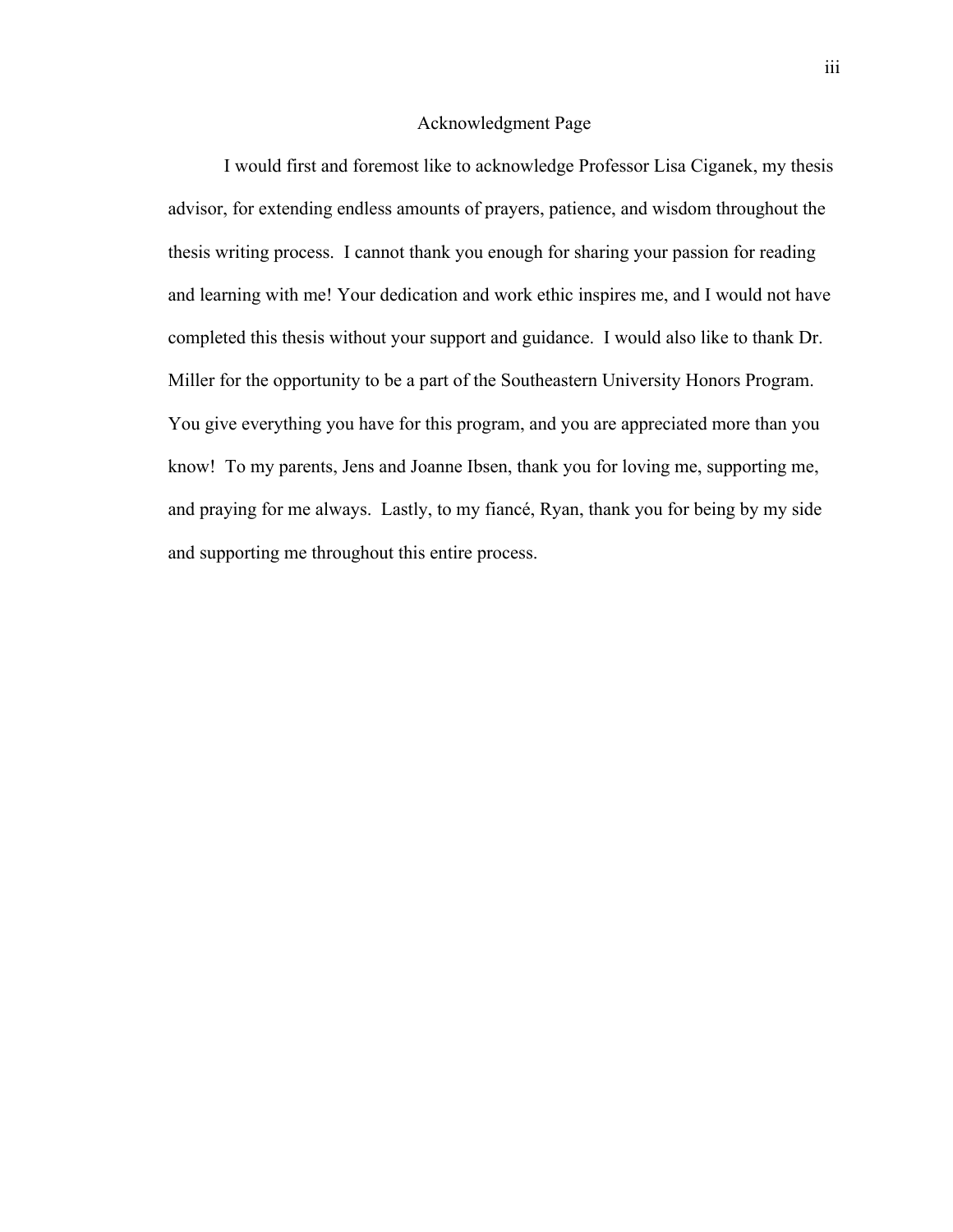#### Abstract and Key Words

This thesis explored the role of culture in secondary reading education, especially as it relates to educating struggling readers. Through an extended review of literature, this thesis first explores the statistics surrounding struggling readers in the state of Florida, along with the demographics of struggling readers. Next, student and teacher culture is explored as it relates to their perspectives of and interactions with academic content and other students. Finally, this thesis proposes the use of embracing and creating culture in secondary reading classrooms through multicultural education and classroom culture and community in order to improve proficiency.

KEY WORDS: struggling readers, culture, reading education, multicultural education, classroom culture, classroom community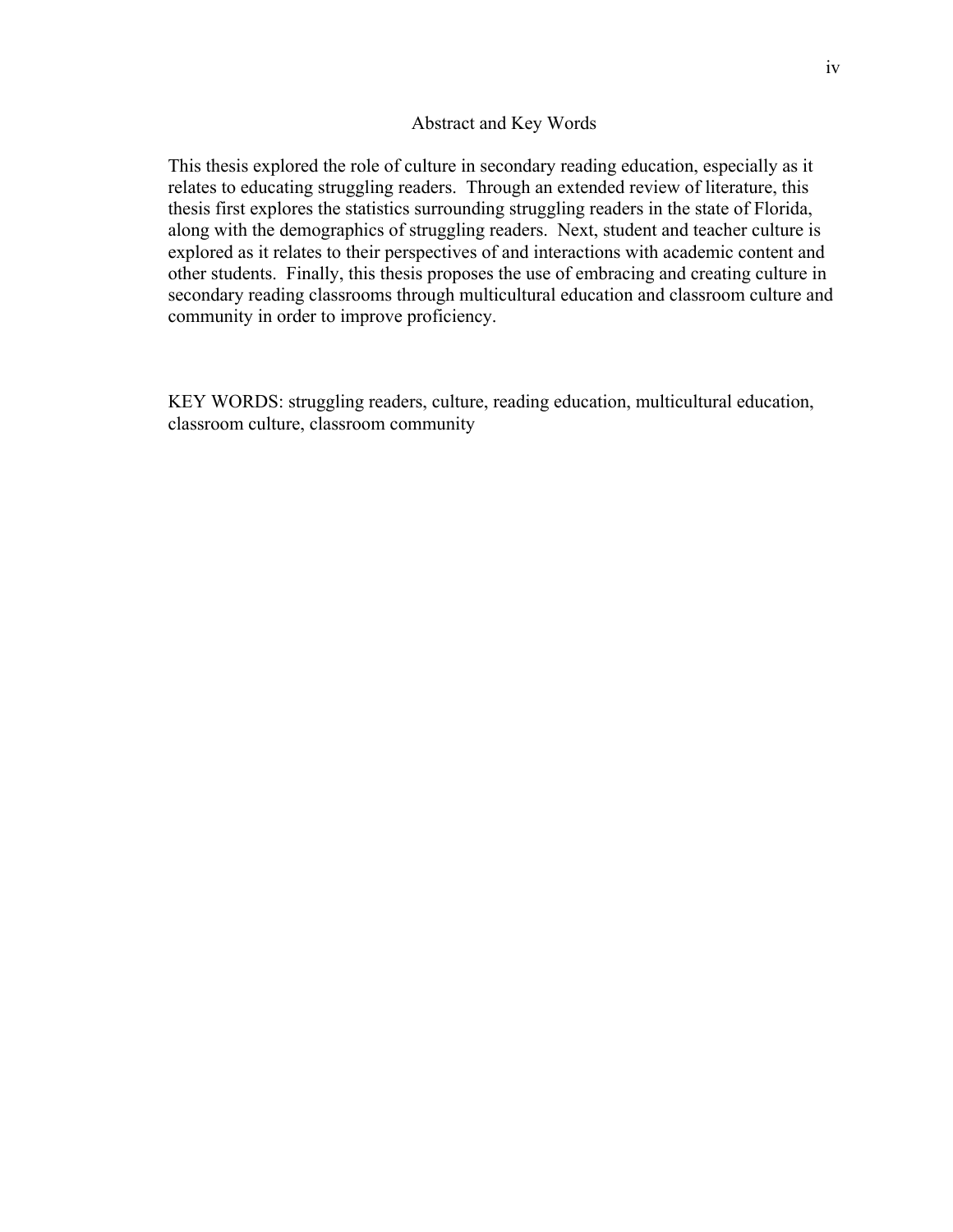# Table of Contents

| Error! Bookmark not defined. |
|------------------------------|
|                              |
|                              |
|                              |
|                              |
|                              |
|                              |
|                              |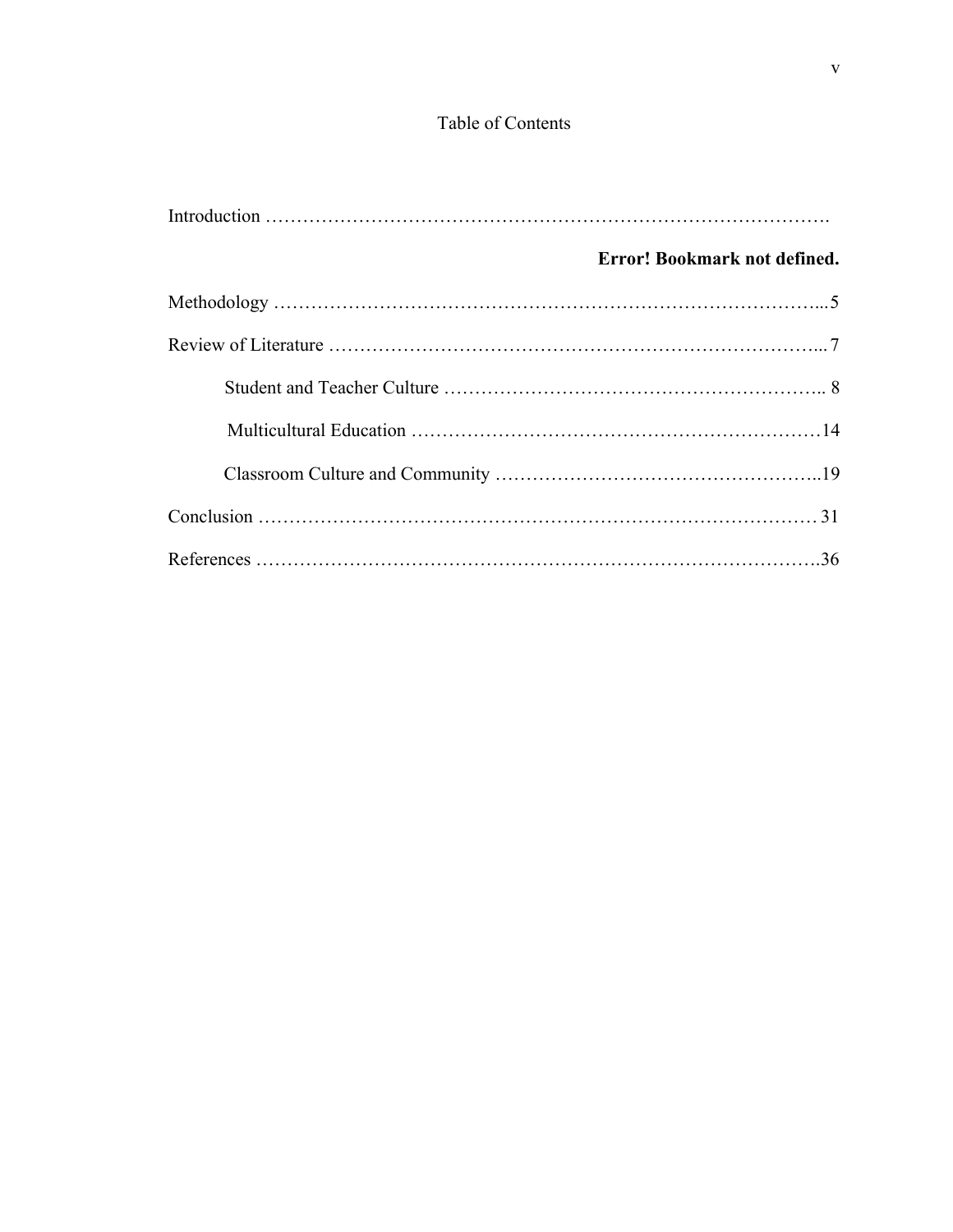### EMBRACING AND CREATING CULTURE: EXPLORING THE ROLE OF CULTURE IN SECONDARY READING EDUCATION

#### **Introduction**

Connection is what drives the human experience. From birth to death, humans long for relationship and belonging with the desire to be valued and understood. As humans strive for connection, shared opinions, beliefs, and behaviors bring people together, but differences in opinions, beliefs, and behaviors just as easily drive people apart.

The United States, in recent years, has experienced a resurgence of diversity among its citizens. According the United States Census Bureau, by the year 2020, more than half of the nation's children are expected to be part of a minority race or ethnic group (New Census Bureau Report Analyzes U.S. Population Projections, 2015). These children are the students that participate in the American education system, so this diversity of culture cannot be ignored in the field of education. The Oxford English Dictionary defines culture as "the ideas, customs, and social behavior of a particular people or society" (Culture, n.d.). Because culture refers to the attitudes, beliefs, and behaviors of a group of people, the role of culture, as it relates to education, must be a focus in both the content taught and the relationships formed within classrooms.

Teachers and students enter school with unique perceptions of and experiences with the world around them based on their culture; these perceptions and experiences influence the way teachers and students interact with each other and the content in their classrooms. Culture can either benefit or hinder learning, depending on the ways in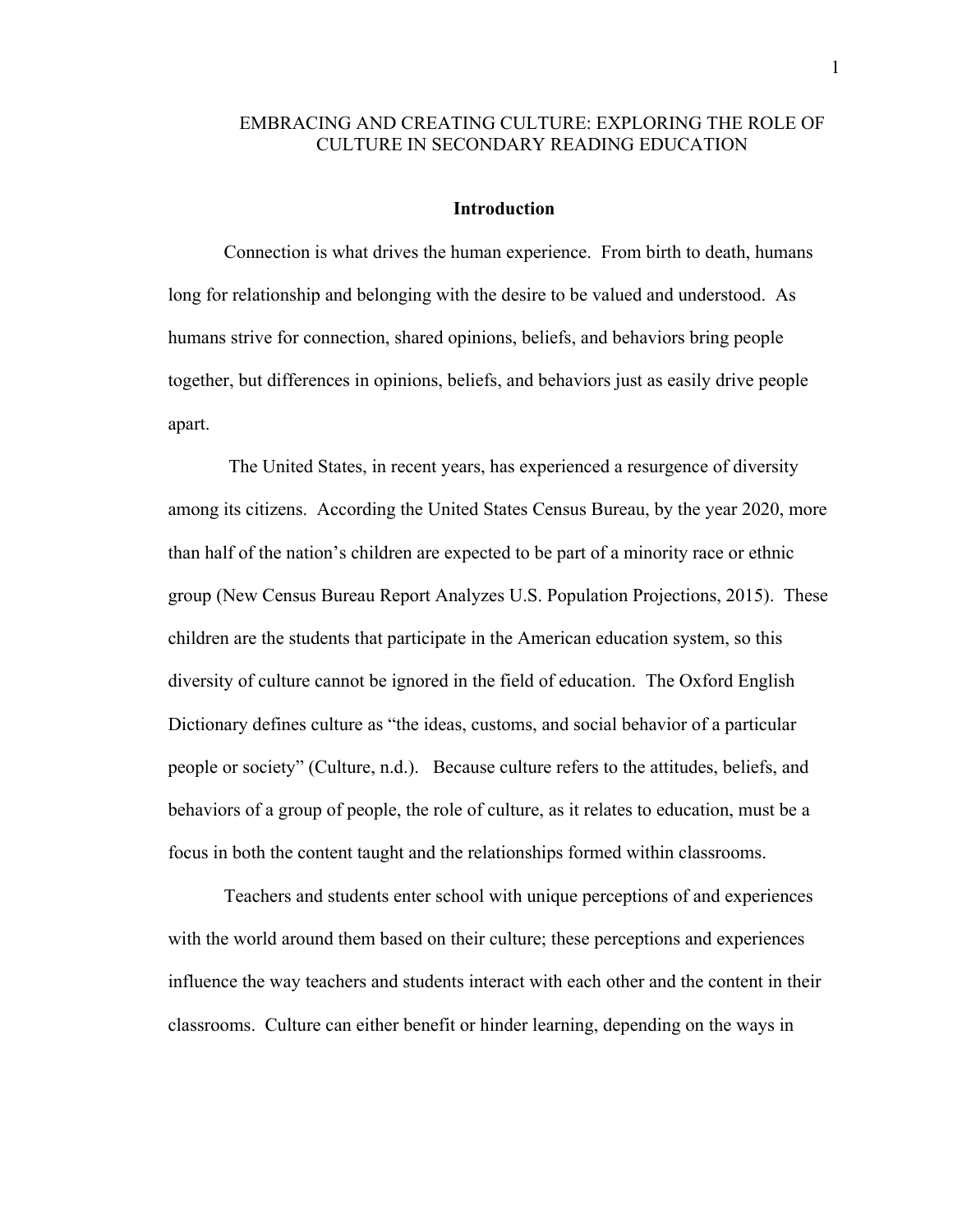which teachers utilize it to create a common, yet unique, learning experience for all students within a classroom.

Specifically in the field of secondary English education, a rising topic of conversation has been the prominence of struggling readers in the United States as students struggle to keep up with the demands of reading proficiency. According to the National Assessment of Educational Progress, in 2015, only 30 percent of students in Florida performed at or above the proficient level of reading (National Assessment of Educational Progress, 2015). That means 70 percent of students in Florida are struggling to meet reading demands of statewide, standardized assessments, and the implementation of increased literacy standards across all content areas in public schools makes it difficult for students to catch up. Year after year, students fall behind in learning the required reading skills; meanwhile, literacy standards become increasingly more demanding. This cycle causes students to slip through the disparaging gaps of reading achievement, eventually causing them to leave high school with poor reading skills and great frustration.

While academic success is of the utmost importance in education, the rising population of struggling readers is further troubling because poor reading performance is one of the primary predictors of school dropout (Vaughn et al., 2015, p. 120). Each teacher carries the sole responsibility of doing his or her best to most effectively educate every student who enters his or her classroom. The education system must look within itself to find a way to change students' experience with reading education throughout their secondary school years in order to help the struggling students improve their reading proficiency.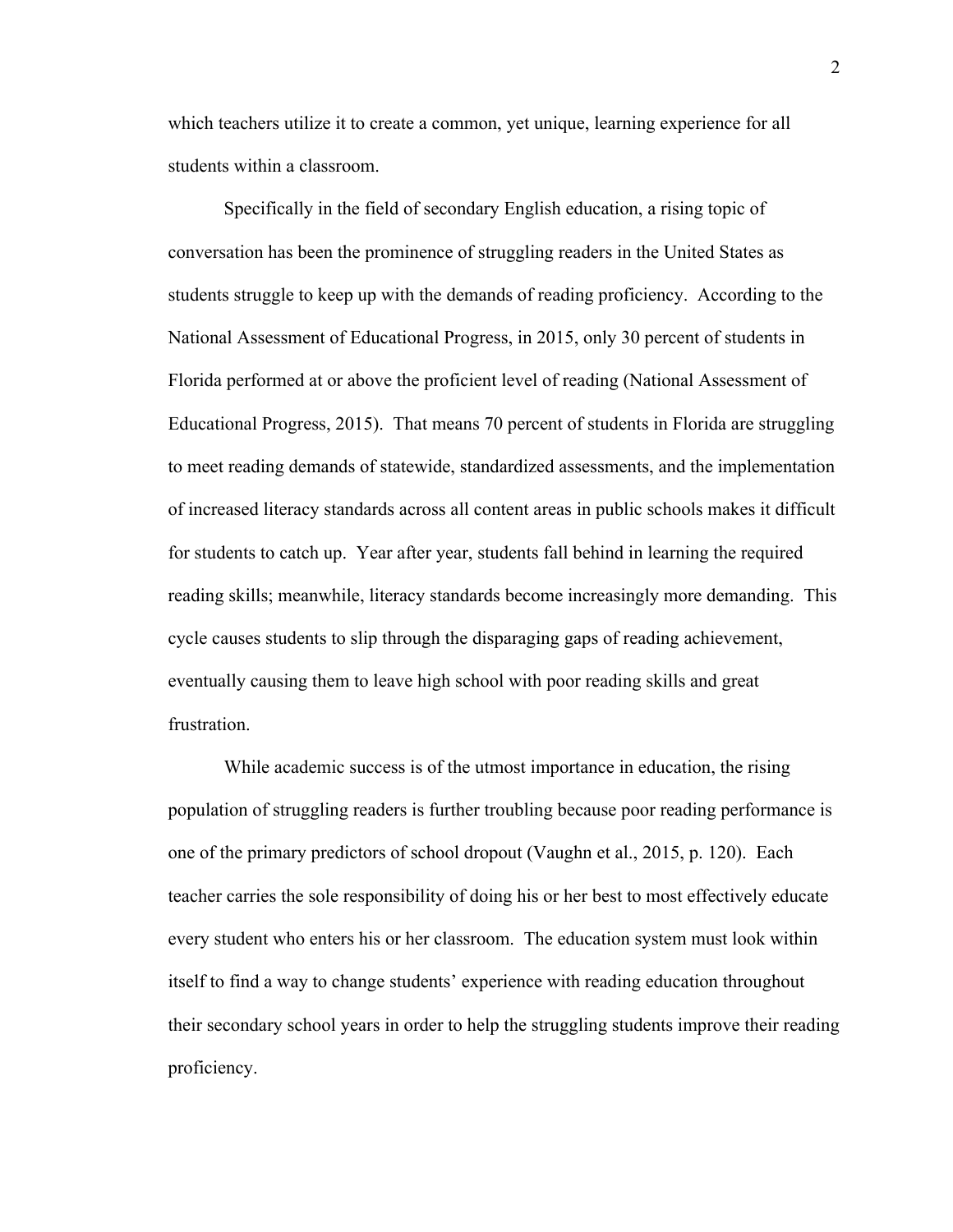Since culture impacts the way people perceive and interact with the world, it is imperative that teachers prioritize finding ways to embrace students' cultures through their classrooms and content. Allowing students the space to perceive academic text and literature through their own cultural schema and experiences, all the while creating a classroom community that supports and encourages all diverse students, is one way teachers can use culture to academically benefit students in their classrooms.

This thesis will specifically explore how culture can be embraced and created in secondary reading environments by focusing on the "what," "how," and "why" of education. The "what" factor of education will refer to the content teachers choose to teach in their classrooms, along with what students learn from the content based on their cultural perspectives. The "how" factor will refer to the implementation of culturally sensitive content by focusing on how teachers can create culture within a classroom to build a sense of community. Lastly, the "why" factor will refer to motivation and agency by focusing on how can teachers use culture to motivate students to increase their selfefficacy when reading.

With these considerations in mind, research has been gathered to propose the use of multicultural education and the building of classroom culture and community to increase motivation, agency, and a sense of belonging among secondary struggling readers, with the goal of improving their reading proficiency. Research first focused on the role of culture among secondary students and teachers and then explored specific strategies and impacts of multicultural education and community building in secondary English classrooms. The extended literature review is organized by the following three research questions: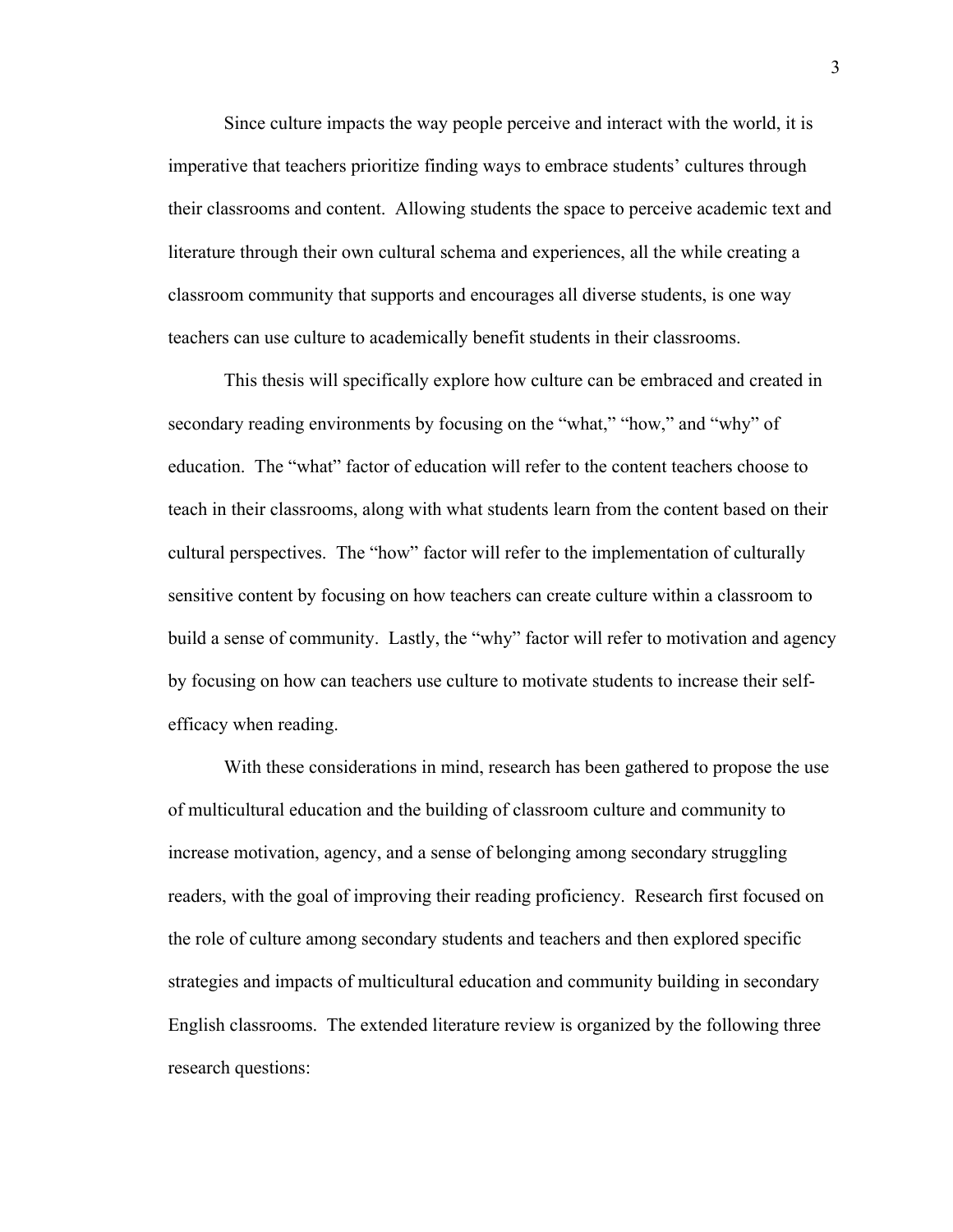- 1. How does culture impact secondary students and teachers?
- 2. How can secondary reading education embrace culture in the classroom through multicultural education?
- 3. How can secondary reading education be used to create a classroom culture and community to improve reading proficiency among students?

By understanding the role of culture among teachers and students, secondary English teachers can harness culture as a tool for improvement rather than allowing it to be a stumbling block for learning. When students feel understood and valued, the hope is to increase their academic motivation, improving overall reading proficiency.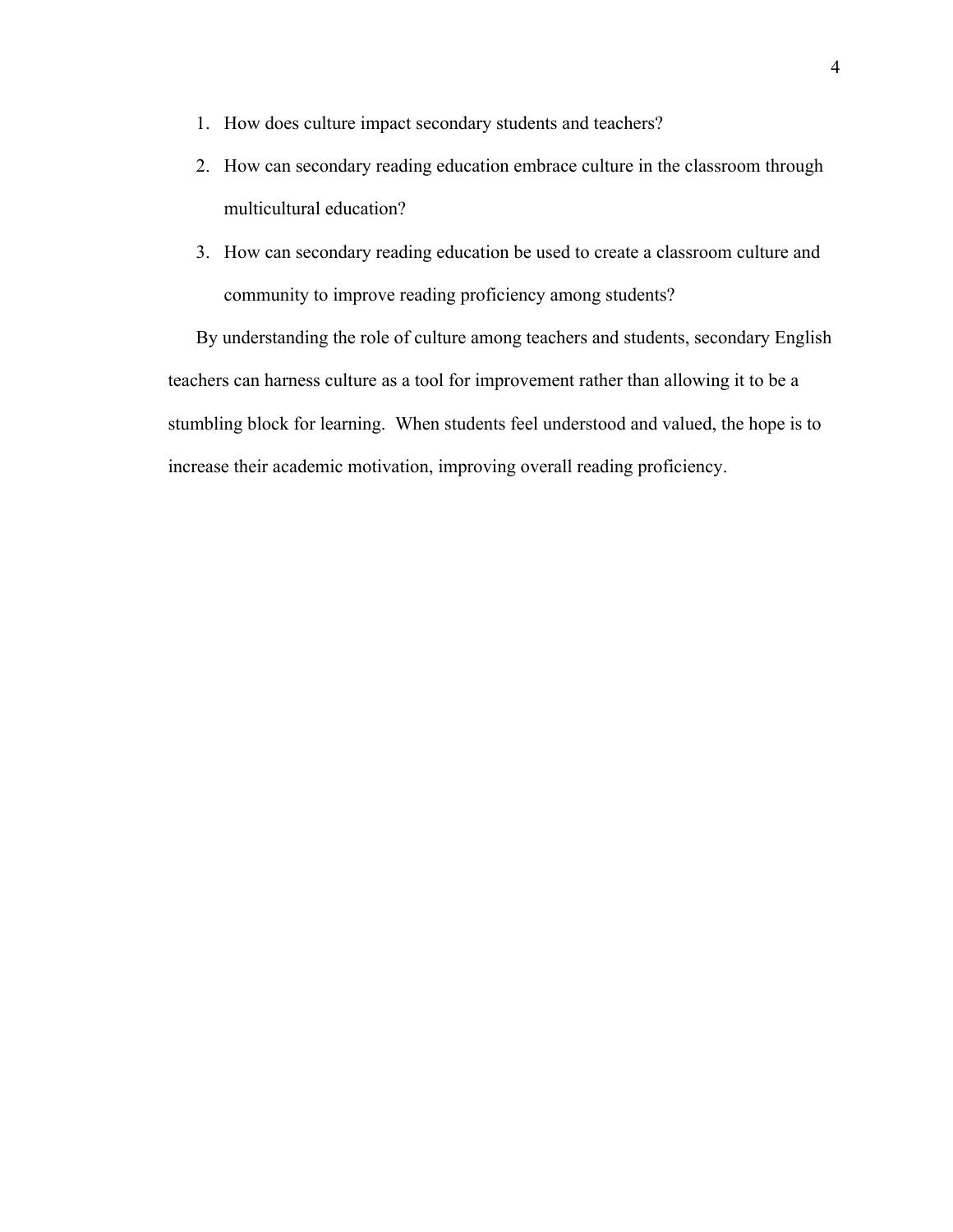#### **Methodology**

Because this thesis proposes the concept of teaching struggling readers with the culture in mind, the methodology will take the form of an extended literature review.

The first step of the process involves conducting research on the prominence of secondary struggling readers in the United States and in Florida specifically. Statistics will also be gathered about a breakdown of student performance in reading at the secondary level based on race. Comparing student performance based on ethnicity is relevant to this thesis as a whole because it offers insight into cultural differences in the classrooms along with achievement gaps between students of different races.

The research then will lead into exploring the impacts of culture in secondary English education classrooms, specifically as it relates to teachers and students, in a section titled "Student and Teacher Culture". This section will focus on how culture shapes both what and how students learn in the classroom in relation to the content and to one another. The research will also focus on how culture impacts teachers' perceptions of and interactions with students, along with the academic choices the teachers make in their classrooms. Lastly, in this section of student and teacher culture, the idea of an overall "teacher culture" will also be explored. Instead of looking at a teacher's individual culture as it relates to his or her racial, religious, or social experiences, this subsection will focus on how attitudes, beliefs, and behaviors in the classroom are shaped by their perspectives and identities as members of the "social group" of teachers in Florida.

As previously mentioned, the "what," "how," and "why" of education will be explored in depth as it relates to culture and struggling readers. The students' "what" and

5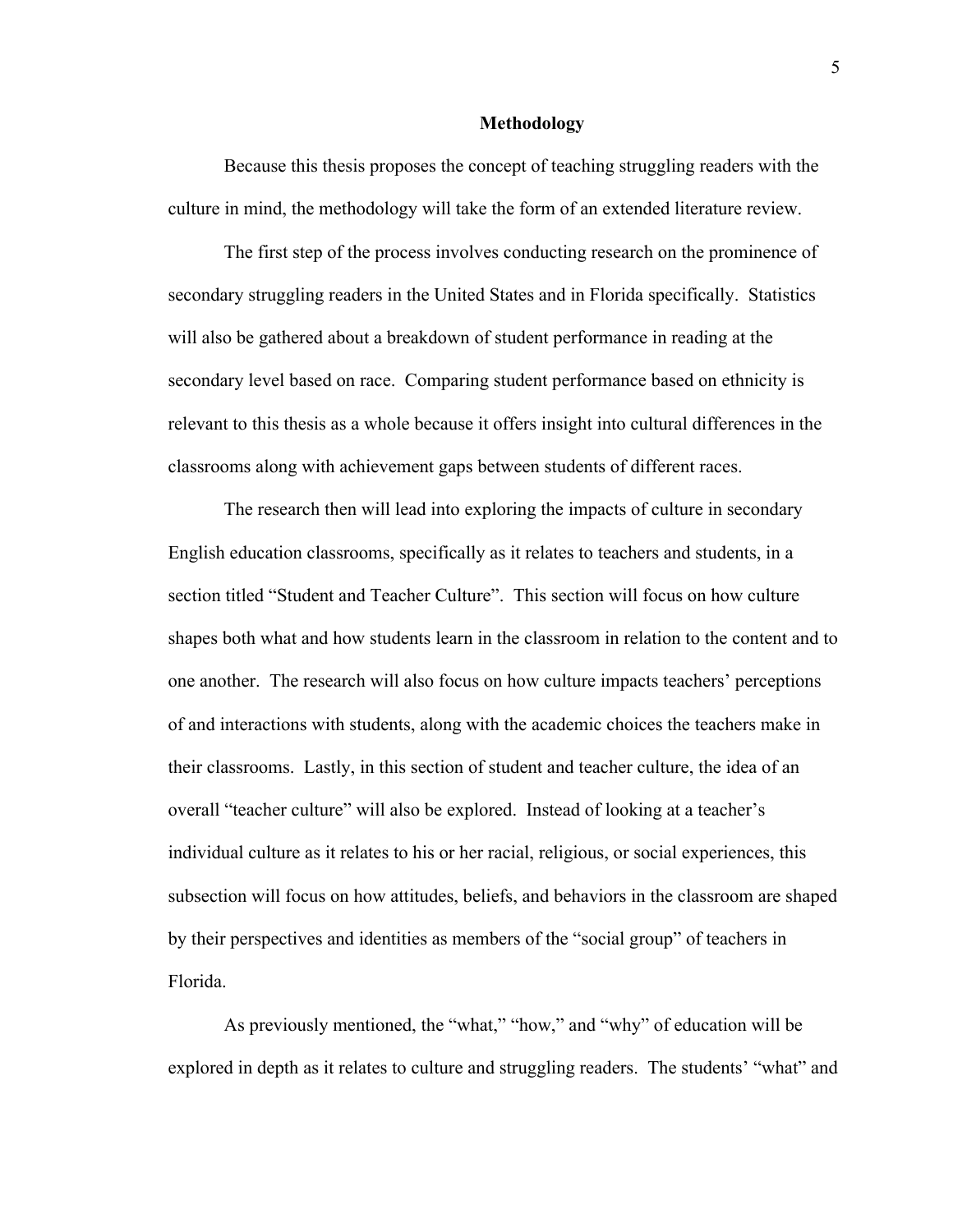"how" will be researched in the section about culture. Specifically, research will focus on how culture influences what students learn from the content presented to them and how students interact with that content, other students, and the teacher. The next two sections of the literature review create a framework for answering how teachers can use the "what"—content—and "how"—implementation—to create a "why"—motivation in students.

A potential cultural solution to the content aspect of teaching struggling readers is researched through the avenue of multicultural education. The second factor, implementation, is researched through the potential cultural solution of building culture and community in the classroom. The motivation portion will be addressed in the conclusion, as this thesis will argue that proper culturally-aware content and implementation within classrooms will lead to a greater sense of motivation for struggling readers.

After conducting all of the research for the extended literature review, the research will be analyzed for patterns, trends, and themes in order to draw overarching analysis and conclusions on the topic of the role of culture when working with secondary struggling readers.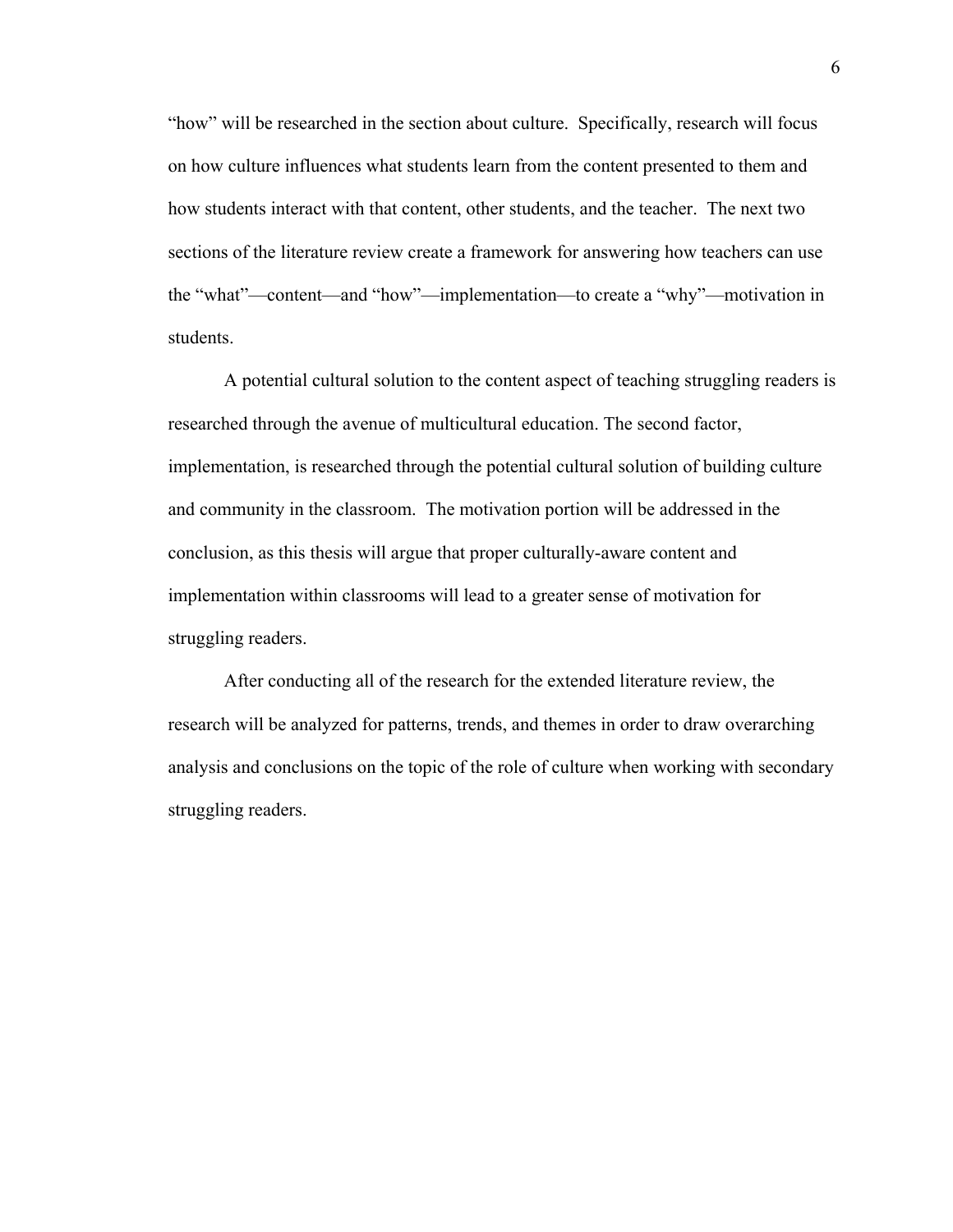#### **Review of Literature**

Before examining the role of culture in reading education, it is important to first note the body of research describing the number of struggling readers at the secondary level. Struggling readers are defined as students who have a reading comprehension level below the grade level average, and the National Assessment of Educational Progress scores for 2009 and 2011 indicate that only 34% of eighth graders are reading at a proficient level or higher based on the reading standards set in place (National Assessment of Educational Progress, 2015). The problem with these statistics is that poor reading performance is one of the most prominent indicators of dropout in high school (Vaughn et al., 2015, p. 120). As dropout rates rise, teachers must look for ways to change the method of reading instruction in order to support struggling readers. Research from the article titled "Exploring Reading Nightmares of Middle and Secondary School Teachers" (Blintz, 1997, p. 13) also indicates that although students make gains in reading comprehension skills in elementary school, these skills plateau in middle school, then they begin to decline when the students enter high school. Student interest in, attitude towards, and motivation for reading decline across the board, so teachers must learn how to adapt to students' needs in order to help them improve proficiency in reading.

In the state of Florida specifically, the Florida Standards Assessment (FSA) is used to track students' performance in English Language Arts and mathematics. On the English Language Arts test, a passing score of three means satisfactory (which indicates the student may need additional support to move onto the next grade level), and a four is considered to be proficient. According to the 2017 FSA Results Packet released by the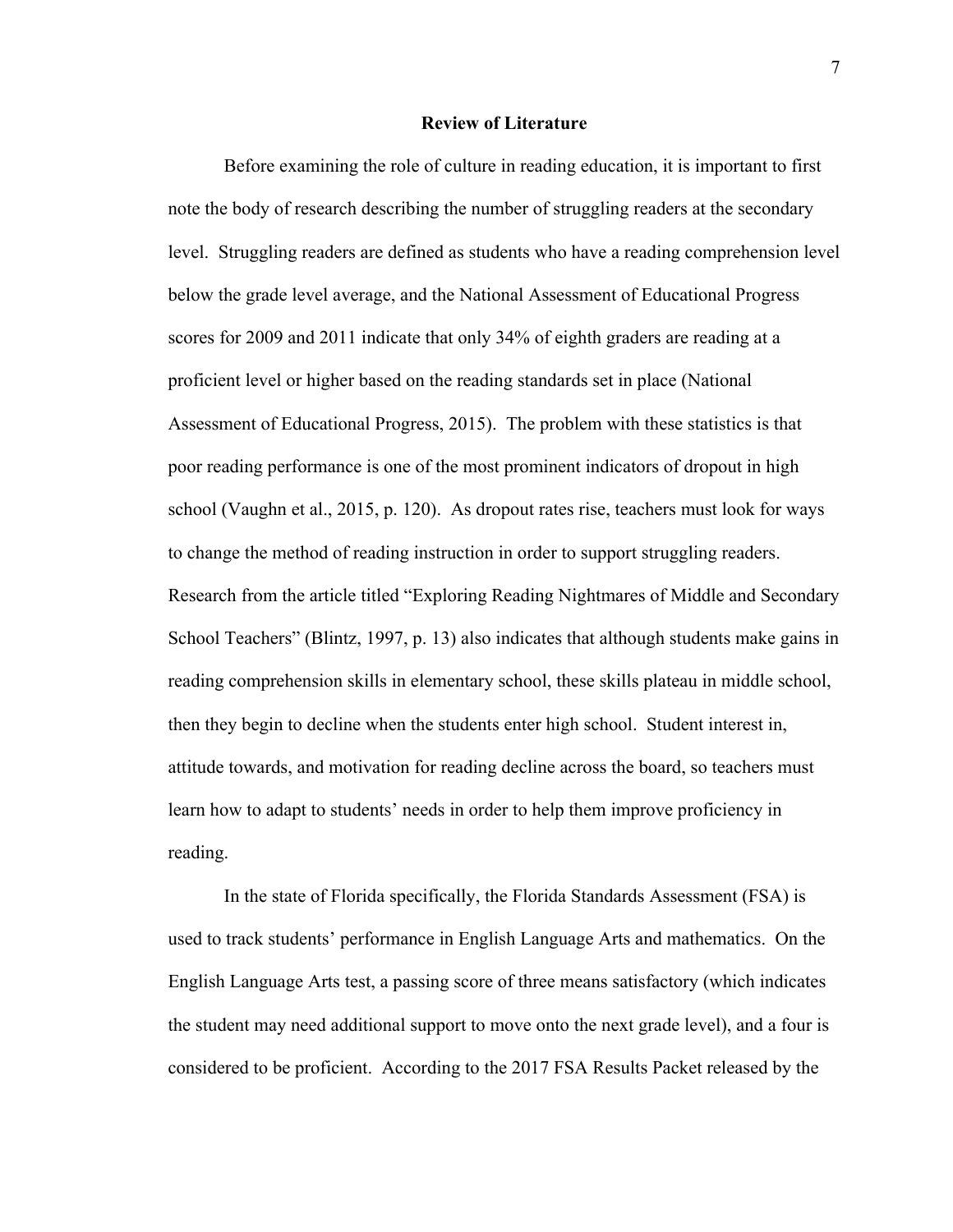Florida Department of Education (2017), only 53 percent of students in grades six through eight scored a three or higher on the Florida Standards Assessment, and only 30 percent of students scored a four or higher. Broken down by race, 64 percent of white students scored a three or higher, 49 percent of Hispanic students scored a three or higher, and only 34 percent of African American students scored a three or higher. When making the same comparison in grades nine through ten, 51 percent of students scored a three or higher, and only 30 percent of students scored a four or higher. Again, breaking these statistics down by race, 63 percent of white students scored a three or higher, 47 percent of Hispanic students scored a three or higher, and only 33 percent of African American students scored a three or higher. The achievement gap between students of different races increases further when looking at students who scored a four or higher at both grade levels, indicating that white students are proving to be statistically more proficient in English Language Arts than Hispanic and African American students.

To further add to these statistics, according to the United States Department of Education (2004), almost 87 percent of United States elementary and secondary teachers were reportedly white in the year of 2004. This teacher demographic does not properly reflect or represent the student population. Given the previous statistics about the achievement gap in reading performance, it is important for teachers to be aware of and to prepare for educating students with diverse cultures and backgrounds.

#### **Student and Teacher Culture**

Florida's public schools contain a highly diverse student population. According to the U.S. Department of Education (2014), 40.9 percent of the student population is white, 30 percent is Hispanic, 22.9 percent is African American, 2.6 is Asian, and .3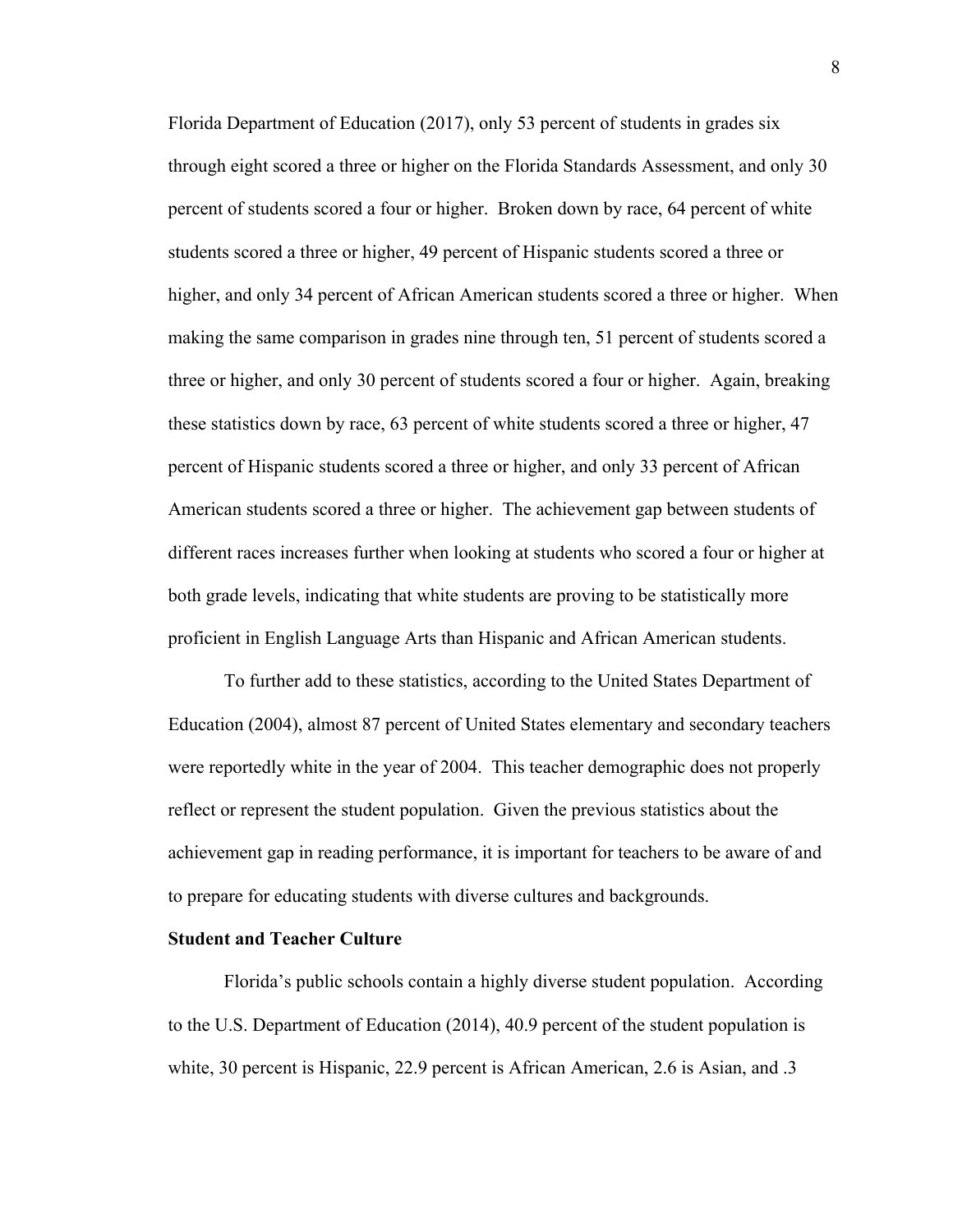percent is American Indian; additionally, English language learners comprise of 9.6 percent of the student population. These numbers reveal a diverse population in terms of race and ethnicity, and every student represented by these numbers carries a unique cultural identity with them into the classroom.

Because of this diversity, it is imperative that teachers acknowledge the cultural differences of the students within their classrooms, emphasizing inclusion and understanding, since every culture has a unique approach to education. "It is crucially important to be aware that students from diverse cultural backgrounds bring different ways of knowing, different styles of questioning, and different patterns of interaction to school. For example, different cultures may have different attitudes, expectations, and assumptions about the value of reading and writing and what it means to be a reader and writer" (Vacca & Vacca, 2011, p. 59). The emphasis here rests on differences, and that is precisely what culture brings into the classroom: different attitudes, behaviors, and beliefs. Vacca and Vacca (2011) further describe how culture impacts students in secondary classrooms by shaping their perception of cooperative learning, methods of motivation, competition in academics, and questioning techniques (p. 59). These factors all determine how students interact with the teacher, other students, the learning activities, and the content itself.

In addition to the impact culture has on students, another primary aspect of culture in education is its impact on teachers. Santoro (2009) describes how teachers must not only be aware of their own cultural identities, but they must also be aware of how their personal cultural identities interact with those of their students. Santoro breaks teachers' culture into three primary categories of importance: "knowledge of pedagogy and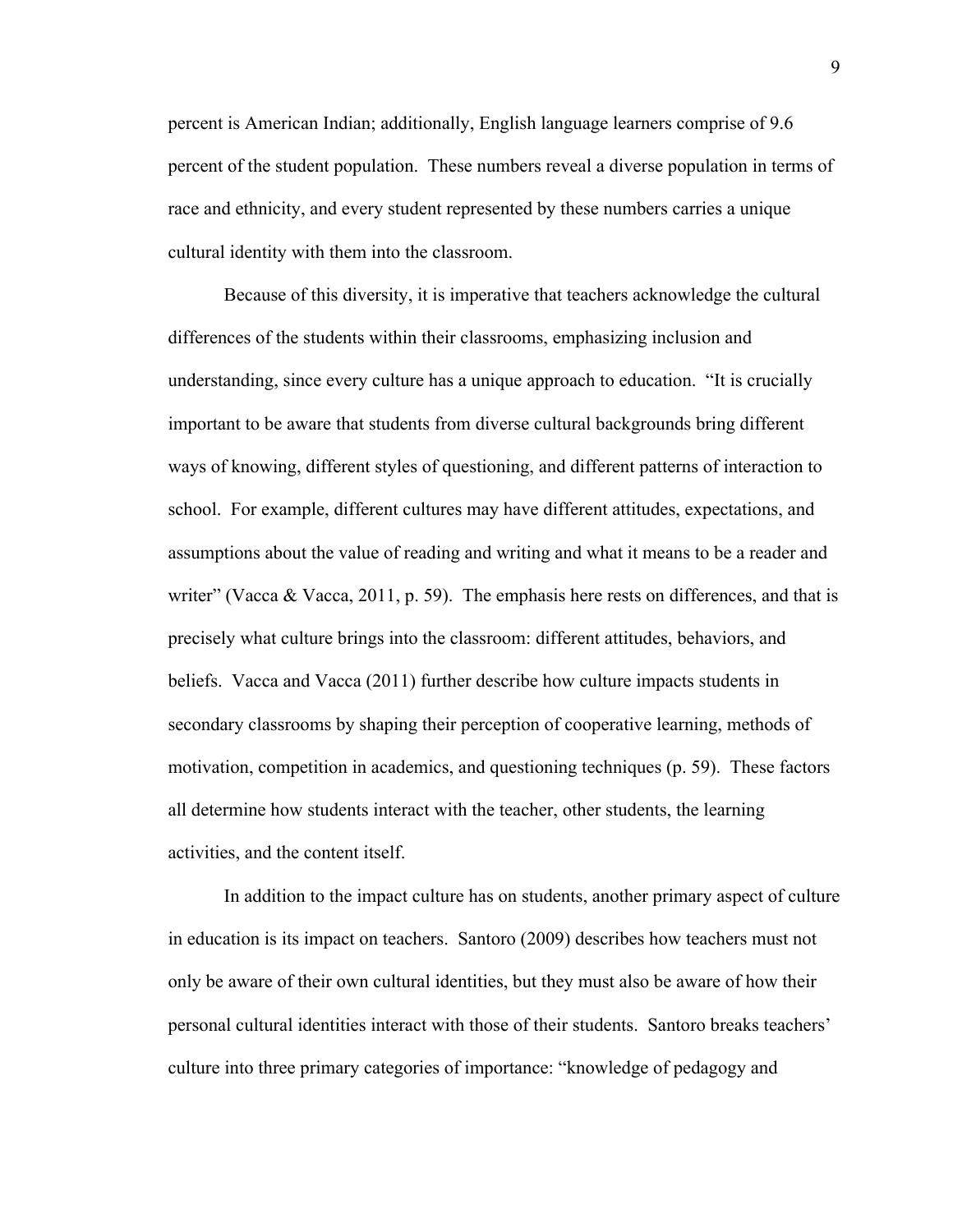practice, knowledge of students, and knowledge of self" (p. 34). Santoro came to this conclusion after conducting a study in which eight pre-service teachers were asked to describe their own identities based on ethnicity and socioeconomic class, and the teachers were then observed on how they interacted with secondary students coming from different ethnic and socioeconomic identities from their own. Teaching in multicultural environments, Santoro found, relies on knowing the "ethnic self" and the "ethnic other" along with how the two interact in classroom environments. He writes, " . . . in order really to know students of ethnic difference, teachers need to understand the nature of their students' 'ethnic identities', that is, what their cultural practices, values and beliefs are and how these shape them as learners and members of ethnic communities" (Santoro, 2009, p. 36).

Culture in the classroom, though, does not begin and end with understanding the ethnic identities of the students; rather, it begins with teachers truly understanding their own identities, attitudes, beliefs, and behaviors that are both explicit and implicit. All of these aspects of teachers' cultures impact the way in which text is taught. As part of Santoro's (2009) study, the pre-service teachers were observed analyzing a text using discourse analysis. This analysis highlighted the importance of both what was "said" and "unsaid" when teaching a text or piece of literature. What is "said" represents explicit cultural understanding, but what is "said" always rests on the shoulders of "unsaid" assumptions—assumptions that reveal underlying cultural perspectives. Because teachers convey their cultural beliefs through both spoken and unspoken words, it is important for teachers to recognize the cultural lenses through which they see and teach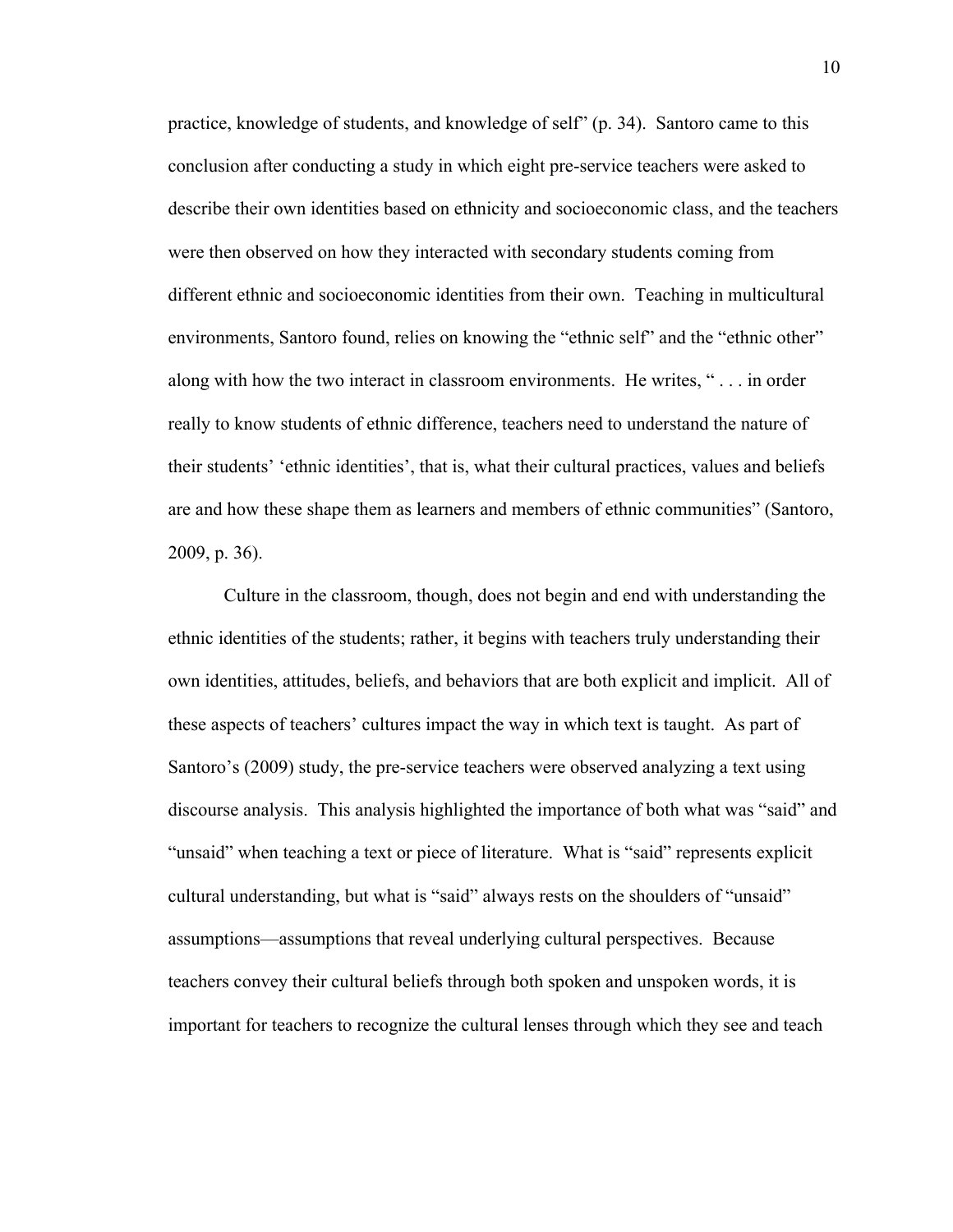literature. Teachers will not be able to connect with a diverse student population until they become aware of the cultural gaps and differences that exist within their classrooms.

Santoro and Allard (2006) further explore the important role of teachers' culture in the classroom in an article titled "Troubling Identities: Teacher Education Students' Constructions of Class and Ethnicity." The authors write that although cultural identity is a widely discussed topic within teacher education, it is often done so "in terms of identities—not with regards to teaching identities" (p. 116). The authors discuss the prominent research about aspects such as race and gender within classroom environments, but they acknowledge that the ways in which teachers interact with differences between and among students are under-researched. Classrooms contain complex social interactions due to the influence of culture from both the teacher and the students. During Santoro and Allard's (2006) study, eight pre-service teachers discussed how they developed their own cultural identities and how they handle students with different cultural identities from their own. The researchers concluded, after working with the students, that the pre-service teachers viewed the experience of exploring their own identities as an "awareness raising exercise rather than an explicit development of necessary professional knowledge and pedagogical skills" (Santoro & Allard, 2006, p. 127). These findings mirror a common thread that lies throughout much of the research when it comes to the impact of culture on teachers: teachers see culture as an added awareness instead of the necessary component of teaching that it is. The researchers of the study ultimately uncovered a lack of awareness among the eight pre-service teachers in regards to the impact of their own culture on their interaction with students and their teaching styles.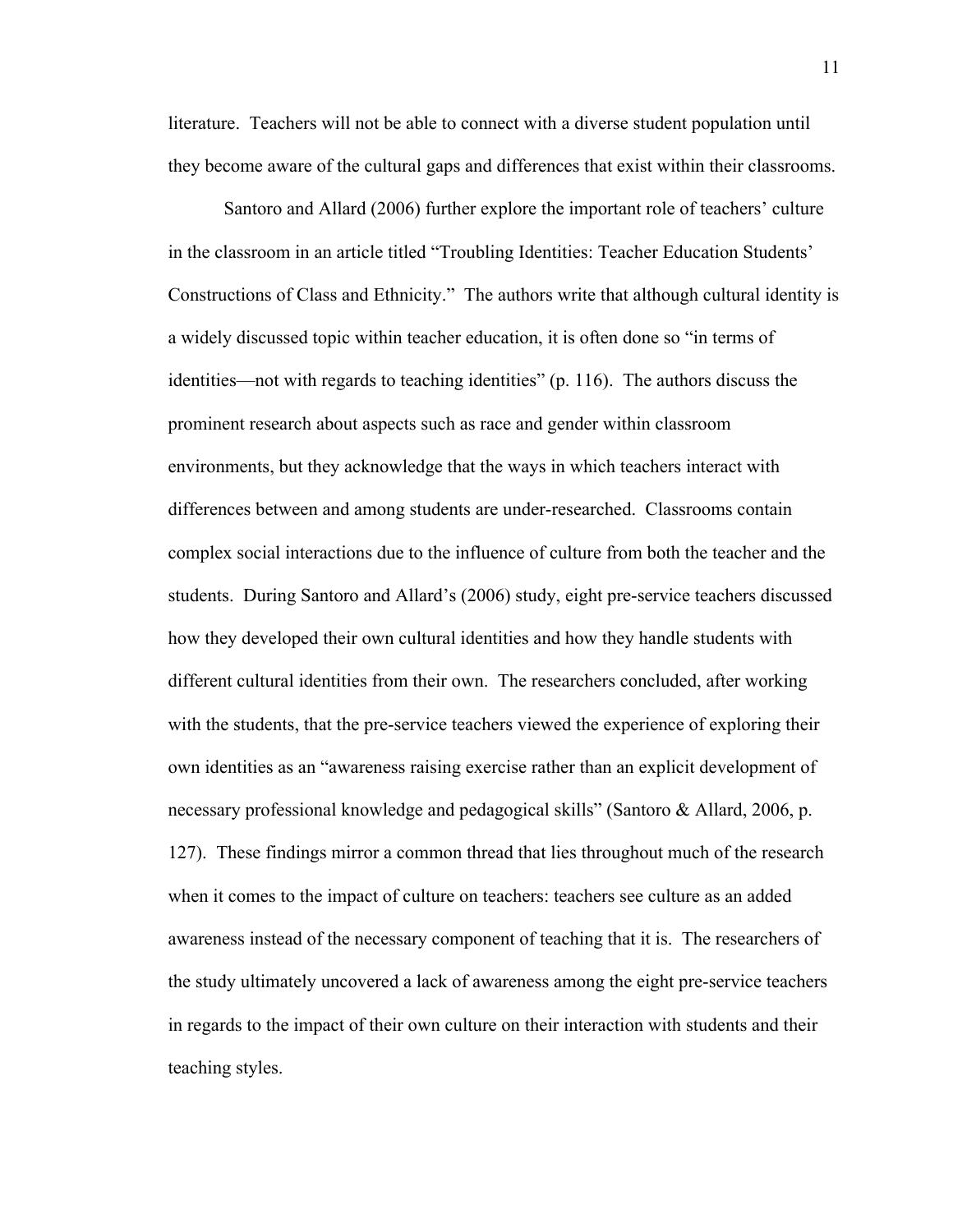Not only do teachers bring their own culture into classrooms from a religious, racial, and socioeconomic perspective, but teachers also become a part of a "teacher culture", developing a cultural identity within the social group of the profession.

Edwards and Edwards (2017) explored this concept in a longitudinal study on the role of teacher identity when discussing culture in secondary classrooms. The study took place in a secondary science classroom in New Zealand. "Teachers develop a professional identity as they learn a multitude of skills, gain a breadth of knowledge and move from novice to experienced practitioners, and this journey is a complex and idiosyncratic one. It has been observed that 'the journey of becoming and being a teacher is unique for each teacher and yet depends on others'" (p. 191). Edwards and Edwards' (2017) article highlights another important aspect of "teacher culture": it continues to be transformed and shaped by teachers' ongoing and changing professional roles, identities, and experiences. Because teachers often adapt their practices to the context in which they are teaching, Edwards and Edwards write, "Teacher identity develops in ways that mirror the unique combination of culture, contexts and experiences that they possess" (p. 193). Because of this, it is important for teachers to be aware of their own cultural identities in contrast to and in cohesion with their teacher identities. Both of these components work together to bring students unique learning experiences, but in order for teachers to utilize their cultural and teacher identities in a classroom, teachers must spend time reflecting on their own experiences and beliefs.

Another component of "teacher culture" that is often pervasive based on experiences shared among teachers is their attitudes towards students. On the subject of struggling readers, teacher attitudes are often addressed based on whether or not teachers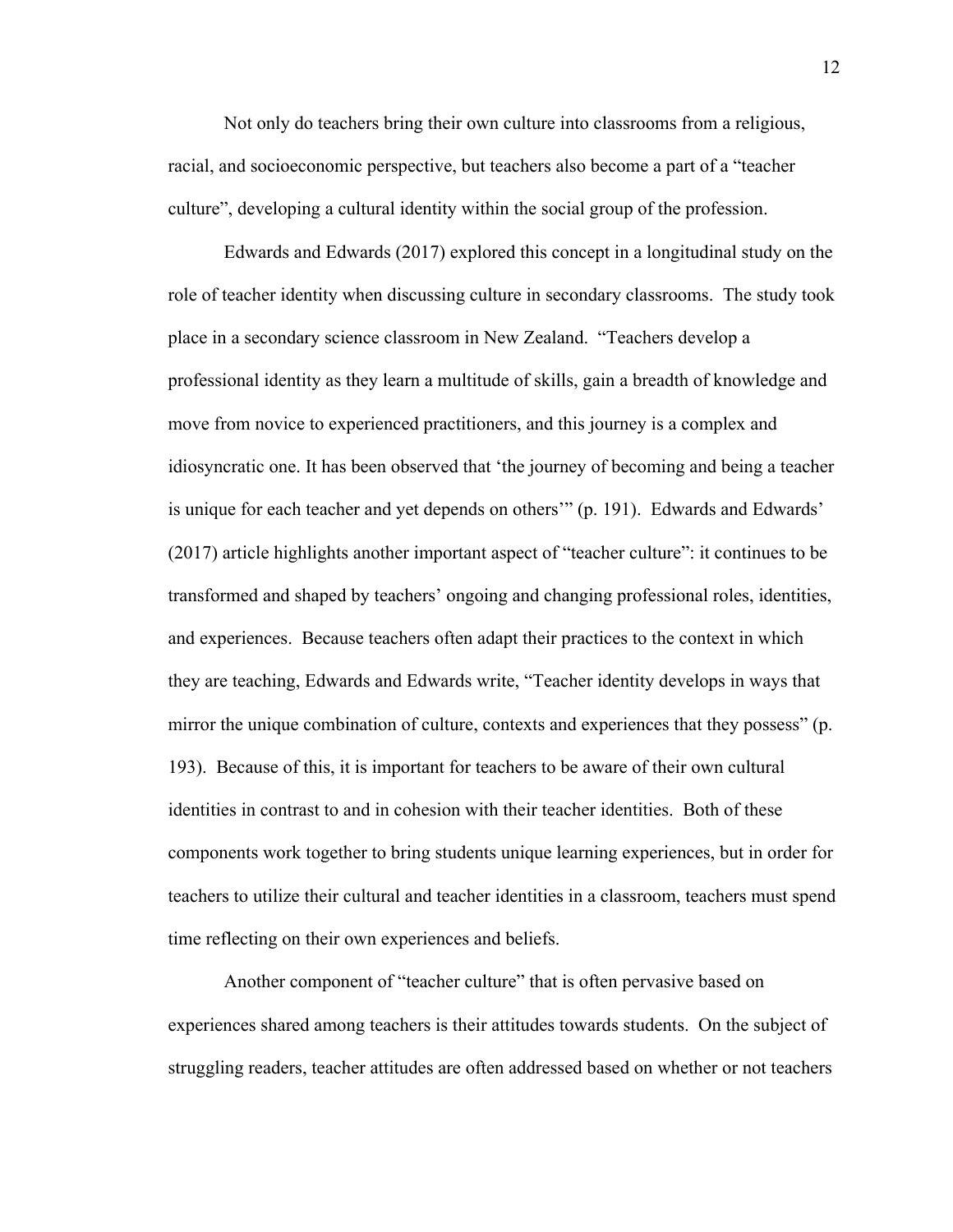believe it is their job to educate the struggling readers in their classrooms. These beliefs are often created and shaped by the teacher culture and school environment. Due to lack of time and a demanding curriculum, secondary teachers tend to develop negative attitudes towards struggling readers, which in turn negatively impacts student achievement in the classroom. In a testing-focused environment, teachers often work within a school culture that is performance and assessment-based, leaving little time to invest in the reading skills of struggling readers. In the article titled "These Kids Just Aren't Motivated to Read: The Influence of Preservice Teachers' Beliefs on Their Expectations, Instructions, and Evaluations of Struggling Readers" (Scharlach, 2008), researchers studied pre-service teachers' attitudes towards struggling readers in the context of tutoring. The results of the study revealed a trend that the pre-service teachers did not feel as though it was their responsibility to teach the struggling readers how to improve their reading. Instead, the pre-service teachers placed the responsibility on the students themselves, their families, or past teachers. The study also revealed that the less responsibility the teachers took for educating the students, the less the students improved over the course of the tutoring. This lack of responsibility when it comes to addressing the needs of struggling readers is a dangerous component of "teacher culture."

Lastly, another way in which culture impacts teachers is that oftentimes, if not purposefully combated, a teacher's culture will largely determine the students he or she chooses to teach, along with the strategies he or she uses to teach (Nelson, 1998). In a study conducted by Nelson, education students readily admitted, "they do not know how to interact with children who have different ethnic or social backgrounds than their own" (p. 566). This is alarming, especially considering that in reading education, students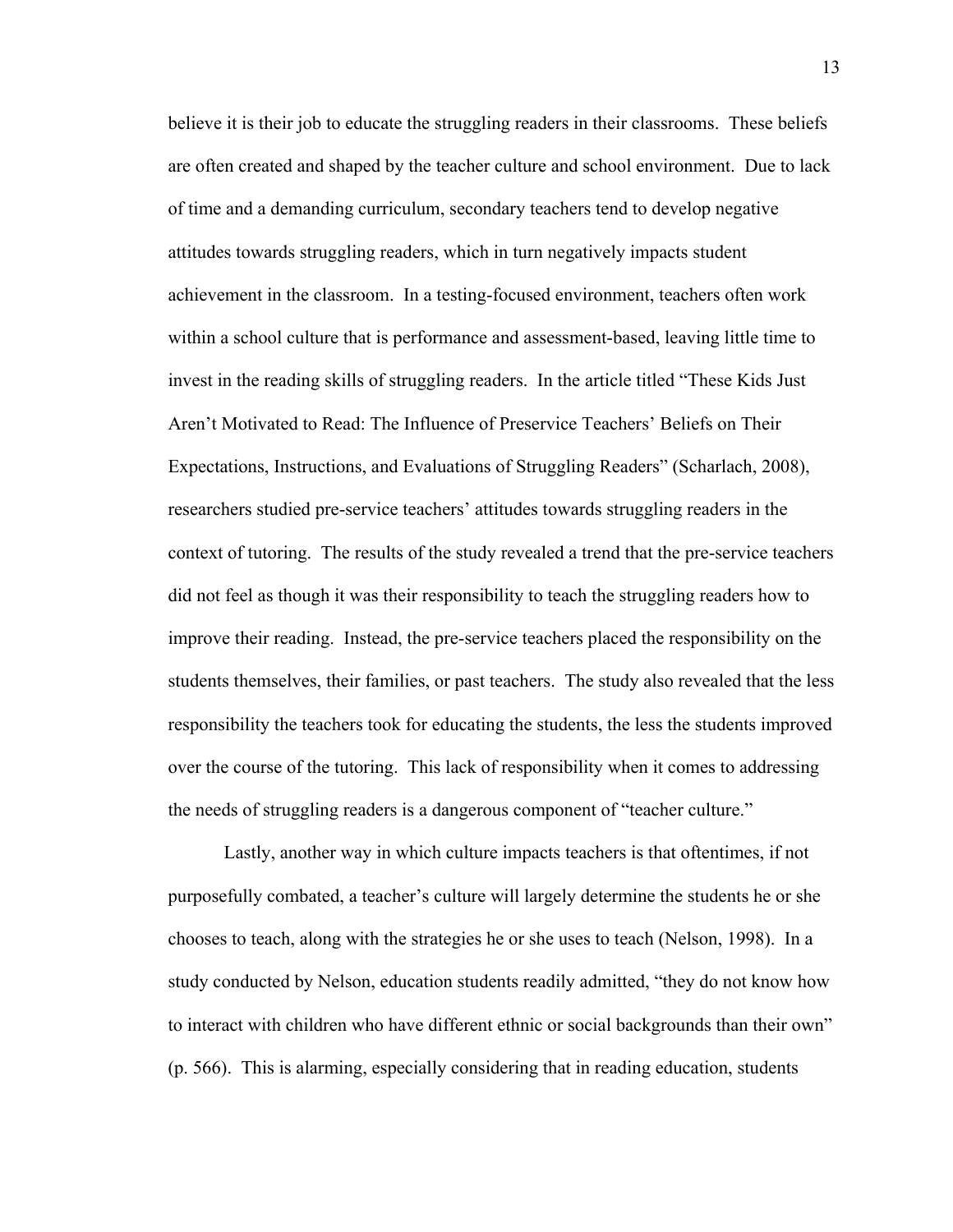interpret text differently based on their ethnic and social backgrounds. Teachers cannot be so blinded by their own culture and experiences that they neglect to acknowledge other students' points of views in the classroom. Nelson's study examined the impacts of cultural differences in the classroom by placing four student teachers at a field study in a suburban school and six student teachers at a field study in an urban school. Among the ten student teachers, six of the teachers grew up with little to no interaction with people of other cultures; three grew up with limited interaction with people of other cultures; only one of the student teachers was an African-American who grew up in a culturallydiverse academic and social surrounding. The researcher discovered that the student teachers who had a culturally diverse background were more open to working with students in urban schools; on the other hand, student teachers who had not grown up in culturally diverse communities were uncomfortable working with students in urban schools. Regardless of their backgrounds and experiences, though, at the end of the study, all of the student teachers expressed an increased understanding of urban populations and a desire to teach with more cultural diversity in mind. Based on his findings, Nelson recommends increased exposure, for student teachers to work with diverse populations, and more professional development on information about other cultures. Culture impacts every aspect of the classroom, including how teachers teach and how students learn, so educating teachers on culturally responsive methods of educating diverse populations is necessary in order to effectively educate every student.

#### **Multicultural Education**

With an undeniable need to prepare teachers to embrace the role of culture in their classrooms, one proposed method of doing so is implementing multicultural education.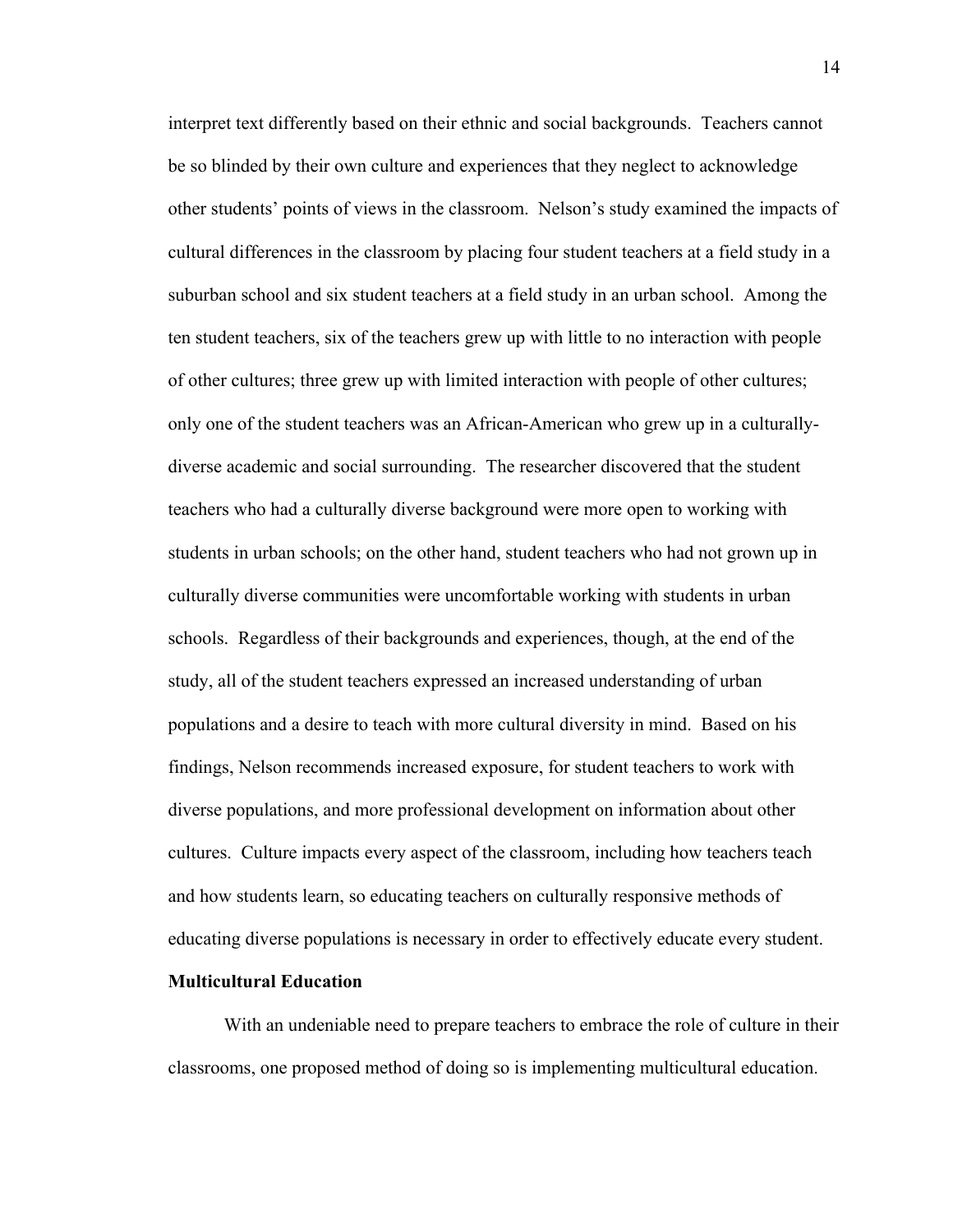With a broad definition, Banks (1993) compiled research from literature in the field to develop one overarching goal of multicultural education: "to reform the school and other educational institutions so that students from diverse racial, ethnic, and social-class groups will experience educational equality" (p. 3). Banks' proposed method of implementing multicultural education, as outlined in his article titled "Multicultural Education: Historical Development, Dimensions, and Practice" (Banks, 1993), is to make changes to "curriculum; the teaching materials; teaching and learning styles; the attitudes, perceptions, and behaviors of teachers and administrators; and the goals, norms, and culture of the school" (p. 4). By embracing the role of diversity and culture within secondary classrooms, the goal is for teachers to connect to students in a more authentic manner, providing them with a more effective reading education.

Multicultural education is not limited to secondary schools; it can be implemented at all grade levels. Gayle-Evans (2006) explores the extent to which multicultural education is present in kindergarten classrooms in Florida in an article titled "It Is Never Too Soon: A Study of Kindergarten Teachers' Implementation of Multicultural Education in Florida's Classrooms." Gayle-Evans used a questionnaire to survey one thousand kindergarten teachers about the physical classroom environment, instructional practices, curriculum, various content areas, and their students (p. 1). Based on the 477 responses she received, Gayle-Evans lists recommendations for multicultural education based on her findings. The first recommendation is to allow students' cultures to drive curriculum by involving families and incorporating cultural values and practices into instruction (p. 12). Another recommendation is to create space in the classroom to reflect the cultures of all people; for example, bulletin boards can be used to display people from different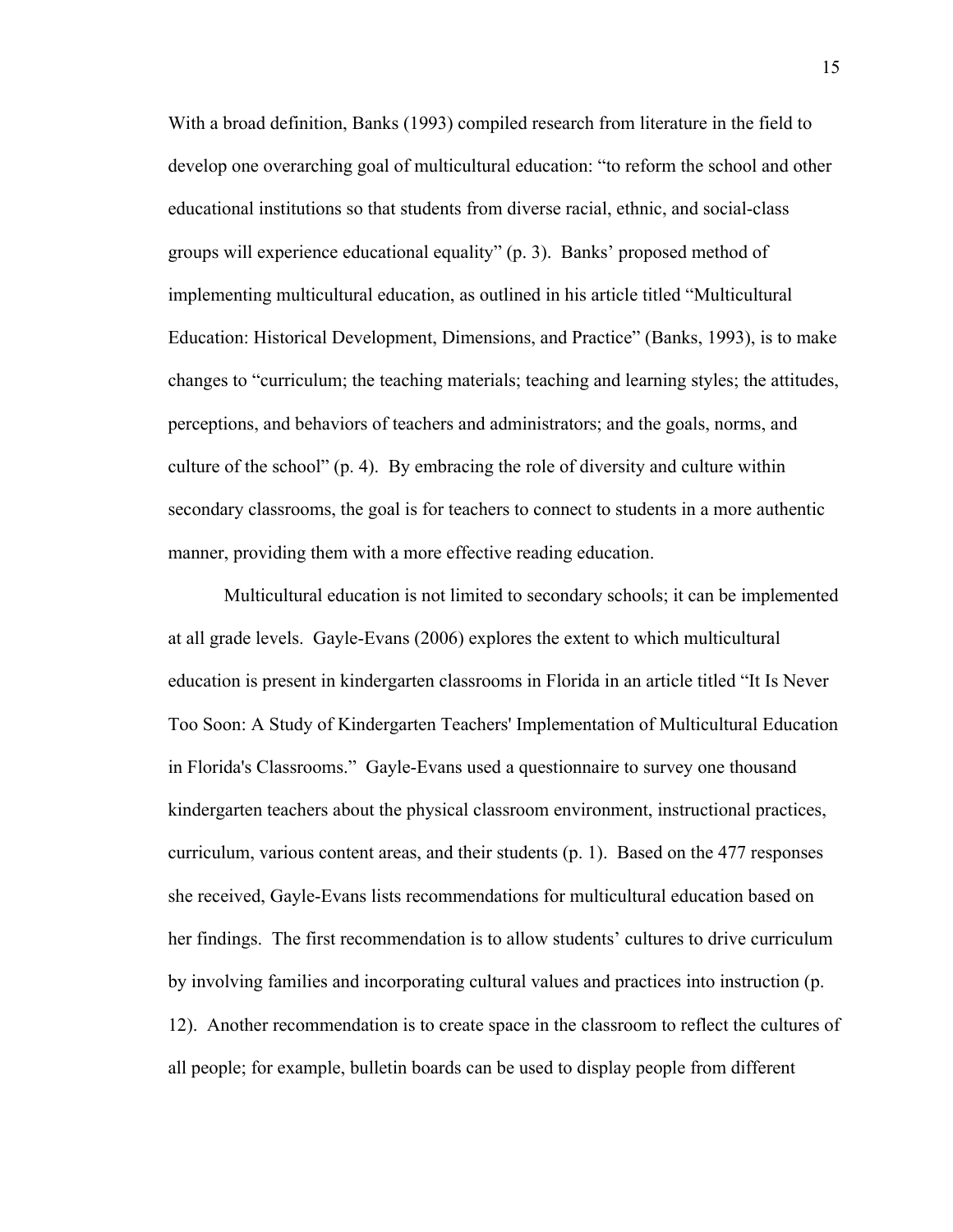cultures, and classroom libraries can contain books in other languages. When selecting text or allowing students time for dramatic play, Gayle-Evans recommends providing students with authentic artifacts and literature from different cultures in order to expose students to a variety of cultures, all the while representing every student in the classroom. Lastly, Gayle-Evans recommends that both pre-service and in-service teachers experience second-language acquisition in order to relate to the frustration of cultural differences, and she recommends that teachers learn as much as possible about different cultures in order to understand how to teach all students. This knowledge, she states, will likely help teachers "develop a positive attitude toward diversity" (p. 13).

Just as Gayle-Evans discussed the importance of selecting text that is reflective of cultural diversity in kindergarten classrooms, another researcher explores how this principle is applied in her secondary English classroom. The article titled "Does Huck Finn Belong in My Classroom? Reflections of Curricular Choice, Multicultural Education, and Diversity" (Leider, 2006) explores the positive and negative aspects of introducing a culturally sensitive text in a secondary English classroom. After Mark Twain's book *The Adventures of Huckleberry Finn* was removed from her curriculum due to the book's use of racial slurs, Leider notes that by eliminating text due to cultural sensitivity, the opportunity to discuss cultural differences is also removed from the classroom. Part of multicultural education is "understanding issues of racism, slavery, genocide, etc. and their effects on culture," (p. 1), and she notes that by removing this piece of literature that provides examples of racism, students are losing out on "experiential knowledge of what it means to be persecuted due to race, ethnicity, religion, or sexual orientation" (p. 1). As such, teachers can embrace culture in secondary English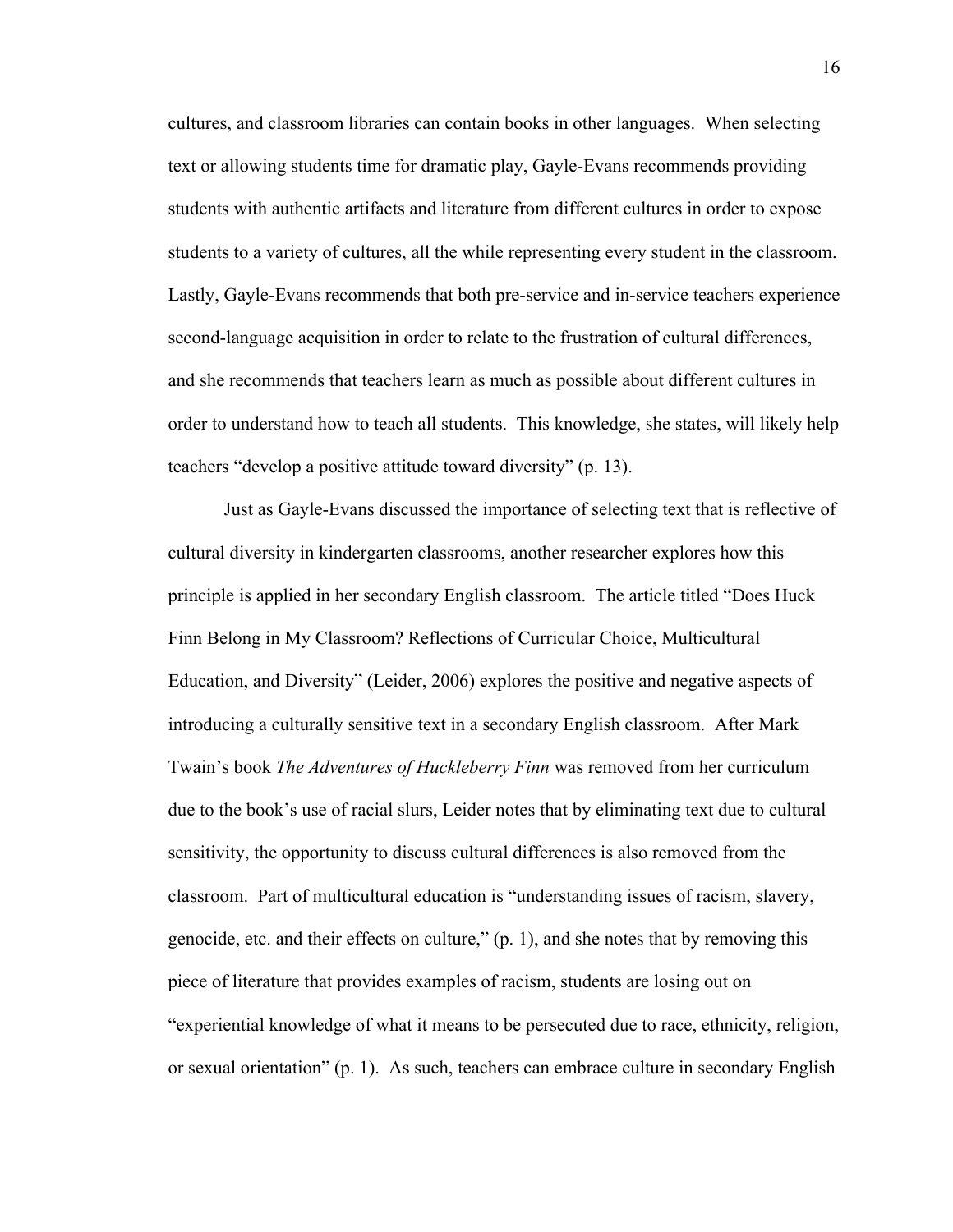classrooms by using multicultural education to select literature that gives students experiential knowledge with and about other cultures that they would otherwise not have based on their personal life experiences alone (p. 2).

Bruna (2007) further examines this concept of gaining experiential knowledge through critical literacy by exploring the idea of training pre-service teachers with the use of multicultural education. Bruna argues that using a critical literacy approach to multicultural teacher education can help pre-service teachers change their perspective of teaching diverse students instead of inciting guilt about their lack of cultural awareness. Critical literacy, as defined in the article, is "the social messages and meanings that shape our lives . . . as they relate to difference, similarity, and educational equity, and then to write new messages and meanings that better fit our understanding of how the world is or ought to be" (p. 115). In order to accomplish critical literacy in multicultural teacher education, the researcher highlights four levels of thinking: description, analysis, vision, and strategy. The purpose of these four steps is to generate cycles of deconstruction and reconstruction, and to promote ongoing critical thinking (Bruna, 2007, p. 116). During the first two levels of thinking, deconstruction will take place as the pre-service teachers first describe how they perceive race (including the physical properties of race), and then they will analyze the influence of race in their own lives and the world around them. Next, reconstruction will take place as the pre-service teachers create a vision for the future in terms of discrimination, and then they will enter the strategy level of thinking by creating personal and professional goals to achieve the vision (p. 117). This four-step approach to multicultural education seeks to remove guilt and frustration, and it instead empowers teachers with strategies for developing a multicultural approach to education.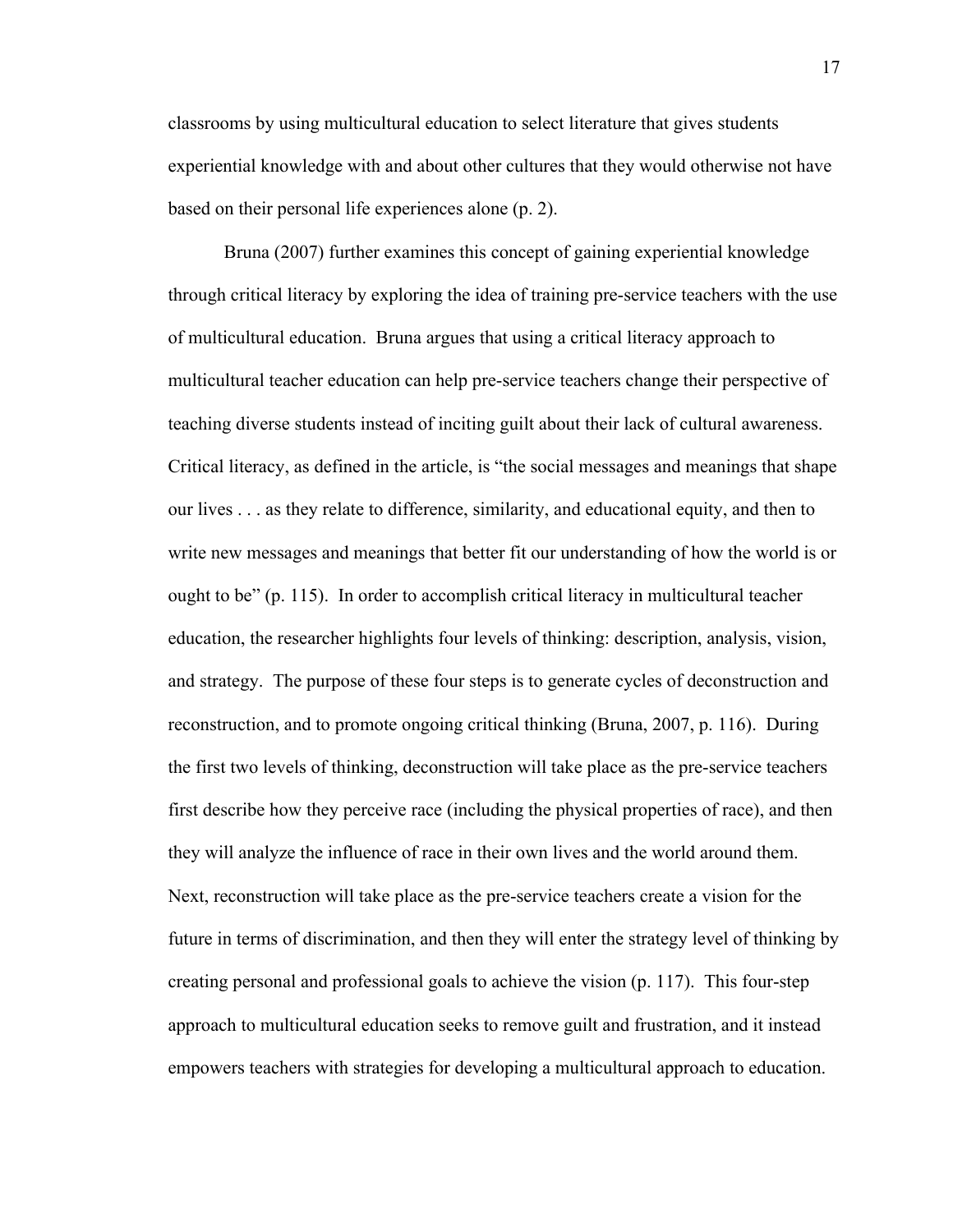Bruna's (2007) model can also be applied in a secondary context where students can use the paradigm as a way to bridge the gap of cultures among students in the classroom. It can also become a foundational stage of building experiential knowledge with racism and culture among students in a classroom.

Dilg (1999), in the article "Race and Culture in the Classroom: Teaching and Learning Through Multicultural Education," describes her experience with multicultural education as a secondary English teacher. "Teaching about race, culture, or ethnicity remains a complex and at-risk instructional activity that many teachers feel uncomfortable or ill-equipped to take on" (p. 1). Using dialogue and problem-posing approaches to teaching, Dilg opens up the conversation to allow students to feel contention, tension, agreement, pain, and joy as teacher and students' cultural identities meet in the classroom. Dilg writes that academic, instructional, emotional, social, and cultural preparation is required in order for teachers to use instruction to help students become aware of their biases and learned cultural assumptions (p. 1). Lastly, teachers must be willing to face their own biases and assumptions as they engage students in multicultural discussions and approaches to learning (p. 1).

Multicultural education is important not only to help students connect with the content, but it also exposes students to other cultures. "Today's teachers need to provide students with literacy and learning experiences that will provide them with the crosscultural knowledge and skills they will need as future adults in a nation that has become increasingly divers" (Vacca & Vacca, 2011, p. 55). Content, especially within literature in secondary English classrooms, must reflect the cultures of the world the students live in. Before teachers can implement multicultural education, though, they must first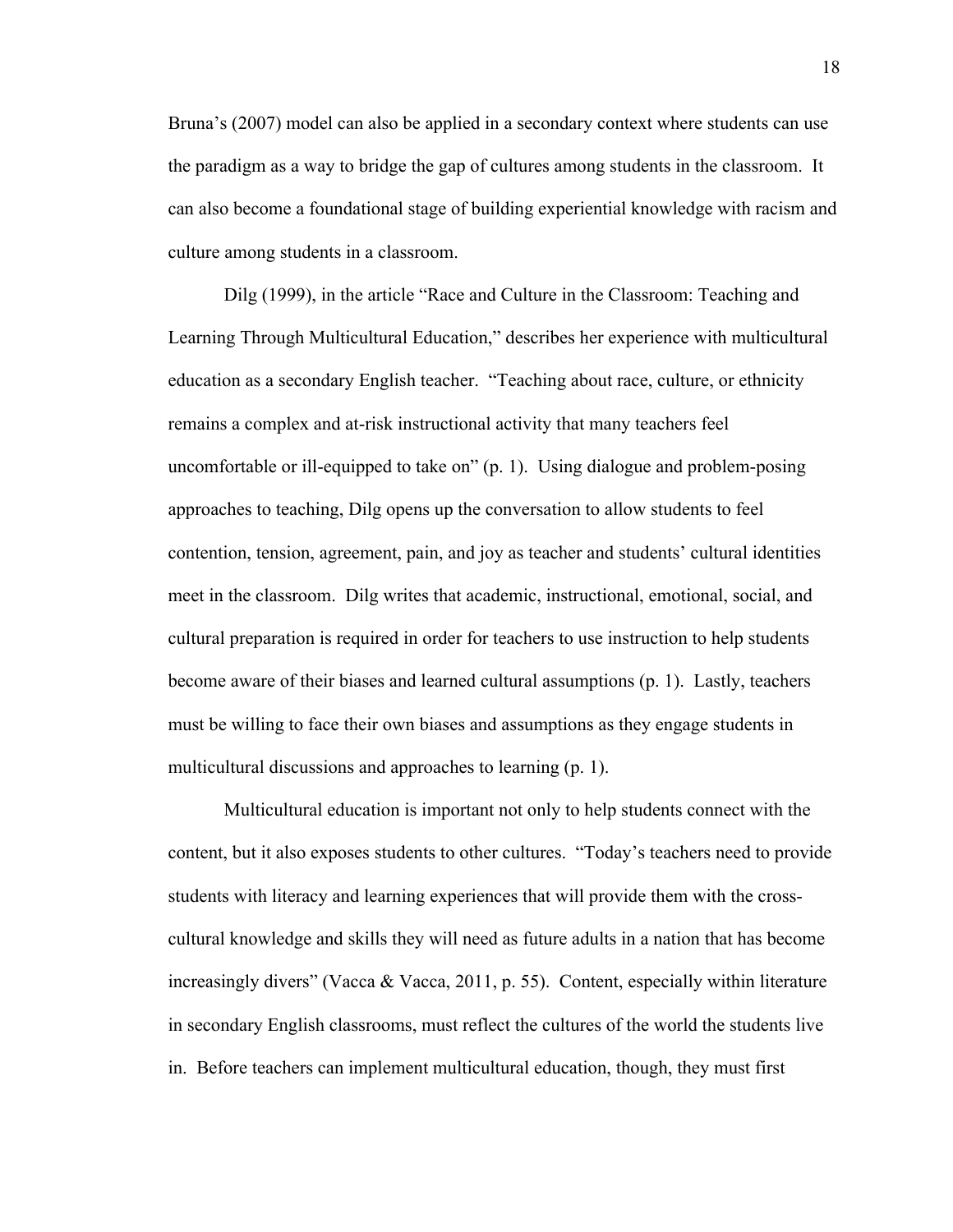educate themselves. Vacca and Vacca write, "While it is important for teachers to integrate multicultural literature for their students, it is also important that they read multicultural texts themselves to help foster new perspectives and become more sociologically mindful" (p. 56). Since everything that takes place within a classroom begins with the teacher, teachers should work to develop a multicultural mindset and awareness prior to implementing multicultural education with their students.

In the article titled "Infusing Multicultural Literature into Teacher Education Programs: Three Instructional Approaches," Howlett, Bowles, and Lincoln (2017) outline three specific instructional approaches that can be used to practically implement multicultural education into reading education. These three instructional strategies are a read-aloud strategy, topic-based selections, and a modified literature circles strategy. Whether or not teachers choose to implement these three specific strategies, the authors simply believe that "by modeling and exposing our students to the purposeful selection of high quality and engaging multicultural literature that is meaningful and relevant, those students will begin to reflect and ask themselves deep questions which will encourage critical thinking" (p. 14). Guiding students into deep, reflective thinking about a variety of cultural viewpoints is the goal of multicultural education, and it is crucial for secondary reading teachers to use these methods to assist struggling readers in the classroom.

#### **Classroom Culture and Community**

In addition to embracing culture through multicultural education, teachers can further bridge cultural differences among their students by creating an accepting and unifying classroom culture. In an article titled "Learning Together: The Instinct to Do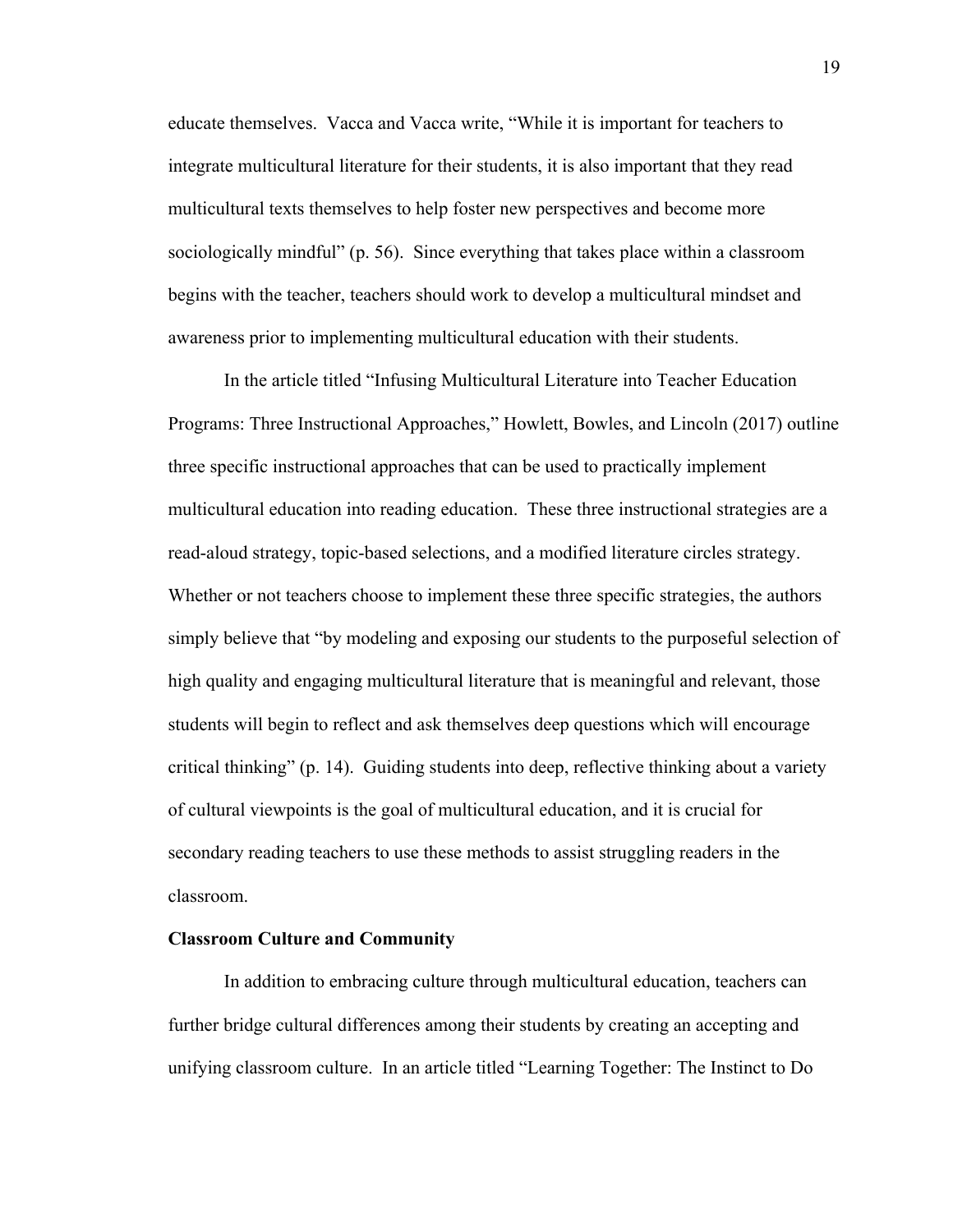Good and Peer-Assisted Strategies That Work," Jellison (2017) explores the idea of creating a classroom culture that promotes pro-social behavior—"behaviors that promote positive social interactions" (p. 15). Since children with pro-social skills are "more likely to have academic success in school and experience positive outcomes in their adult lives" (p. 16), teachers should be aware of the types of activities that promote pro-social behaviors and then provide students with opportunities to teach, help, cooperate, and empathize with their peers. Throughout the research, Jellison first outlines the benefits of creating a classroom culture that incorporates peer-assisted learning. According to the research, peer-assisted learning has a positive academic and social impact on all students, especially the at-risk population (p. 16). In order to establish a classroom culture that embraces peer-assisted learning, Jellison recommends providing students with "frequent, positive, reciprocal partner and group experiences early in the year to increase positive attitudes towards classmates and decrease stereotypes" (p. 18). Recommended activities for engaging students in peer-assisted learning include reciprocal peer tutoring; think, pair, share; cooperative learning; and collaborative reasoning. Each of these activities, according to Jellison, are effective for creating an inclusive and accepting classroom culture that promotes pro-social behavior.

Within a reading classroom specifically, one researcher explores the ways in which classroom culture impacts independent reading. In an article titled "Reimagining Reading: Creating a Classroom Culture That Embraces Independent Choice Reading," Dickerson (2015) conducted a two-year study to explore the impact of independent and choice reading in a secondary English classroom. Dickerson identifies her school as being diverse: 22 percent of the students receive special education services; 25 percent of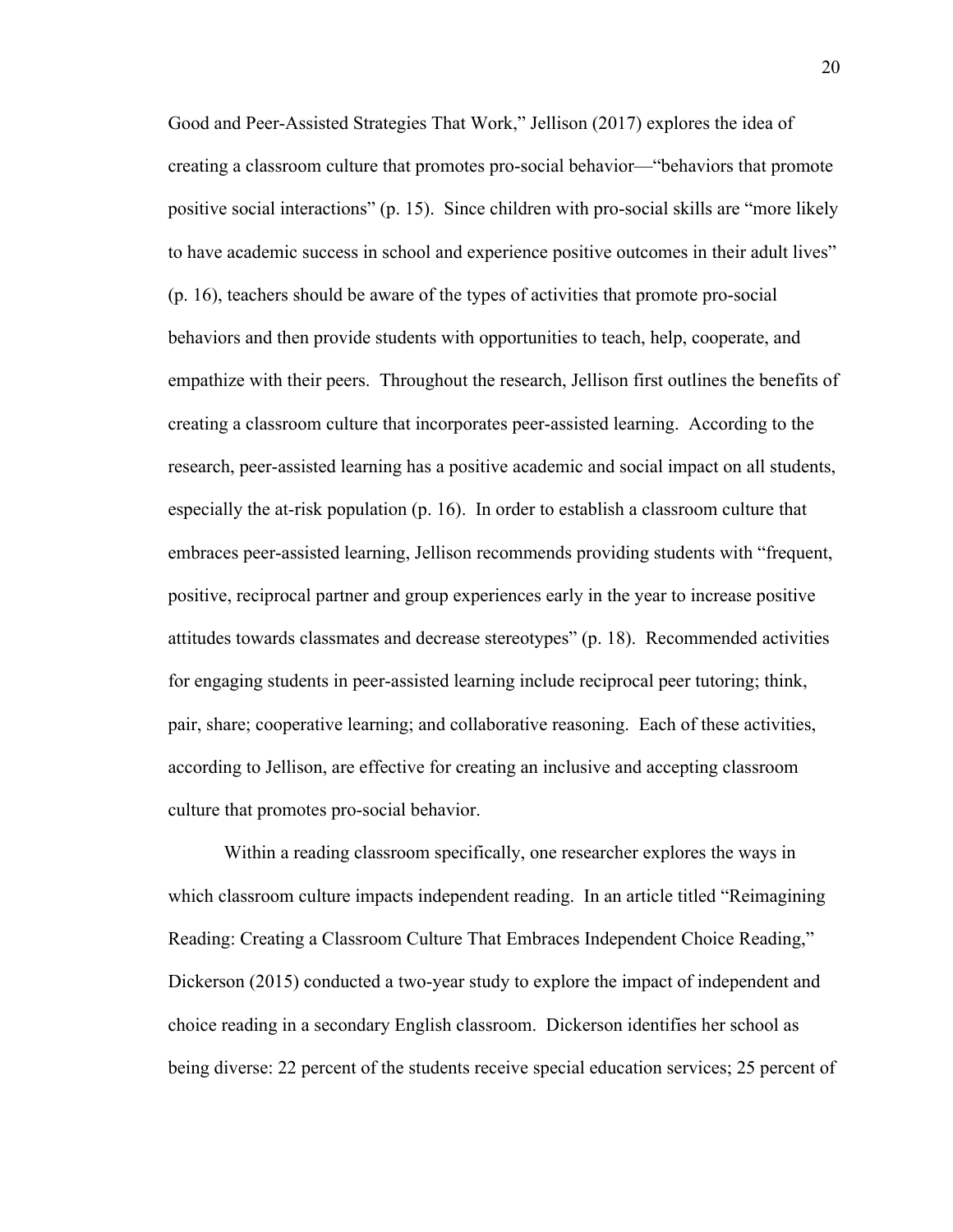the students are English language learners; 83 percent of the students are from families whose income is below the line of poverty (p. 1). The student population is not only diverse, but it is also different from Dickerson's own cultural perspective and identity. Over the course of the two years, Dickerson built a culture of reading within the classroom by implementing a Reading Zone—ten minutes dedicated to reading every Monday, Wednesday, and Friday. After the first year, Dickerson introduced five rules for Reading Zone to increase student choice and independence: "a book is a book; [the teacher] reads too; we talk about our books; we write about our books; we are free to ditch our books" (p. 2). Additionally, the students tracked their progress through journal responses and a class-wide book tracker poster in the back of the classroom. After the two-year period was over, the most notable of Dickerson's findings was increased classroom management due to the relationships that were built with the students during the Reading Zone time. "Rather than seeing me as a teacher who gives mandates, my students see me as a fellow reader with whom they can talk about books. I also see my students differently: Through these conversations, I see my students' natural analytical strengths, remember their passion for learning, and better understand their lives and their personalities" (p. 3). In this case study, Dickerson was able to create a classroom culture that increased student motivation to read by implementing sustained silent reading paired with choice reading. These activities also resulted in increased respect between the teacher and the students.

In an article titled "Creating Classroom Cultures that Foster Reading Motivation," Gambrell (1996) "discusses what research and theory suggest about the role of motivation in literacy development" (p. 14). Based on previous research, Gambrell states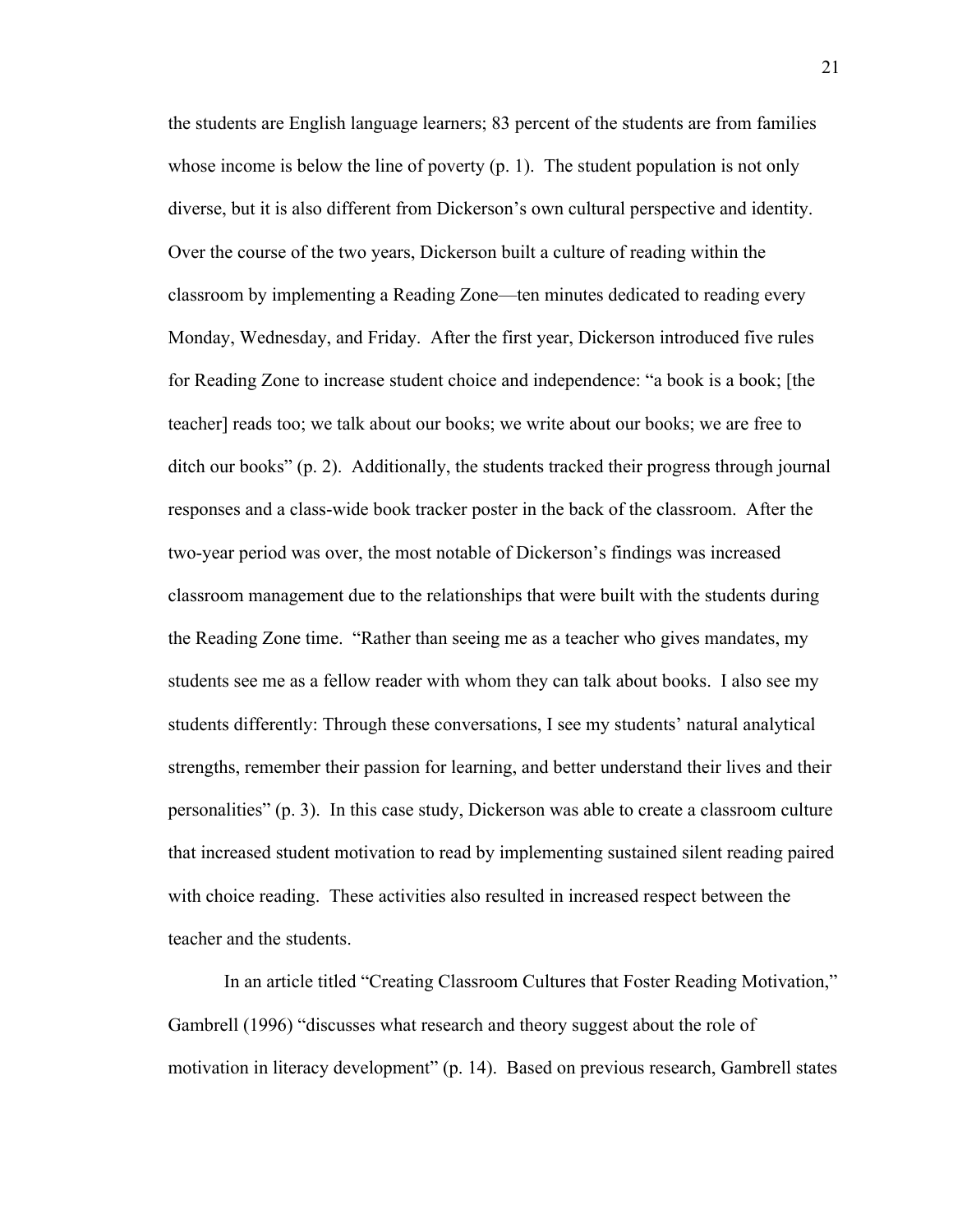that in order for students to read effectively, they cannot just have the cognitive aspects of reading; instead, students must have the "skill and will to read" (p. 15). Gambrell outlines six research-based factors, which can be used to create a classroom culture that increases literacy motivation. These six factors are: the teacher as an explicit reading model, a book-rich classroom environment, opportunities for choice, opportunities to interact socially with others, opportunities to become familiar with lots of books, and appropriate reading-related incentives (Gambrell, 1996, pp. 20-22). According to Gambrell, these six factors, when implemented strategically into a reading classroom, will promote a culture that fosters reading motivation in all students.

The idea of creating a classroom culture and community to promote effective learning also extends to pedagogical practices in college classrooms. In an article titled "Creating Learning Communities in the Classroom," Bryan (2012) states that, "students who are more engaged in college, both in and out of the classroom, typically have more successful academic experiences than those who are less engaged" (p. 57). One pedagogical practice that Bryan explores in this article that seeks to increase student engagement to produce positive outcomes is classroom-based learning communities. Classroom-based learning communities contain two subtypes: total-classroom learning communities and within-classroom learning communities (p. 58). These subtypes both contain "a culture in which everyone is involved in a collective effort of understanding" (p. 58). In the article, Bryan focuses on three strategies for creating classroom-based learning communities, the first of which being inter-teaching. In this strategy, students receive prep guides prior to class, which involves reading and some form of interacting with the reading. Once the students come to class, they discuss and compare their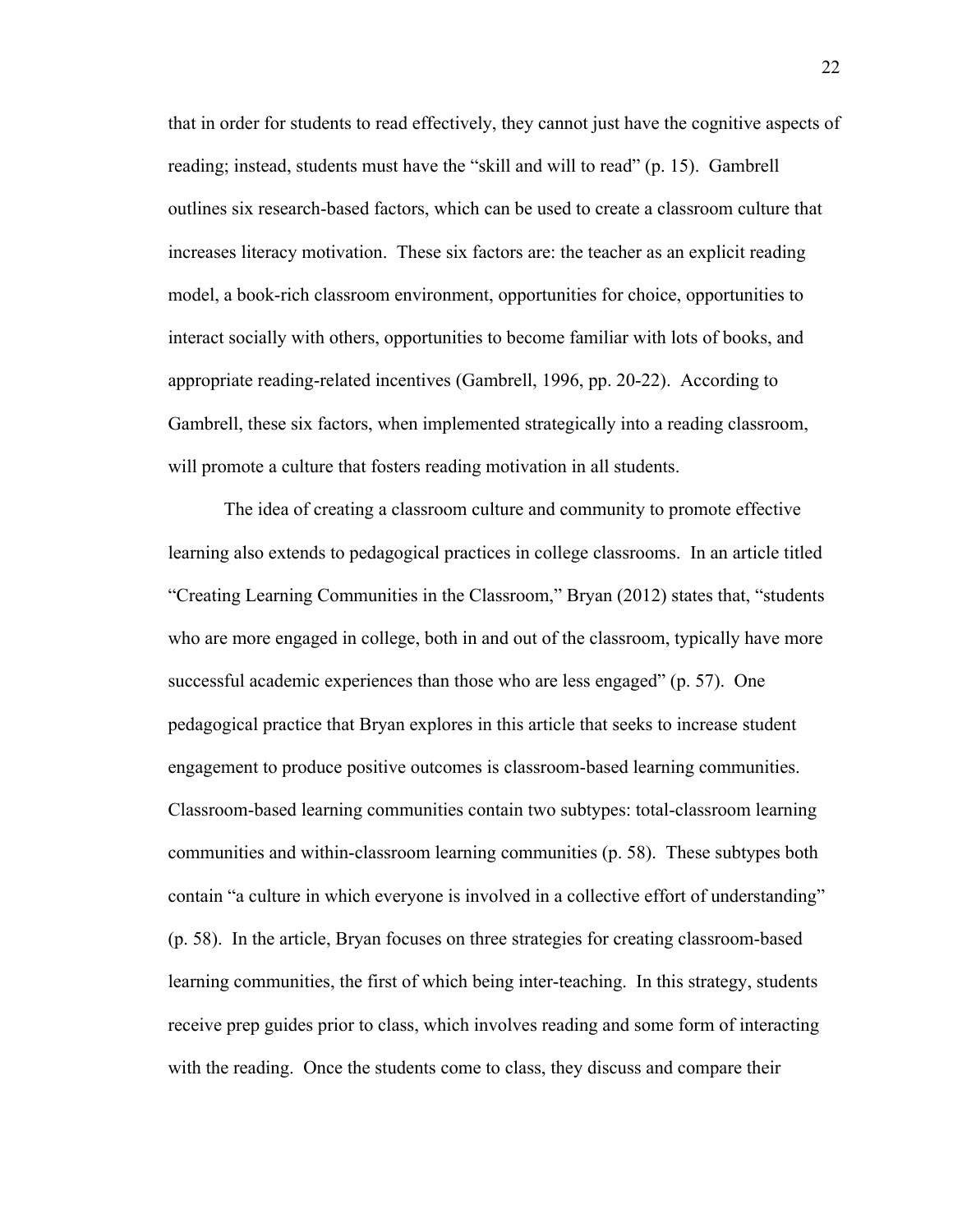findings, then fill out a record sheet where they evaluate their discussion and highlight areas in which they desire clarification. The teacher then lectures on that highlighted content. This strategy builds a strong classroom culture because it places two-thirds of the learning into the students' hands where they must work both independently and rely on each other to learn and discuss the material.

Bryan's second strategy creates within-classroom learning communities, and it is called team-based learning. In this strategy, students work with the same group of approximately five students for an entire semester to complete application-based assignments. The research reveals that this strategy is effective at increasing more learner-to-learner interaction and less learner-to-instructor interaction, which improved students' overall performance (p. 62). Cooperative learning is the third strategy discussed in this article, and it simply involves students working together to process learning throughout class. The key to this strategy, according to Bryan, is accountability for student participation; otherwise, students will not engage in the community-building process. Overall these three strategies can be implemented at even the secondary level in order to build a classroom culture and sense of community among the students.

Aside from implementing strategies to create a classroom culture around the content, another important aspect of classroom culture is trust. In the article titled "Creating Urban Classroom Communities Worthy of Trust" (Ennis & McCauley, 2002), teachers were both observed and interviewed for the ways in which they build trust within their classroom in order to create a positive classroom culture. Eighteen teachers were regularly observed in four of their classes over the course of four months. Trust is an important aspect of classroom culture, especially within urban communities, because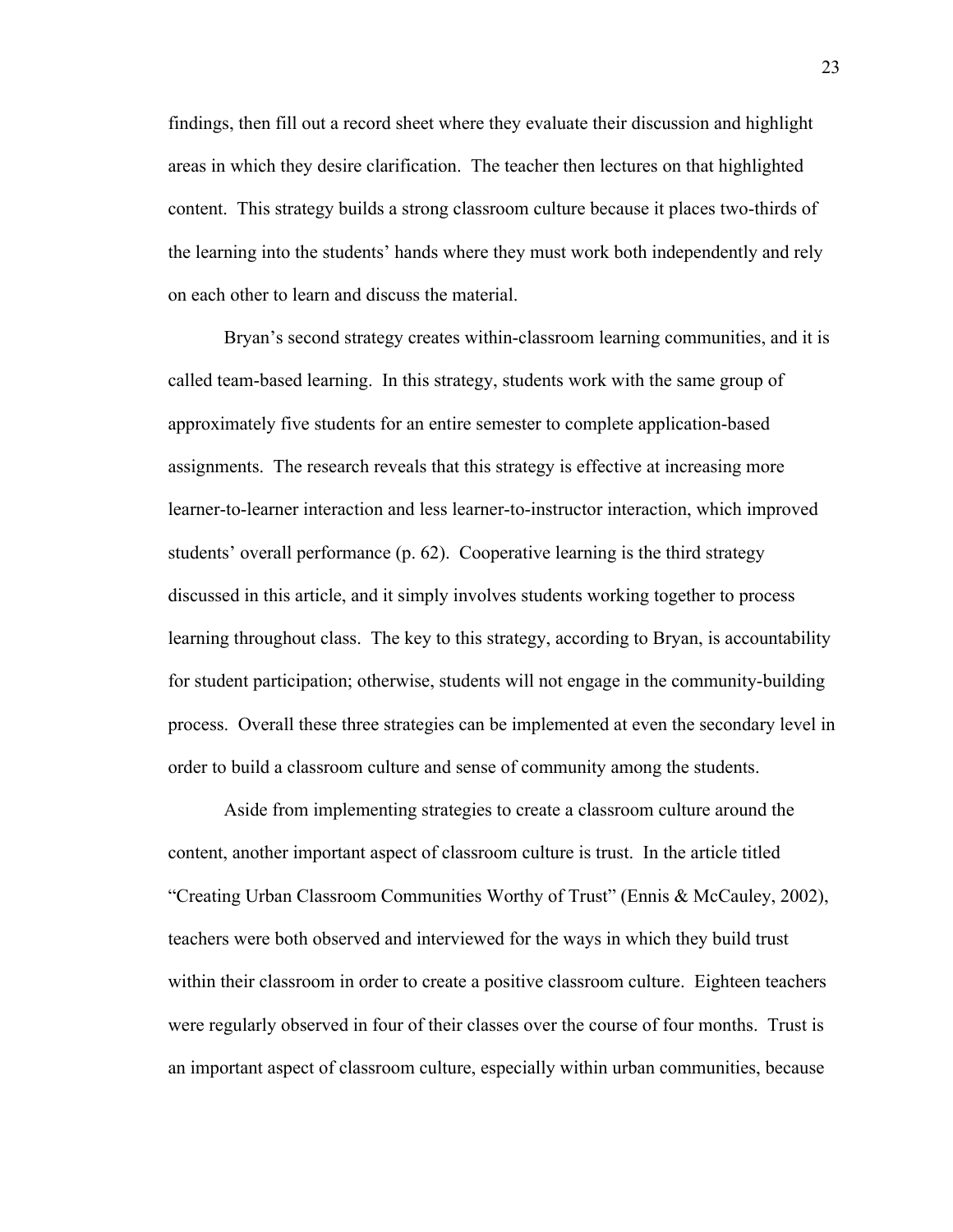students often come from distrusting familial backgrounds (p. 151). Teachers must create a culture in their classroom that overcomes this distrust and instead teaches students how to trust. "Teachers' ability to teach content meaningfully relies in part on being 'inrelation' with students. Teaching from this perspective is a personal and emotional process that creates a web of trust through the relational interactions between two persons" (p. 152). After observing the teachers, the researchers noticed a pattern of the teachers creating a classroom environment that was so interesting and engaging that students did not want to miss out; this engagement with the content led to a slow process of building a trusting relationship with students. The teachers, through interviews, also expressed the need to prove their authenticity and sincerity to the students who distrusted them by expressing interest in getting to know the students as people outside of academics (p. 155). Encouraging these students to engage in the classroom community proved to be effective for most of the teachers. In order to build trust with failing students, providing second chances where students could safely take risks without fear of failing also proved to be effective. Furthermore, when building trust with failing students, the teachers experienced success with "effort optimism": rewarding students for both the process and the product (p. 161). The teachers lastly expressed the importance of providing students with positive interactions by demonstrating caring behavior. The teachers found success with treating students with integrity and respect, joking with them, and making them feel important and valued (p. 163). Creating positive classroom culture cannot take place without trusting relationships between the teacher and students in the classroom, so focusing on implementing strategies such as these are critical to create an accepting learning community that meets the needs of all diverse students.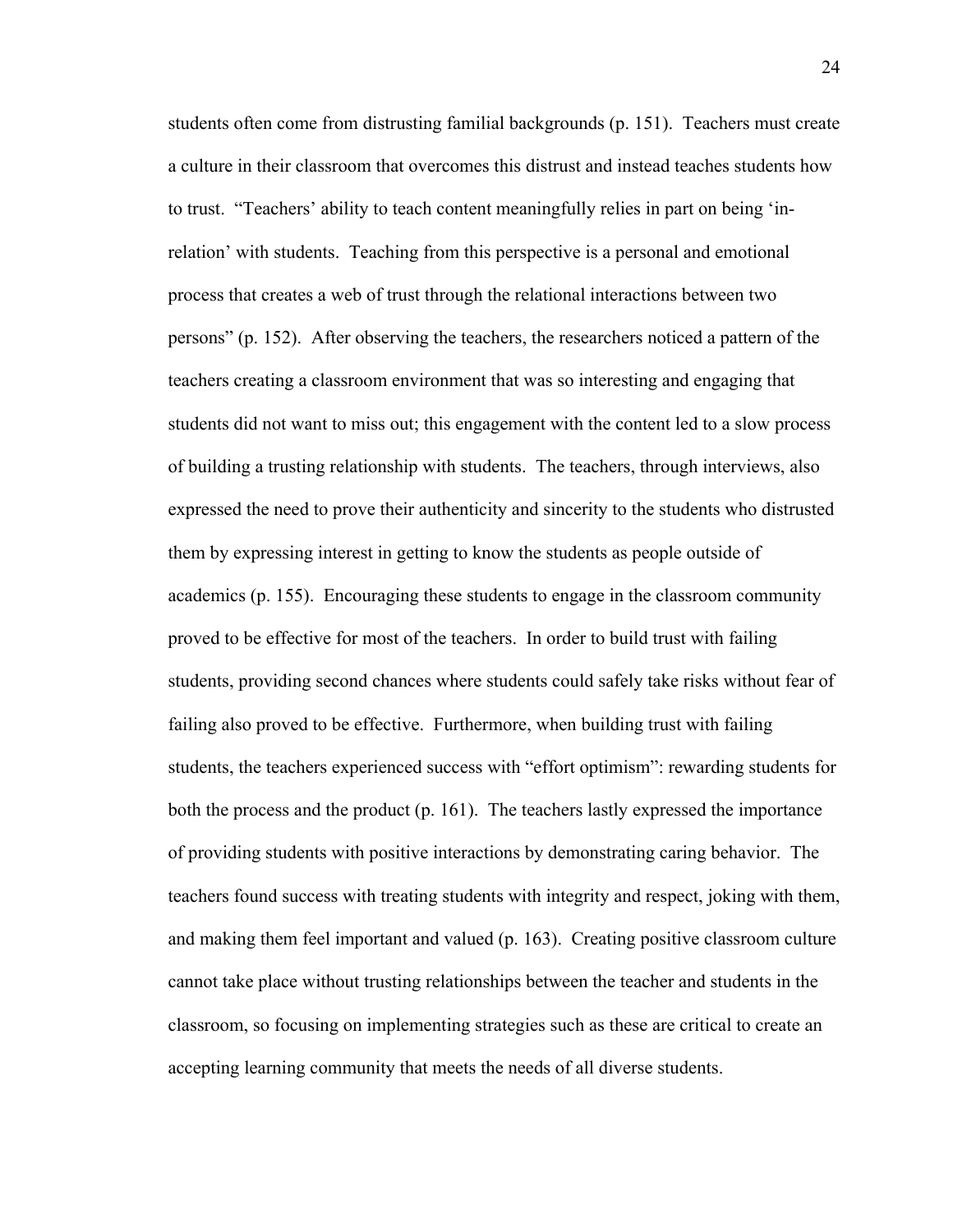The article titled "Creating Classroom Communities and Networks for Student Support" (Korinek, 1999) also explores strategies to create a classroom culture in which all students get a "sense that everyone belongs, is valued, has something to contribute, and has rights but also responsibilities for the welfare of others in the class and school" (p. 3). In order to naturally create a support network in the classroom for positive behavior, Korinek suggests that teachers must be willing to model good behavior between themselves and their students, provide direct instruction on pro-social behavior when necessary, feedback in natural situations, and involve students in decision-making in the classroom (p. 4). The author further suggests that in order for a positive classroom culture to be established, the teacher must model positive behavior in all interactions with students that celebrate and promote diversity, spending more time rewarding positive behavior that correcting poor behavior (p. 5). This, in turn, teaches students what behavior they should demonstrate and focus on by following the example of the teacher. Korinek emphasizes, though, that classroom culture and community cannot just be an ideal that is longed for in the abstract; instead, a positive classroom culture is achieved through concrete procedures, practices, and expectations. As such, the article offers concrete advice on creating a positive classroom culture. The first step is taking time the first few weeks of school to get to know the students and to allow the students to get to know each other's names, cultures, and personalities. The author also suggests that allowing students to help brainstorm a list of classroom rules and expectations can promote a positive classroom community by giving the students ownership in the expectations for one another. After the expectations have been set, Korinek expresses the importance of continually clarifying and practicing expectations the first few weeks of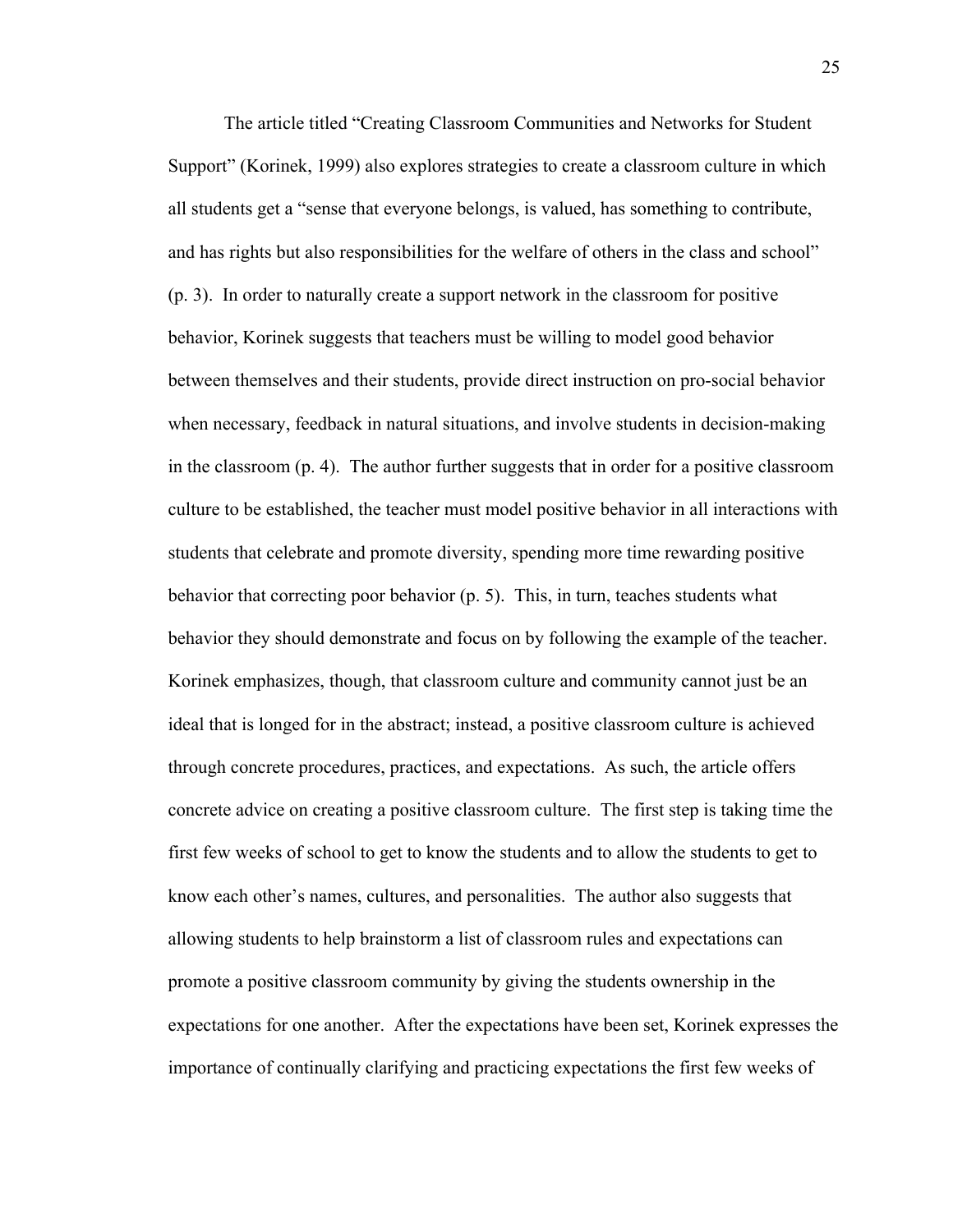school. For secondary students, the same concept can be applied by having students practice providing feedback to one another, actively listening to each other, resolving conflicts, and encouraging participation. "Being positive, encouraging, and specific . . . sets the tone for building classroom community" (p. 6). Another important factor to consider when building classroom community is the role of culture when setting expectations. The author describes how some behaviors, such as avoidance of eye contact and use of slang and dialect, may be interpreted as misbehavior or disrespect when they actually reflect cultural differences (p. 7). Because of this, it is important for the teacher to know his or her students and their cultural backgrounds when establishing the rules and expectations of the classroom. Korinek determined that building a network of student support in the classroom requires "adult commitment to providing supports needed for student success, careful planning, and consistent implementation over time" (p. 7). When successfully implemented, this student support will enhance the classroom community, motivation of students, and academic and social learning (p. 7).

In another secondary English classroom, language arts can be harnessed to create a positive classroom community among students. In the article titled "Creating Classroom Community with Reflective Blogs" (Alexander & Bach, 2013), the authors discuss how technology can be used to accelerate community formation in classrooms. Not only is community building important for educating the "whole" learner, but the authors also cite literature that points the "benefits of learning through writing and the continuous engagement with a subject to ensure lasting learning" (p. 17). The authors outline ways in which teachers can utilize students' interests in social media to build a positive classroom community and culture, all the while helping students engage with the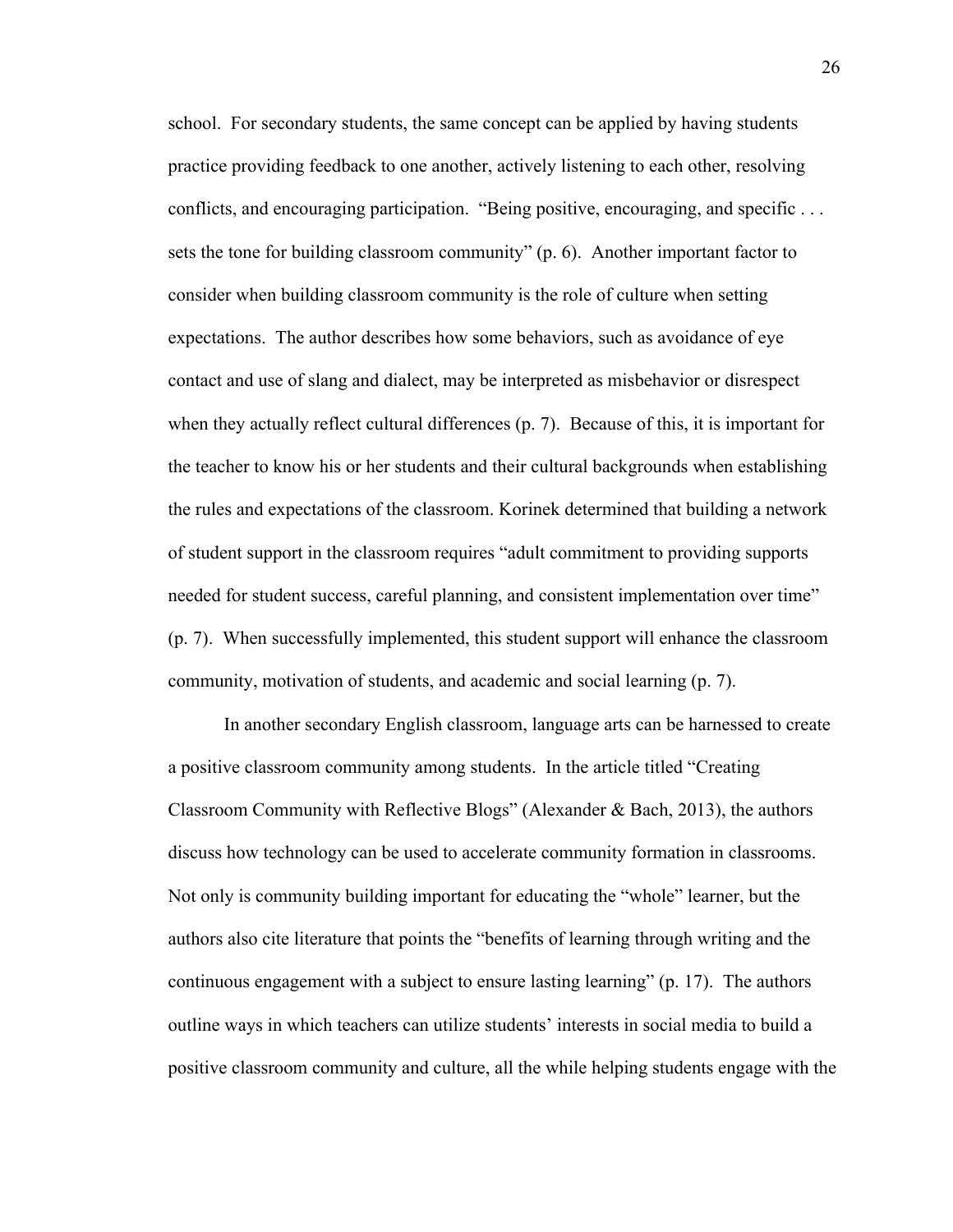content in a way that allows for authentic learning to take place. The authors conducted a case study working with pre-service teachers at the University of Virginia. As part of this case study, the pre-service teachers were asked to respond to young adult fiction through blogs that incited deep, reflective interaction with the text and with other students' responses. This type of activity, the authors explain, gives students agency over their own learning, cultivates self-reflection and collaborative meaning making, and builds an engaged learning community (p. 18). First and foremost, this literature course utilized a dynamic syllabus, which allowed for student input on course content and structure based on the changing needs and interests of students throughout the semester. In order for the community building to be effective, though, active, ongoing individual writing was crucial for helping students become comfortable with writing reflectively for other students to read (p. 20).

Another important component of the literature course as described by Alexander and Bach's (2013) case study was an ongoing online discussion among classmates by responding to one another's blogs through comments. These comments helped the students get to know one another, and it built a sense of community in the classroom by extending the class discussion beyond one's own writing (p. 21). By the end of the case study, the researchers found, through course evaluations, that utilizing blogs to engage reflectively with the reading for the course was successful in accelerating the formation of a classroom community, deepening interaction with the content by extending discussion beyond the allotted class time, and increasing student comfort with writing informally and reflectively for others to read (p. 27). This shows that for students of all ages, in both secondary and post-secondary education, technology can be a useful tool to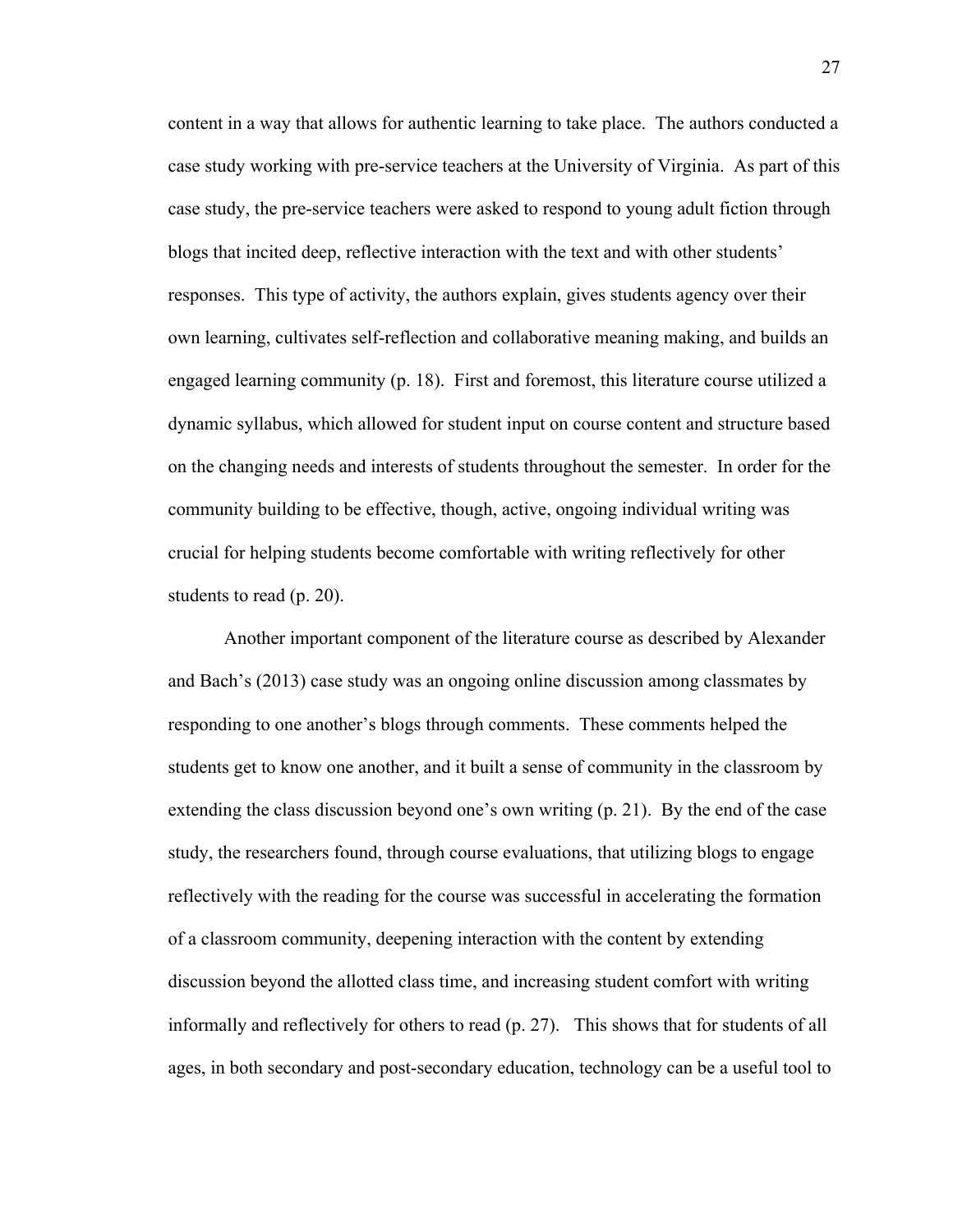draw students into the content all while building a stronger sense of classroom community.

Another article, titled "Survivor: Satis House: Creating Classroom Community while Teaching Dickens in a Reality-TV World" (Bucolo, 2011), also examines the concept of using language arts to build classroom community. When studying Charles Dickens' *Great Expectations,* Bucolo engages students with the text by drawing comparisons between characters in the book to characters in popular reality television shows. A number of activities are used to help students engage with the literature on a deeper level by making meaningful connections to their own lives, as well as the lives of people they watch on the television. One activity that is specifically designed to build a stronger classroom community is called Food for Thought. Based on a concept from the reality show titled *My Antonio*, Bucolo and his students created an activity where the students analyze the characters who are present at every meal that is described throughout the novel. Since meals, especially at holidays, are considered a significant part of reflecting family relationships and dynamics, the students analyze who is present at every meal throughout the book, and they also analyze how the characters change from one meal to the next, depending on their interactions. This activity from *Great Expectations* is then used to build classroom community among the students as they themselves analyze the meals in their own lives, especially around the holidays, and they examine what an observer would learn about the people that are present at the table based on what takes place during the meals (p. 31). The students then share these observations with one-another during a whole-class discussion. These discussions build a strong sense of classroom community as the students share information about their families and cultures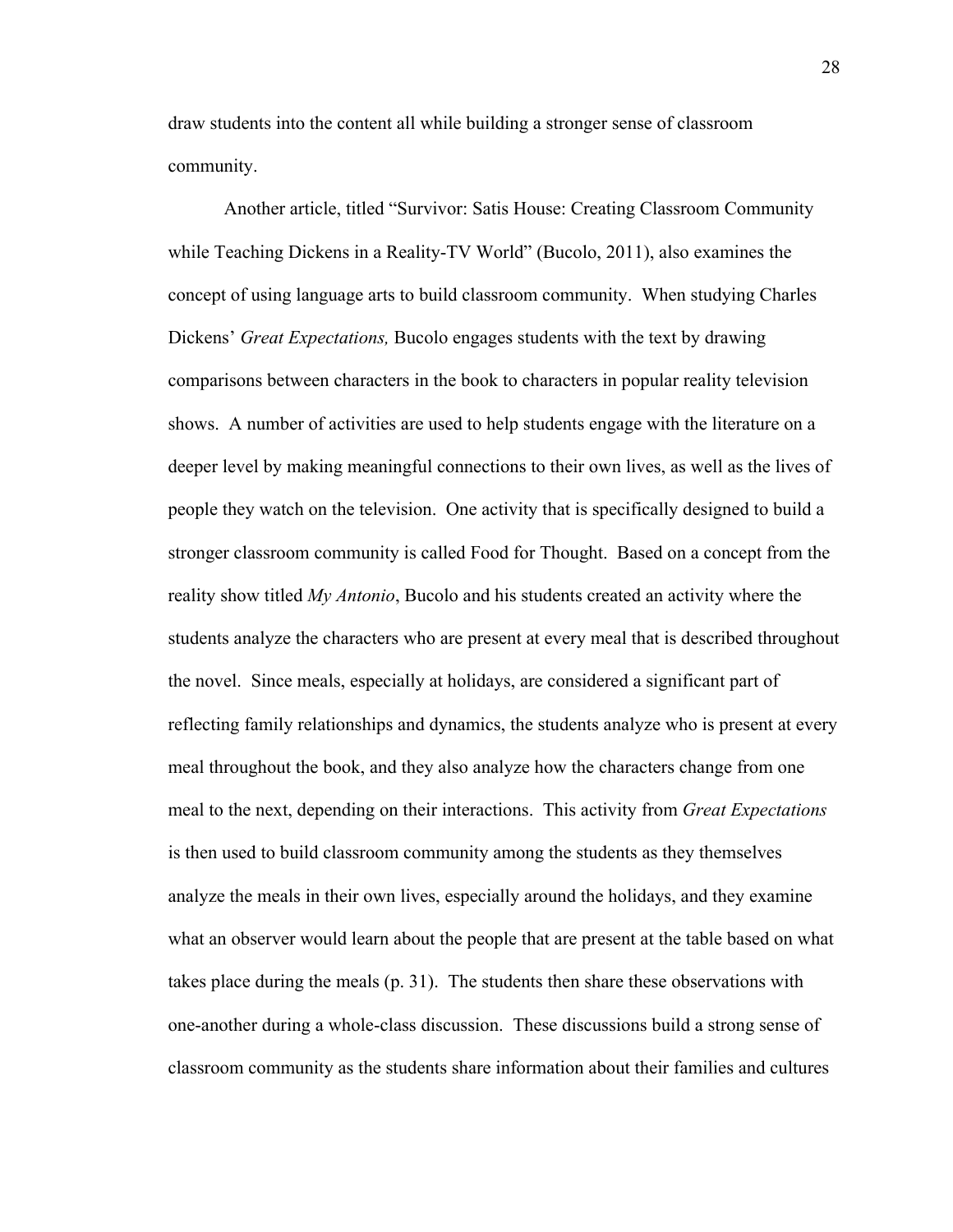with their classmates. This activity is another creative way secondary English teachers can utilize language arts to promote a positive classroom community.

In an article titled "Building Literacy and the Classroom Community" (Blooms, 1986), the social and community-building aspects of literacy are explored, along with implications for secondary English classes. "New conceptions of reading and writing emphasize (a) the active role of the reader and writer in constructing meaning and (b) the inherently social nature of reading and writing" (p. 71). As students construct meaning, they often do so through discussion of text with other students, creating a social environment. Even beyond the classroom, Blooms argues, people use literacy to form communities because groups of people use similar vocabulary and read similar texts as those they are surrounded by. In a classroom, even if students come from different cultural backgrounds, they are expected to form community by sharing common vocabulary as they discuss similar texts. In order to use reading and writing activities to build a classroom culture, "it must be viewed within the context of building or rebuilding the classroom community. Educators must consider the inherent and implied goals, social structure, and history" (p. 75). The goals of classroom activities must range beyond the simple act of reading and writing in order to effectively build community, always attempting to include all students from every culture. Through discussion of common texts with a consistent vocabulary, students can begin to enter into community with one another in the classroom, creating a classroom culture that unifies and celebrates cultural differences.

Greene and Mitcham (2012), in their article titled "Community in the Classroom," describe teachers as "architects of community" (p. 13), exploring the ways in which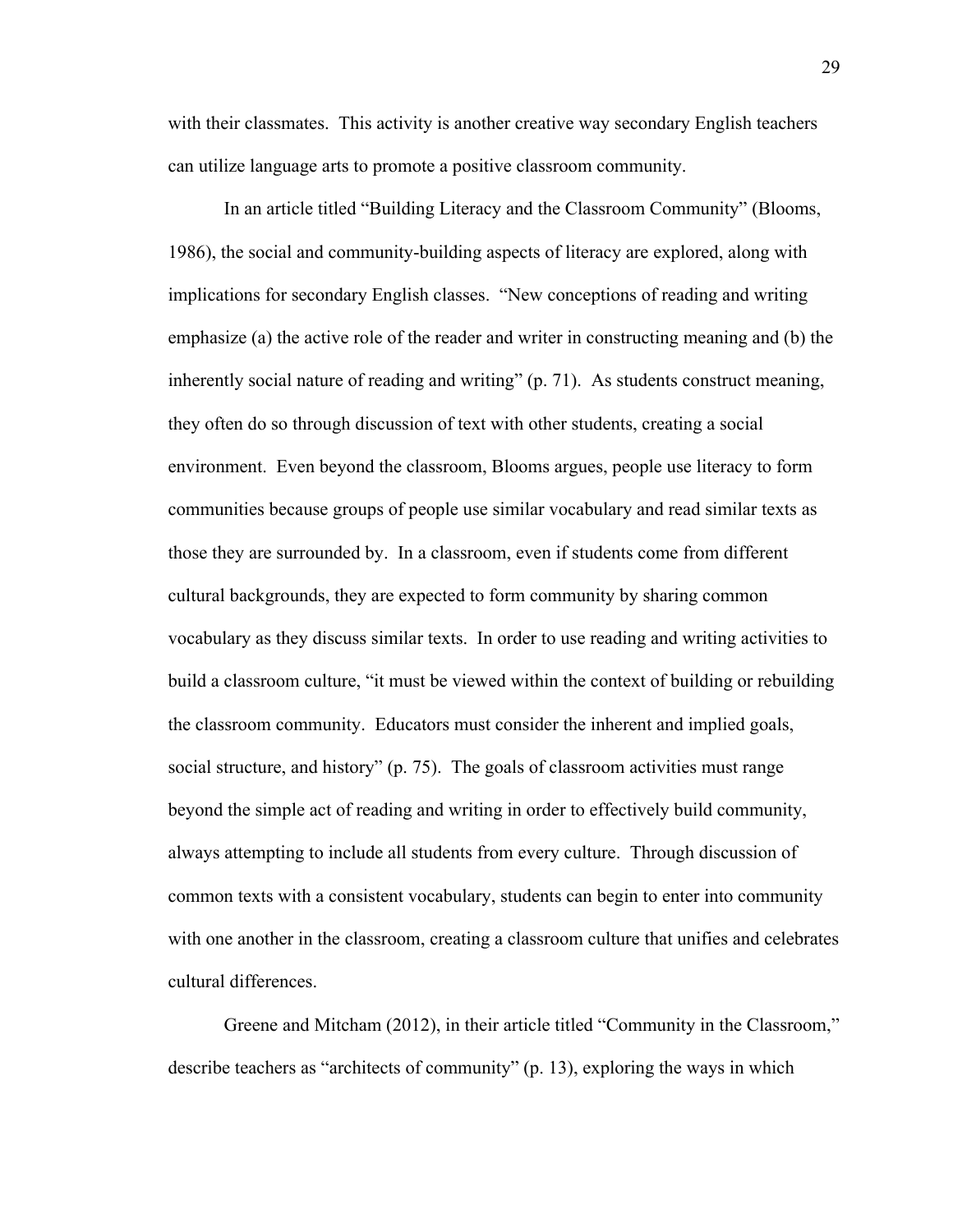teachers can use literature to create an environment where students feel safe to respect others' differing opinions, collaborate with other students, and take intellectual risks. One of the key factors in creating this safe classroom community is the role of the teacher as a facilitator: someone who actively participates in and contributes to the conversation that takes place regarding the literature that is studied in the classroom. "We are facilitators, and we help model for our students the importance of exchanging ideas in a respectful manner, challenging one another to discover new knowledges, and creating spaces in which students can succeed in becoming critical thinkers" (p. 14). The authors state the definition of community as "respecting individual voices within the context of shared goals" (p. 14), so just as students are encouraged to enter into community with one another in a classroom, the authors emphasize the importance of teachers entering into community with one another as well to strengthen each other with different ideas and practices. In relation to literature specifically, one of the educators described in this article videotaped a conversation the students had surrounding the process of writing a synthesis essay for an advanced placement class. The next day, the students watched the video and analyzed their discussion for displays of respect and the thoughtful exchange of ideas (p. 13). This, in turn, helped the students to grow in community as they saw themselves as effective communicators, speaking with respect to one another about intelligent, academic subjects. The key to this community as described by Greene and Mitcham (2012) is the teacher as a facilitator and role model, continually guiding the students in what true classroom culture and community looks like.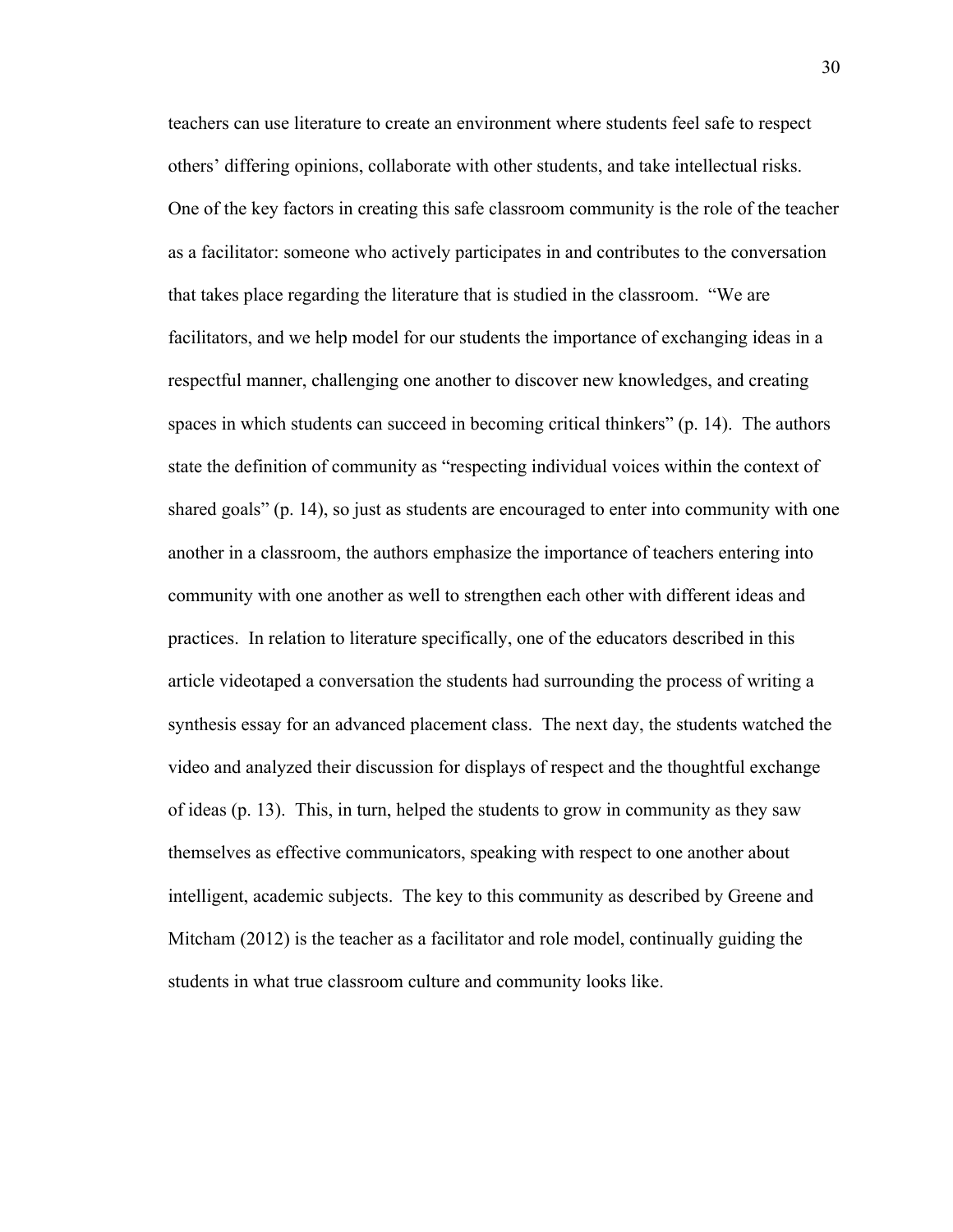#### **Conclusion**

First and foremost, the statistics regarding struggling readers in Florida bring about implications that create important foundational conclusions for the remainder of the research. The first implication is gathered from the achievement gap in performance among the three listed races on the English Language Arts Florida Standards Assessments. When comparing the data between white students scoring a three in grades six through ten to African American students in the same category, the achievement gap is a 30 percent difference. Likewise, when comparing the same data for grades nine through ten, there is, again, exactly a 30 percent difference in achievement between the white and African American students. This trend exists in all of the data, and it poses questions about why white students in Florida are performing so much higher than the African American students on the reading portion of the Florida Standards Assessment. One of the potential reasons for this disparity is a difference in culture both from the perspective of teachers and students. Since white students only make up 40.9 percent of the student population in Florida, it is crucial for teachers to step outside of the cultural box to meet the cultural needs of all students represented within the classroom, especially struggling readers.

Because there is an achievement gap among students of different races, teachers must find a new approach to effectively educate a diverse student population. The first theme that was consistently revealed throughout the research was the importance of raising teacher and student awareness of cultural identities, and further viewing them as foundational building blocks of education that must be explicitly taught and discussed when teaching reading. In order to prevent cultural biases, language arts teachers must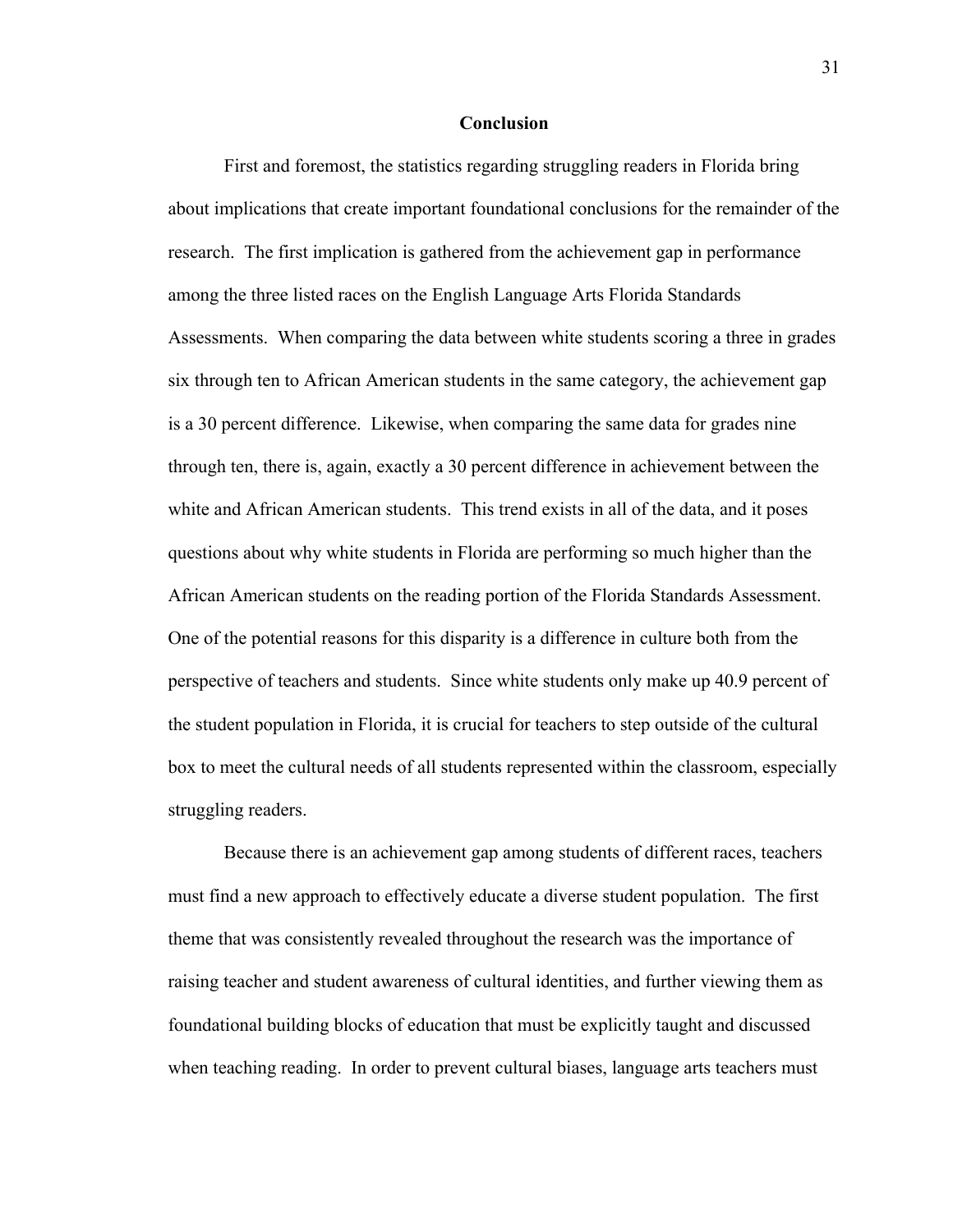not only be aware of what texts they choose to teach and how they choose to teach them, but they must also be aware of what is said and unsaid while teaching (Santoro, 2009) because this aspect of instruction can uncover implicit and explicit cultural biases.

When further analyzing how teachers can more effectively educate struggling readers from different cultural backgrounds, the research consistently suggests that teachers should participate in pre-service training that educates about different cultures and provides experience working with students from a variety of cultures. In a study conducted by Nelson (1998), it was determined, through surveying education students during their pre-service training, that they were uncomfortable with working with students from different cultural backgrounds from their own. When Nelson then assigned these education students to gain field experience in suburban schools, the students admitted that by being exposed to working with diverse students, their comfort levels educating these students increased. Since culture does impact teachers and students, and pre-service teachers are more likely to choose to educate students from similar cultural backgrounds from their own (Nelson, 1998), one implication from this research is providing pre-service teachers with more exposure to cultural diversity in classrooms. The key to bridging cultural gaps is knowledge, so providing pre-service teachers with education about a variety of cultures will empower them to educate students with greater confidence. The more exposure teachers have to other cultures, the more comfortable they will be educating diverse students.

Another theme throughout the research is the benefit of selecting culturally diverse content using multicultural education principles or practices. Multicultural education refers to reforming "the school and other educational institutions so that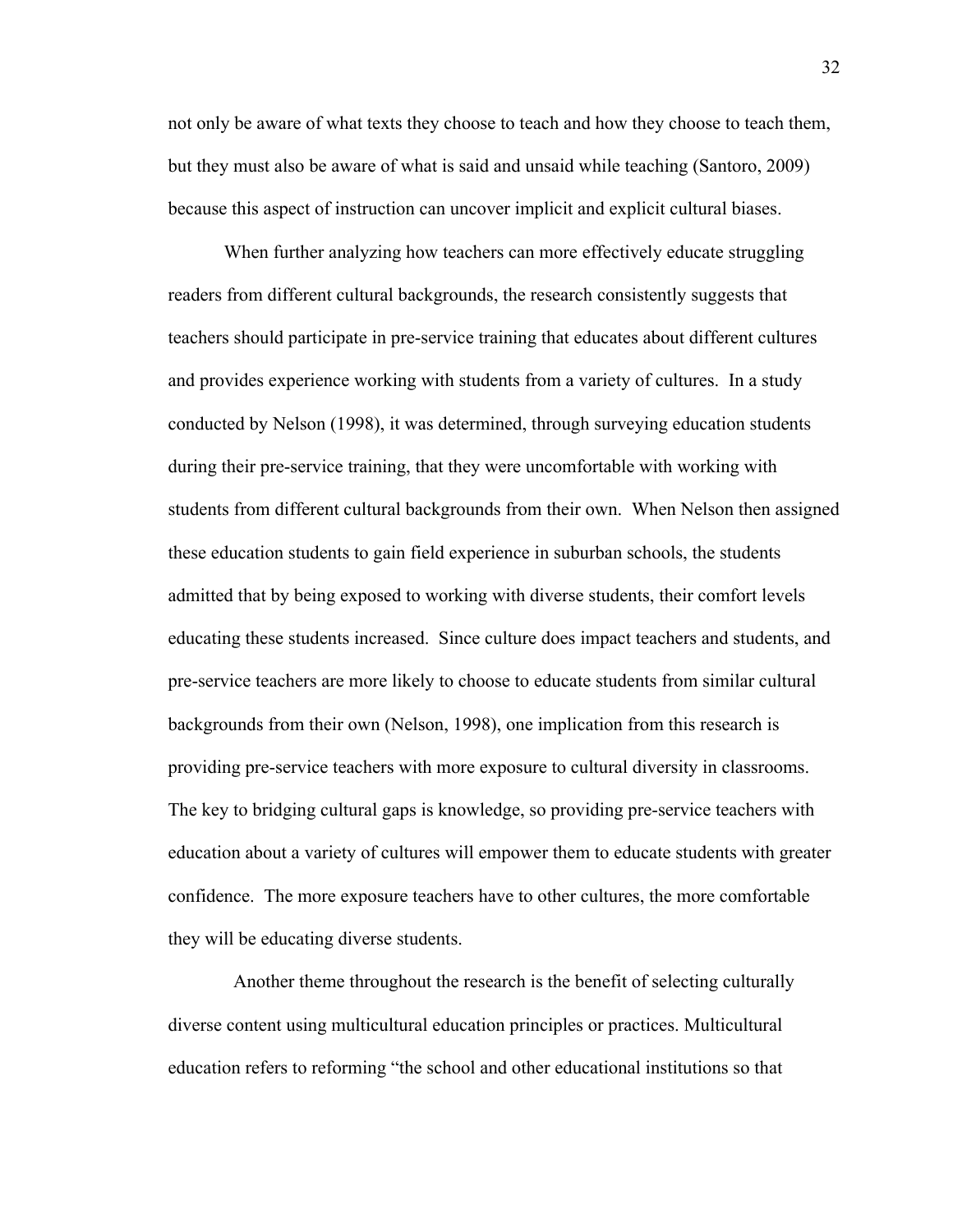students from diverse racial, ethnic, and social-class groups will experience educational equality" (Banks, 1993, p. 3). In reading classrooms specifically, a multicultural approach to education involves selecting a variety of texts that represent the cultures of all students in the classroom. Providing students with a safe space to engage in deep, reflective thinking about a variety of cultural viewpoints is the goal of multicultural education, and it is crucial for secondary reading teachers to use these methods to assist struggling readers in the classroom. In order to engage with the content, it is important for struggling readers to feel as though they are heard and reflected through the literature selected by the teacher.

Continuing with multicultural education, researchers further describe the importance of using multicultural education to provide students with experiential knowledge about other cultures (Bruna, 2007; Leider, 2006; Vacca & Vacca, 2011). Literature can provide students an experience with cultures they may never otherwise encounter, and using diverse texts in this way will not only enrich students' worldviews, but using these texts as discussion points will also engage struggling readers in secondary reading classrooms.

Another implication for secondary reading teachers is the importance of choice when establishing a classroom culture that supports struggling readers (Dickerson, 2015; Gambrell, 1996). Providing students with choice allows them to infuse their own cultural identities into the classroom by choosing what they want to read. Consistent opportunities for choice reading, along with discussions regarding the reading, can bring about increased classroom management, increased trust between teachers and students, and increased motivation for the students to read (Dickerson, 2015). These factors can all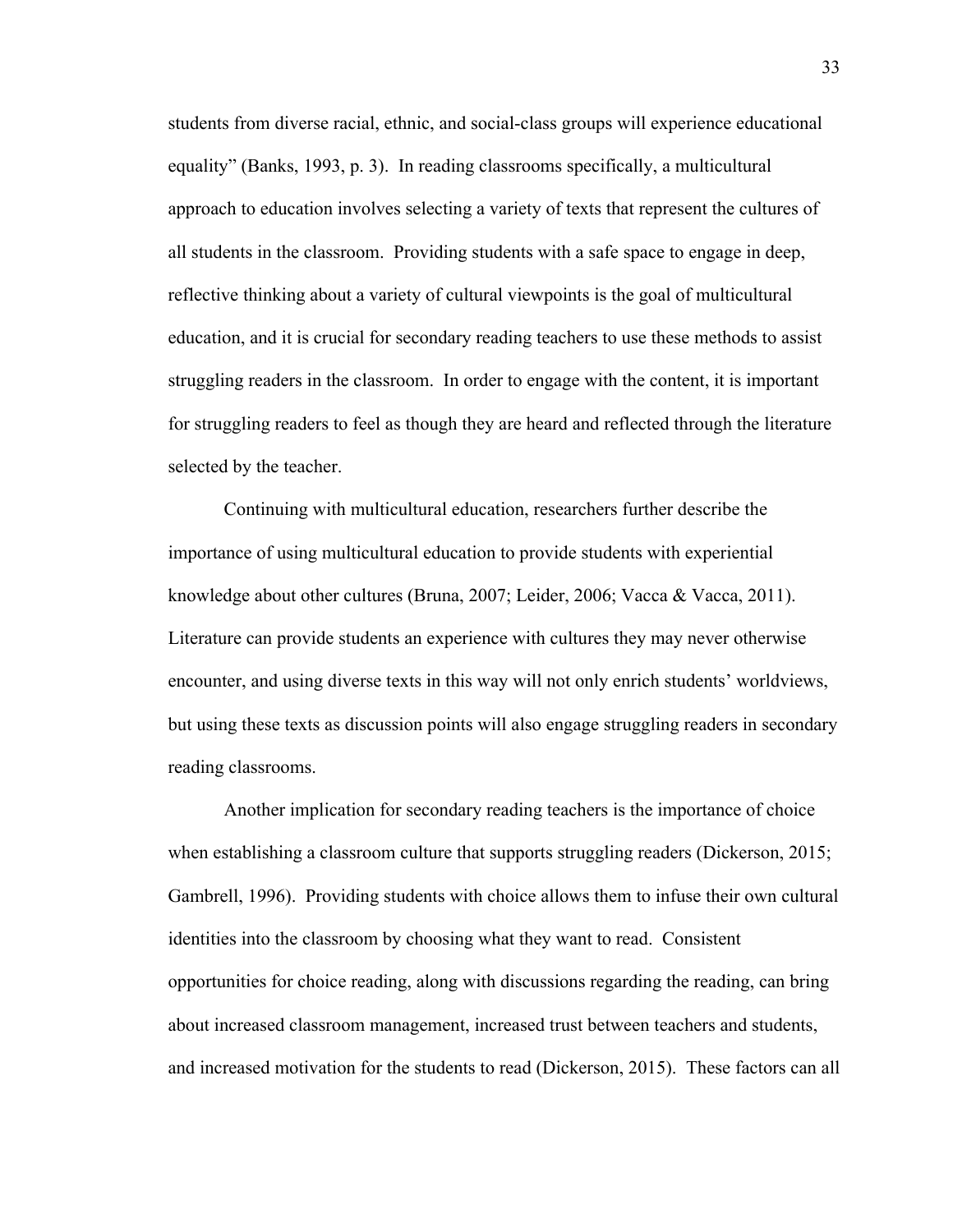increase the motivation, agency, and self-efficacy of struggling readers, thus improving their reading proficiency.

Lastly, the overall most prominent theme that is present throughout all of the literature is the importance of creating classroom culture and community by socially interacting with text (Alexander & Bach, 2013; Blooms, 1986; Bryan, 2012; Bucolo, 2011; Gambrell, 1996; Greene & Mitcham, 2012). By discussing texts from a variety of cultural perspectives, students learn to trust the teacher and one another, all the while learning that their perspective is valued and important to the learning of their classmates. This idea of building classroom culture and community by discussing texts will benefit struggling readers as it engages them socially in reading and promotes their sense of worth and motivation by allowing them to share their viewpoints with others. When conducting these conversations, though, the research also highlights the important role of the teacher. Instead of being a passive listener, the teacher must actively participate in the discussion, model good community-building skills, and facilitate the direction of the conversation (Ennis & McCauley, 2002; Korinek, 1999). As the teacher gets involved in these community-building discussions surrounding texts, it further benefits struggling readers by increasing their trust with the teacher as they see one another as equal contributors of perspectives (Korinek, 1999).

As the research has clearly demonstrated, there are a multitude of benefits for incorporating multicultural content and community building strategies in diverse classrooms. The intention behind this thesis is that secondary reading teachers can use culturally aware content and implementation in their classrooms in order to increase student motivation to learn in order to increase reading proficiency. When diverse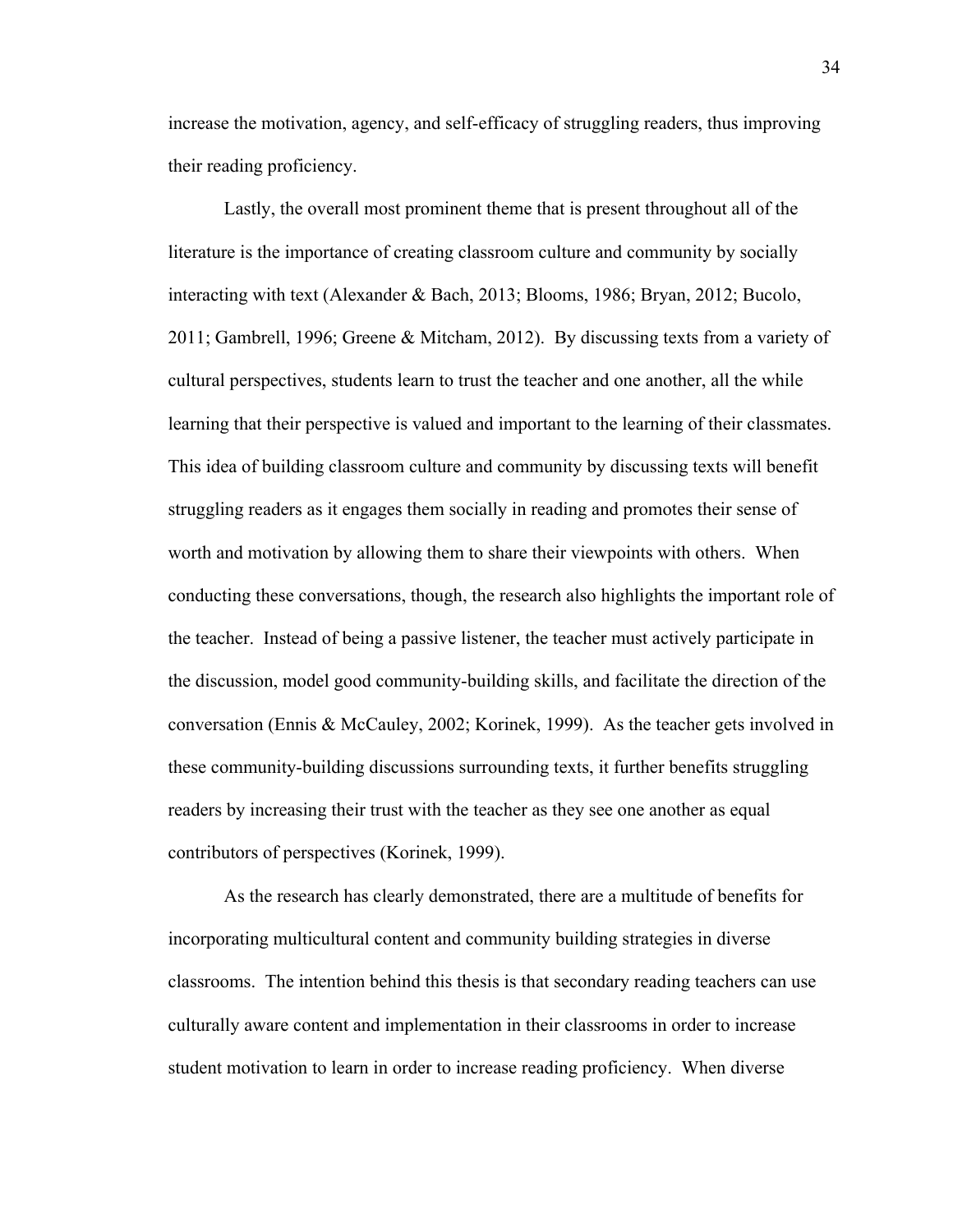students see themselves and their cultural identities represented in the texts they read, an automatic, personal connection will be established with the content. This will likely increase their motivation because they feel a sense of equity and authority. Teachers cannot make students want to learn, but teachers can give each student an equal voice through the content that is selected in the class.

Building community through a variety of strategies will further increase motivation because it gives each student a place to belong within the classroom. If students know that their opinions and perspectives are not only valuable to their classmates, but also integral to the overall cognitive functioning of the class as a whole, then they are more likely to contribute and participate in conversation. The key to engaging diverse, secondary struggling readers is to give them a voice through the content and in the classroom by approaching culturally diverse texts with each student's cultural identity in mind. Allowing students to explore their own culture and other's perspectives in the safe context of a classroom will increase their motivation to learn by exposing students to content that is meaningful to their own identities and relevant to their future encounters with a diverse world.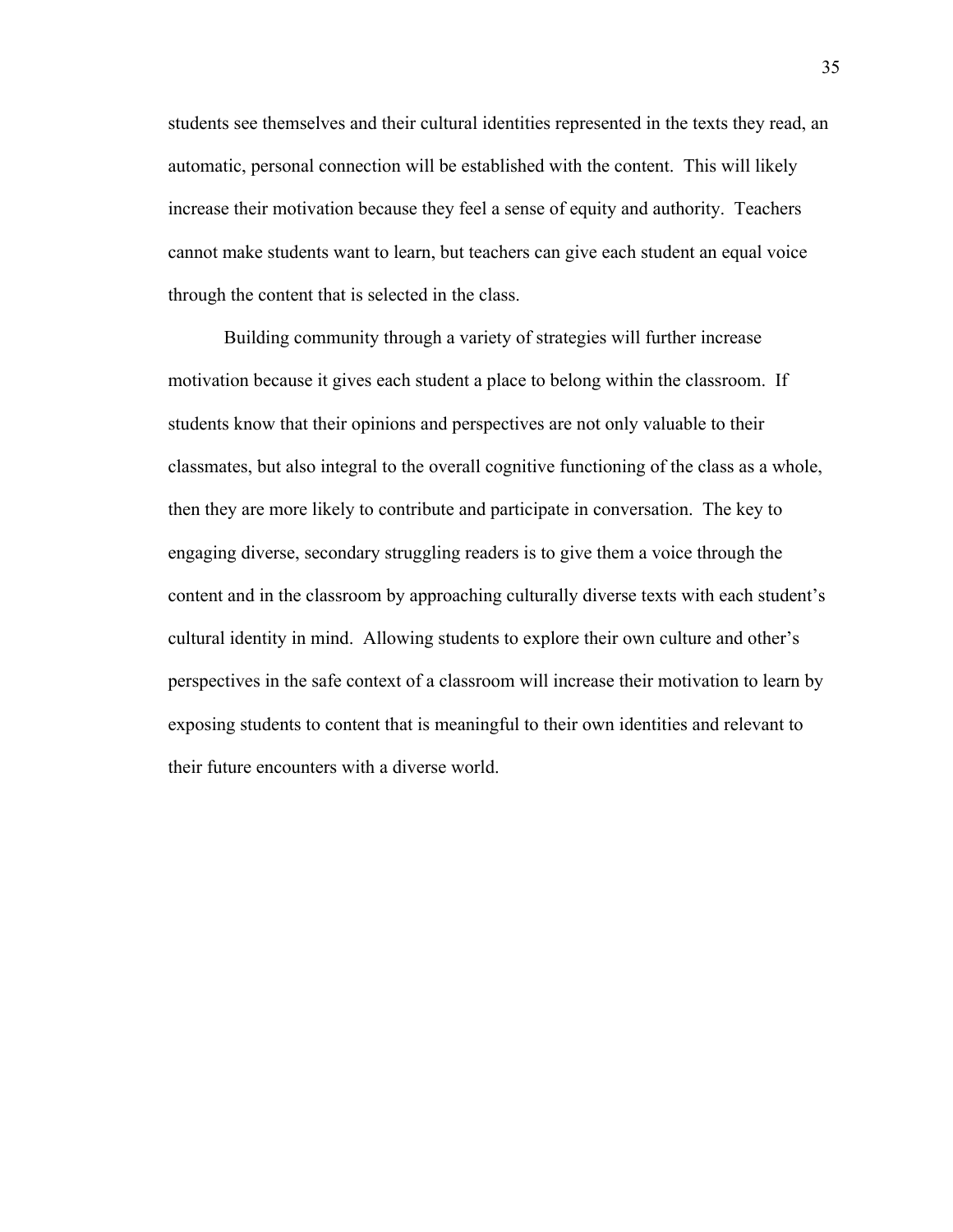- Alexander, J., & Bach, D. (2013). Creating classroom communities with reflective blogs. *International Journal of Technology, Knowledge, & Society, 9*(2). Retrieved from https://seu.idm.oclc.org/login?url=https://search-ebscohostcom.seu.idm.oclc.org/login.aspx?direct=true&db=a9h&AN=95524829&site=ehos t-live&scope=site
- Allard, A. C., & Santoro, N. (2006). Troubling identities: teacher education students' constructions of class and ethnicity. *Cambridge Journal Of Education*, *36*(1), 115-129. doi:10.1080/03057640500491021
- Banks, J. A. (1993). Multicultural education: Development, dimensions, and challenges. *Phi Delta Kappan*, *75*(1), 22-28. Retrieved from https://seu.idm.oclc.org/login?url=https://search-ebscohostcom.seu.idm.oclc.org/login.aspx?direct=true&db=eric&AN=EJ470491&site=eho st-live&scope=site
- Blintz, W. P. (1997). Exploring reading nightmares of middle and secondary school teachers. *Journal of Adolescent & Adult Literacy, 41*(1), 12–24. Retrieved from http://search.proquest.com/docview/216929026/abstract/E763D60F234346E6PQ/ 6
- Blooms, D. (1986). Building literacy and the classroom community. *Theory Into Practice, 25*(2). Retrieved from https://seu.idm.oclc.org/login?url=https://searchebscohost-

com.seu.idm.oclc.org/login.aspx?direct=true&db=bth&AN=5200300&site=ehostlive&scope=site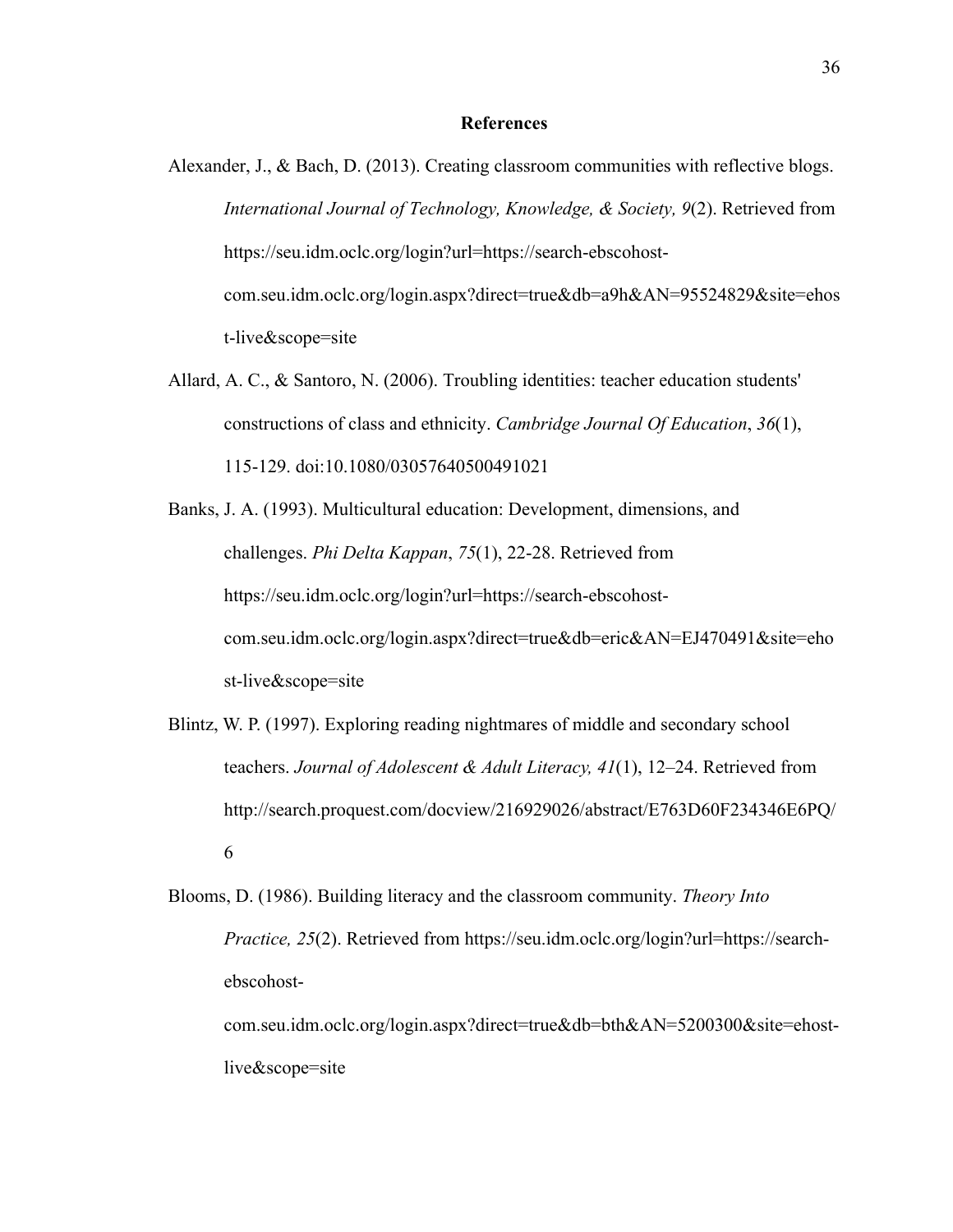- Bruna, K. R. (2007). Finding new words: How I use critical literacy in my multicultural teacher education classroom. *Journal Of Education For Teaching: International Research And Pedagogy*, *33*(1), 115-118. Retrieved from https://seu.idm.oclc.org/login?url=https://search-ebscohostcom.seu.idm.oclc.org/login.aspx?direct=true&db=eric&AN=EJ764475&site=eho st-live&scope=site
- Bucolo, J. (2011). Survivor: Satis house: Creating classroom community while teaching Dickens in a reality-TV world. *English Journal, 100*(5). Retrieved from https://seu.idm.oclc.org/login?url=https://search-ebscohostcom.seu.idm.oclc.org/login.aspx?direct=true&db=a9h&AN=60868600&site=ehos t-live&scope=site
- Culture. (n.d.). In *Oxford English dictionary.* Retrieved from https://en.oxforddictionaries.com/definition/culture
- Dickerson, K. (2015). Reimagining reading: Creating a classroom culture that embraces independent choice reading. *Penn GSE Perspectives On Urban Education*, *12*(1). Retrieved from https://seu.idm.oclc.org/login?url=https://search-ebscohostcom.seu.idm.oclc.org/login.aspx?direct=true&db=eric&AN=EJ1056721&site=eh ost-live&scope=site

Dilg, M. (1999). Race and culture in the classroom: Teaching and learning through multicultural education*. Multicultural Education Series.* Retrieved from https://seu.idm.oclc.org/login?url=https://search-ebscohostcom.seu.idm.oclc.org/login.aspx?direct=true&db=eric&AN=ED437460&site=eho st-live&scope=site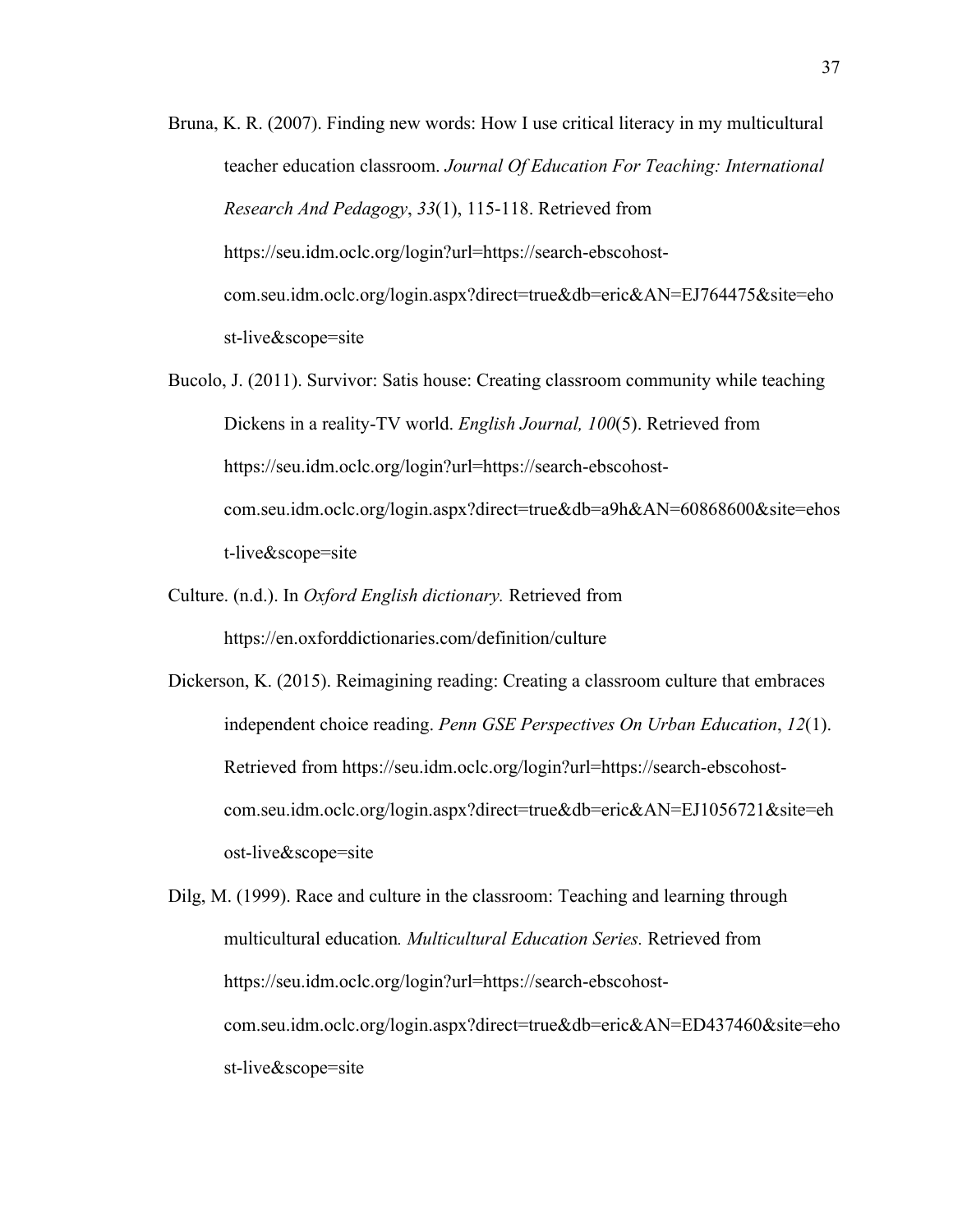- Edwards, F., & Edwards, R. (2017). A story of culture and teaching: the complexity of teacher identity formation. *Curriculum Journal*, *28*(2), 190-211. doi: 10.1080/09585176.2016.1232200
- Ennis, C. D., & McCauley, M. T. (2002). Creating urban classroom communities worthy of trust. *Journal Of Curriculum Studies*, *34*(2), 149-172. doi:10.1080/00220270110096370
- Florida standards assessments. (2017). *Florida Department of Education.* Retrieved from http://www.fldoe.org/accountability/assessments/k-12-studentassessment/results/2017.stml
- Gambrell, L. B. (1996). Creating classroom cultures that foster reading motivation. *Reading Teacher*, *50*(1). Retrieved from https://seu.idm.oclc.org/login?url=https://search-ebscohostcom.seu.idm.oclc.org/login.aspx?direct=true&db=a9h&AN=9706160248&site=e host-live&scope=site
- Gayle-Evans, G. (2004). It is never too soon: A study of kindergarten teachers' implementation of multicultural education in Florida's classrooms. *Professional Educator*, *26*(2), 1-15. Retrieved from https://seu.idm.oclc.org/login?url=https://search-ebscohostcom.seu.idm.oclc.org/login.aspx?direct=true&db=a9h&AN=13636897&site=ehos t-live&scope=site
- Greene, K., & Mitcham, K. C. (2012). Community in the classroom. *English Journal, 101*(4). Retrieved from https://seu.idm.oclc.org/login?url=https://searchebscohost-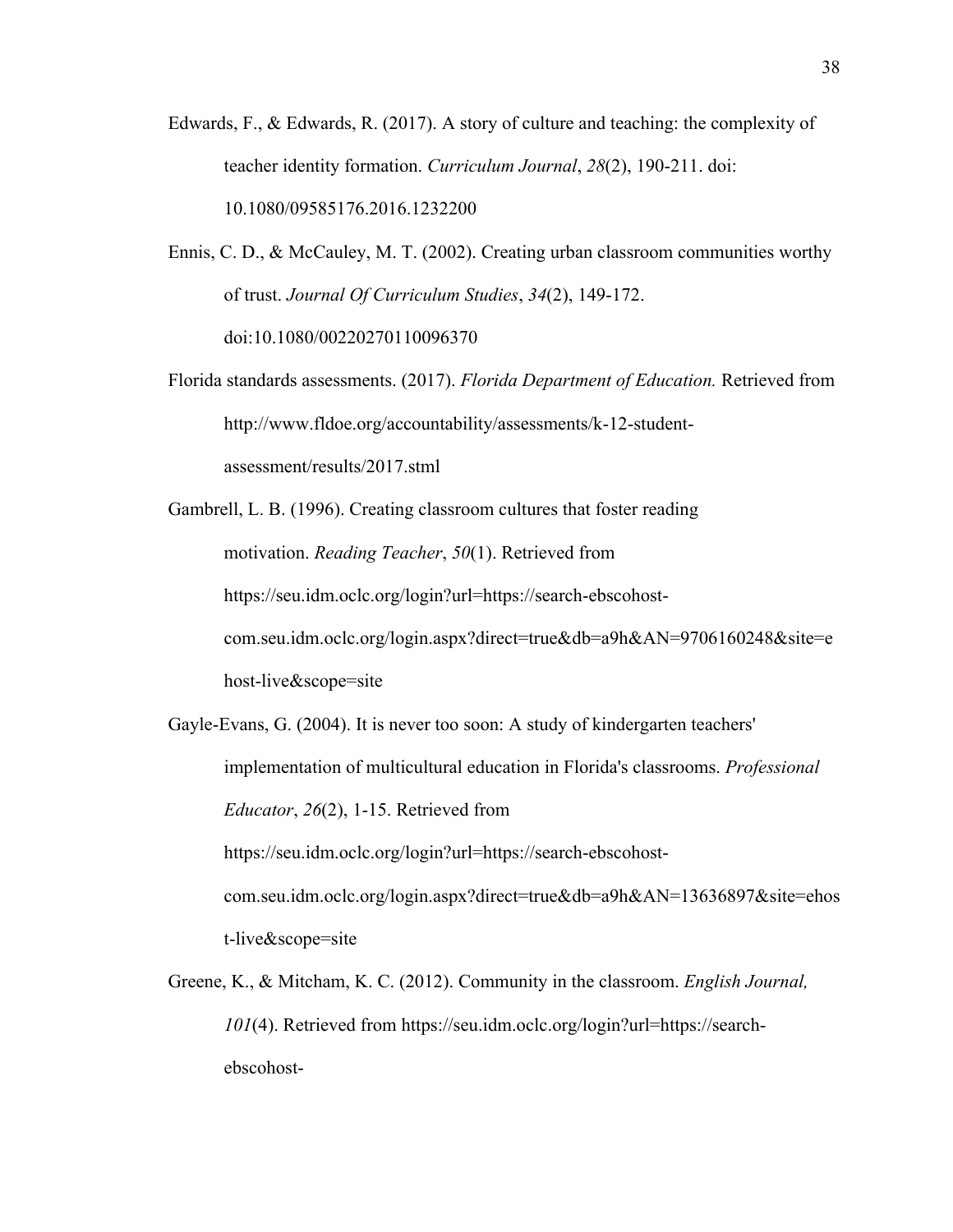com.seu.idm.oclc.org/login.aspx?direct=true&db=eric&AN=EJ982714&site=eho st-live&scope=site

- Howlett, K. M., Bowles, F. A., & Lincoln, F. (2017). Infusing multicultural literature into teacher education programs: three instructional approaches. *Multicultural Education*, *24*(3/4), 10-15.
- Jellison, J. A., Draper, E. A., & Brown, L. S. (2017). Learning together: The instinct to do good and peer-assisted strategies that work. *Music Educators Journal*, *104*(2), 15-20. Retrieved from https://seu.idm.oclc.org/login?url=https://search-ebscohostcom.seu.idm.oclc.org/login.aspx?direct=true&db=tfh&AN=126618027&site=eho st-live&scope=site
- Korinek, L., Walther-Thomas, C., MClaughlin, V. L., & Williams, B. T. (1999). Creating classroom communities and networks for student support. *Intervention In School & Clinic*, *35*(1). Retrieved from https://seu.idm.oclc.org/login?url=https://searchebscohost-

com.seu.idm.oclc.org/login.aspx?direct=true&db=tfh&AN=2218877&site=ehostlive&scope=site

Leider, P. (2006). Does Huck Finn belong in my classroom? Reflections of curricular choice, multicultural education, and diversity. *Multicultural Education*, *13*(4), 49- 50. Retrieved from https://seu.idm.oclc.org/login?url=https://search-ebscohostcom.seu.idm.oclc.org/login.aspx?direct=true&db=sih&AN=21611875&site=ehos t-live&scope=site

National Assessment of Educational Progress. (2015). *2015 Reading State Snapshot*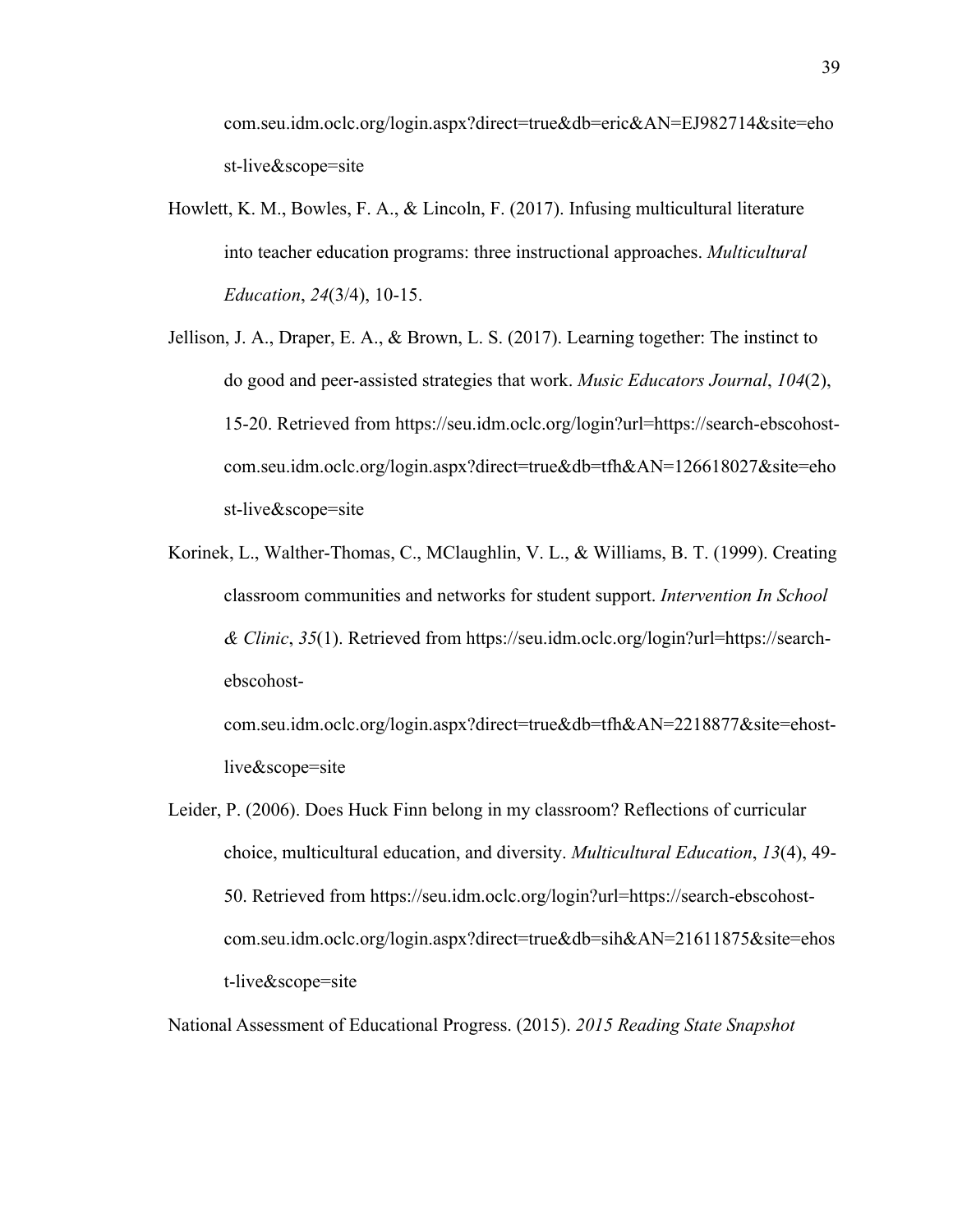*Report.* Retrieved from

https://nces.ed.gov/nationsreportcard/subject/publications/stt2015/pdf/2016008FL 8.pdf

- Nelson, R. F. (1998). The impact of urban and suburban field placements on student teachers' cultural awareness. *College Student Journal*, *32*(4), 566. Retrieved from https://seu.idm.oclc.org/login?url=https://search-ebscohostcom.seu.idm.oclc.org/login.aspx?direct=true&db=a9h&AN=1410913&site=ehost -live&scope=site
- New census bureau report analyzes U.S. population projections. (2015). *The United States Census Bureau.* Retrieved from https://www.census.gov/newsroom/pressreleases/2015/cb15-tps16.html
- Santoro, N. (2009). Teaching in culturally diverse contexts: what knowledge about 'self' and 'others' do teachers need?. *Journal Of Education For Teaching*, *35*(1), 33-45. doi:10.1080/02607470802587111
- Saville, B. K., Lawrence, N. K., & Jakobsen, K. V. (2012). Creating learning communities in the classroom. *New Directions For Teaching & Learning*, *2012*(132). Retrieved from https://seu.idm.oclc.org/login?url=https://search-ebscohostcom.seu.idm.oclc.org/login.aspx?direct=true&db=tfh&AN=83847540&site=ehost -live&scope=site
- Scharlach, T. D. (2008). These kids just aren't motivated to read: The influence of preservice teachers' beliefs on their expectations, instruction, and evaluation of